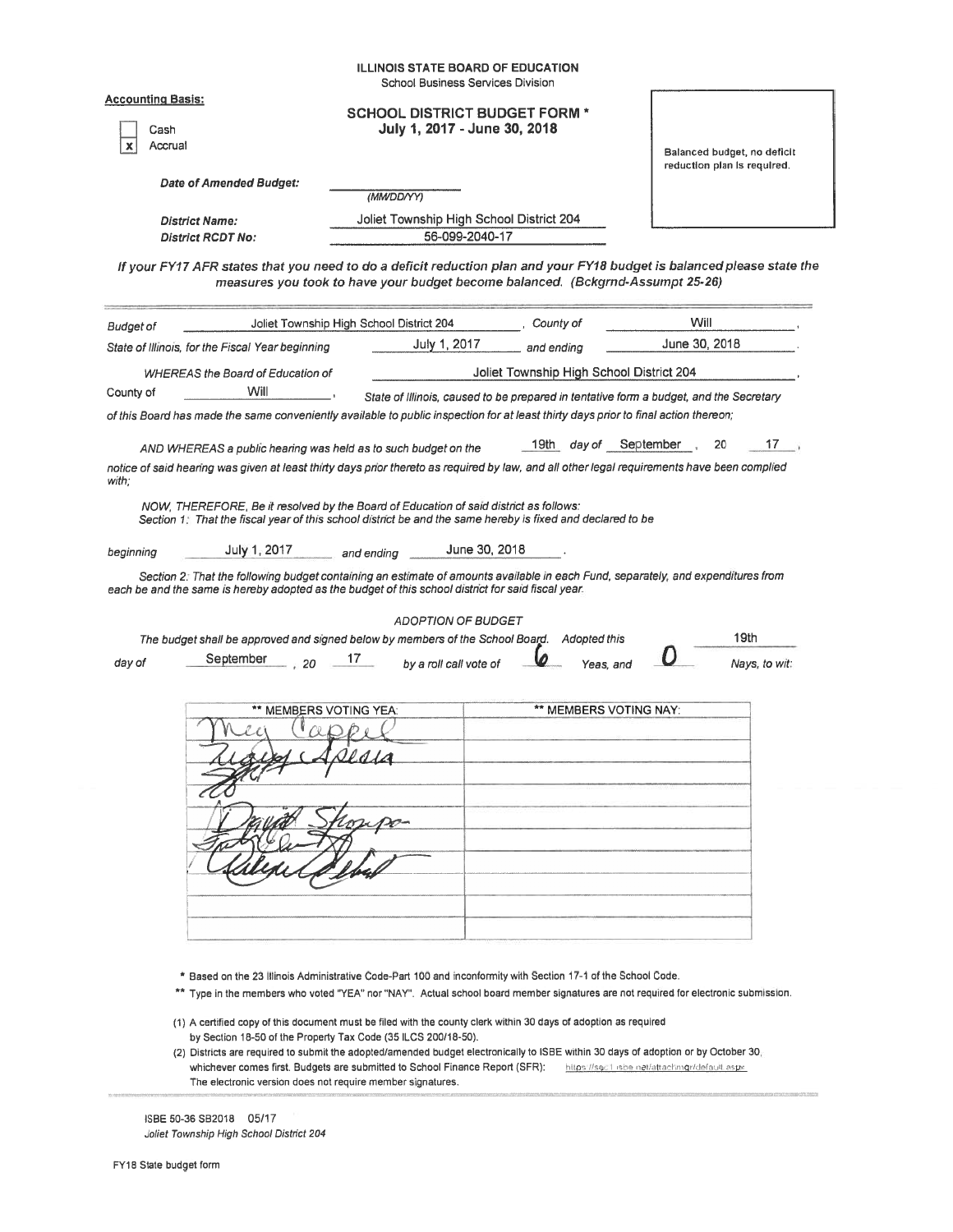*56-099-2040-17*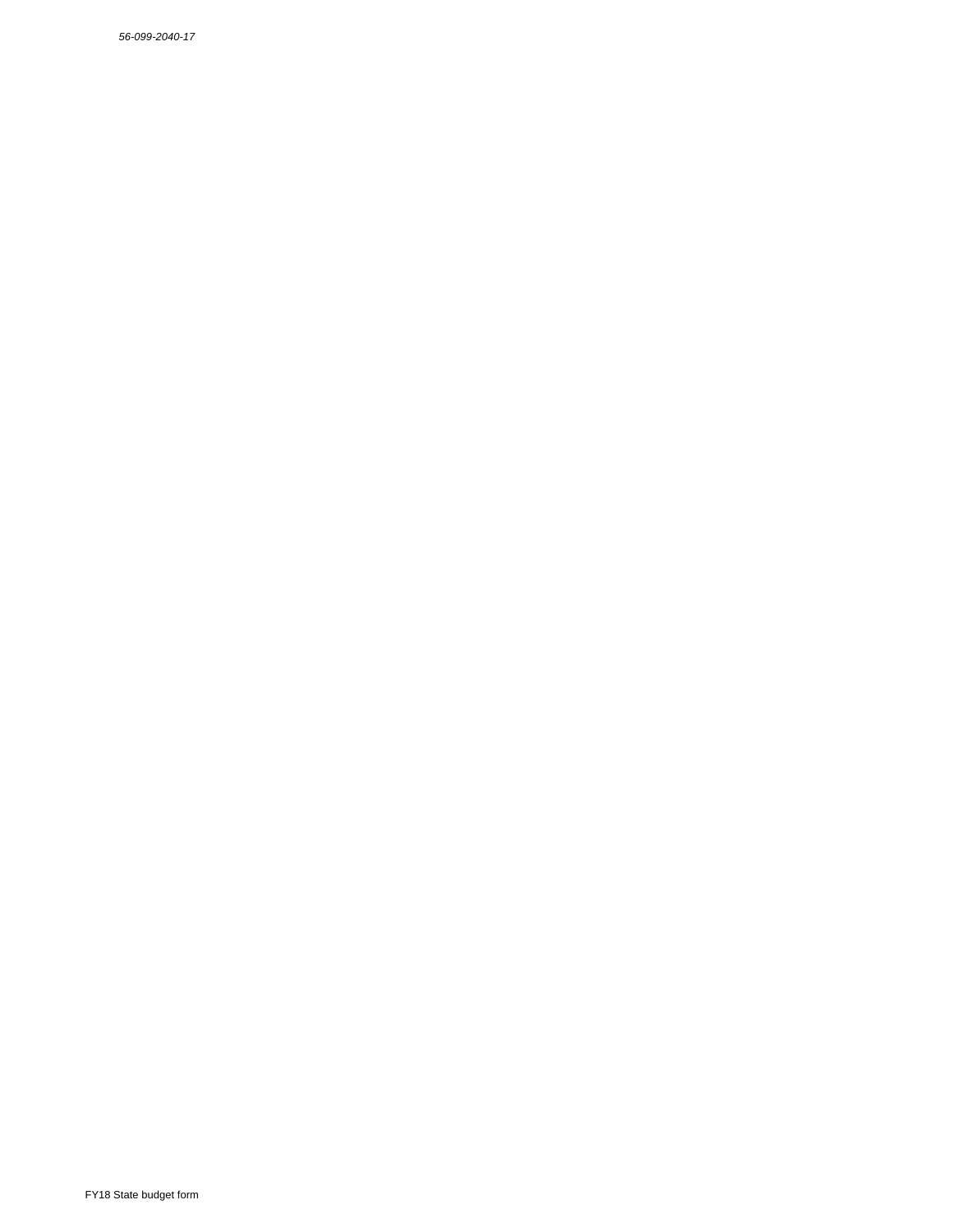# **Page 2 BUDGET SUMMARY** Page 2

|                 |                                                                                           |              |                    |                         |                     | E              |                        |                         |                     |                |                        |  |
|-----------------|-------------------------------------------------------------------------------------------|--------------|--------------------|-------------------------|---------------------|----------------|------------------------|-------------------------|---------------------|----------------|------------------------|--|
|                 |                                                                                           | B            | $\mathsf{C}$       | D                       | Е                   |                | G                      | H                       |                     |                |                        |  |
|                 | Begin entering data on EstRev 5-10 and EstExp 11-17 tabs.                                 |              | (10)               | (20)                    | (30)                | (40)           | (50)                   | (60)                    | (70)                | (80)           | (90)                   |  |
|                 | <b>Description</b>                                                                        | <b>Acct</b>  | <b>Educational</b> | <b>Operations &amp;</b> | <b>Debt Service</b> | Transportation | <b>Municipal</b>       | <b>Capital Projects</b> | <b>Working Cash</b> | <b>Tort</b>    | <b>Fire Prevention</b> |  |
|                 | (Enter Whole Numbers Only)                                                                | #            |                    | <b>Maintenance</b>      |                     |                | Retirement/            |                         |                     |                | & Safety               |  |
|                 |                                                                                           |              |                    |                         |                     |                | <b>Social Security</b> |                         |                     |                |                        |  |
| 3               | <b>ESTIMATED BEGINNING FUND BALANCE July 1, 2017<sup>1</sup></b>                          |              | 24,007,012         | 3,104,267               | 3,054,483           | 7,896,711      | 3,280,077              | 6,363,745               | 14,872,984          | (1,500,156)    | $\mathbf{0}$           |  |
| 4               | <b>RECEIPTS/REVENUES</b>                                                                  |              |                    |                         |                     |                |                        |                         |                     |                |                        |  |
|                 | 5  LOCAL SOURCES                                                                          | 1000         | 50,622,739         | 8,728,019               | 10,540,039          | 4,585,557      | 4,196,217              | 79,300                  | 1,066,061           | 4,369,851      |                        |  |
|                 | <b>FLOW-THROUGH RECEIPTS/REVENUES FROM ONE</b>                                            | 2000         |                    |                         |                     |                |                        |                         |                     |                |                        |  |
| 6               | <b>DISTRICT TO ANOTHER DISTRICT</b>                                                       |              | $\Omega$           | $\overline{0}$          |                     |                | $\mathbf 0$            |                         |                     |                |                        |  |
|                 | <b>STATE SOURCES</b>                                                                      | 3000         | 12,961,071         | $\overline{0}$          | $\mathbf{0}$        | 2,300,000      | $\overline{0}$         | $\overline{0}$          | $\overline{0}$      | $\overline{0}$ | $\mathbf{0}$           |  |
|                 | 8 <b>FEDERAL SOURCES</b>                                                                  | 4000         | 6,203,154          | $\mathbf{0}$            | 300,000             |                | $\Omega$               | $\overline{0}$          | $\overline{0}$      | $\Omega$       | $\Omega$               |  |
| 9               | <b>Total Direct Receipts/Revenues<sup>8</sup></b>                                         |              | 69,786,964         | 8,728,019               | 10,840,039          | 6,885,557      | 4,196,217              | 79,300                  | 1,066,061           | 4,369,851      | $\Omega$               |  |
| 10              | Receipts/Revenues for "On Behalf" Payments <sup>2</sup>                                   | 3998         | 29,944,698         |                         |                     |                |                        |                         |                     |                |                        |  |
| 11              | <b>Total Receipts/Revenues</b>                                                            |              | 99,731,662         | 8,728,019               | 10,840,039          | 6,885,557      | 4,196,217              | 79,300                  | 1,066,061           | 4,369,851      |                        |  |
|                 |                                                                                           |              |                    |                         |                     |                |                        |                         |                     |                |                        |  |
| 12              | <b>DISBURSEMENTS/EXPENDITURES</b>                                                         |              |                    |                         |                     |                |                        |                         |                     |                |                        |  |
|                 | 13 INSTRUCTION                                                                            | 1000         | 48,531,602         |                         |                     |                | 959,902                |                         |                     |                |                        |  |
| 14              | <b>SUPPORT SERVICES</b>                                                                   | 2000         | 20,461,610         | 8,709,069               |                     | 6,621,644      | 2,358,466              | 3,000,000               |                     | 3,935,054      | $\Omega$               |  |
|                 | <b>15 COMMUNITY SERVICES</b>                                                              | 3000         | 139,995            | $\Omega$                |                     | $\Omega$       | 773                    |                         |                     |                |                        |  |
|                 | 16 PAYMENTS TO OTHER DISTRICTS & GOVT UNITS                                               | 4000         | 385,000            | $\mathbf{0}$            | $\Omega$            |                | $\Omega$               |                         |                     | $\Omega$       | $\Omega$               |  |
|                 | 17 DEBT SERVICES                                                                          | 5000         | $\Omega$           | $\Omega$                | 10,540,419          | $\Omega$       | $\overline{0}$         |                         |                     | $\Omega$       | $\Omega$               |  |
|                 | 18 <b>PROVISION FOR CONTINGENCIES</b>                                                     | 6000         | 554,601            | 2,000                   | $\Omega$            | 236,100        | $\mathbf{0}$           | - 0                     |                     | 400,000        | $\Omega$               |  |
| 19              |                                                                                           |              |                    |                         |                     |                |                        |                         |                     |                | $\Omega$               |  |
|                 | <b>Total Direct Disbursements/Expenditures 9</b>                                          |              | 70,072,808         | 8,711,069               | 10,540,419          | 6,857,744      | 3,319,141              | 3,000,000               |                     | 4,335,054      |                        |  |
| 20              | Disbursements/Expenditures for "On Behalf" Payments <sup>2</sup>                          | 4180         | 29,944,698         | $\mathbf{0}$            | $\mathbf{0}$        | $\Omega$       | $\mathbf{0}$           |                         |                     |                |                        |  |
| 21              | <b>Total Disbursements/Expenditures</b>                                                   |              | 100,017,506        | 8,711,069               | 10,540,419          | 6,857,744      | 3,319,141              | 3,000,000               |                     | 4,335,054      |                        |  |
|                 | <b>Excess of Direct Receipts/Revenues Over (Under) Direct</b>                             |              |                    |                         |                     |                |                        |                         |                     |                |                        |  |
| 22              | <b>Disbursements/Expenditures</b>                                                         |              | (285, 844)         | 16,950                  | 299,620             | 27,813         | 877,076                | (2,920,700)             | 1,066,061           | 34,797         | $\overline{0}$         |  |
| 23              | <b>OTHER SOURCES/USES OF FUNDS</b>                                                        |              |                    |                         |                     |                |                        |                         |                     |                |                        |  |
|                 | 24 OTHER SOURCES OF FUNDS (7000)                                                          |              |                    |                         |                     |                |                        |                         |                     |                |                        |  |
|                 | 25 PERMANENT TRANSFER FROM VARIOUS FUNDS                                                  |              |                    |                         |                     |                |                        |                         |                     |                |                        |  |
| 26              | Abolishment the Working Cash Fund <sup>16</sup>                                           | 7110         |                    |                         |                     |                |                        |                         |                     |                |                        |  |
| 27              | Abatement of the Working Cash Fund 16                                                     | 7110         |                    |                         |                     |                |                        |                         |                     |                |                        |  |
| $\overline{28}$ | Transfer of Working Cash Fund Interest                                                    | 7120         |                    |                         |                     |                |                        |                         |                     |                |                        |  |
| 29              | <b>Transfer Among Funds</b>                                                               | 7130         |                    |                         |                     |                |                        |                         |                     |                |                        |  |
| $\overline{30}$ |                                                                                           |              |                    |                         |                     |                |                        |                         |                     |                |                        |  |
| 31              | Transfer of Interest<br>Transfer from Capital Projects Fund to O&M Fund                   | 7140<br>7150 |                    | 0                       |                     |                |                        |                         |                     |                |                        |  |
|                 |                                                                                           | 7160         |                    |                         |                     |                |                        |                         |                     |                |                        |  |
| 32              | Transfer of Excess Fire Prev & Safety Tax & Interest <sup>3</sup><br>Proceeds to O&M Fund |              |                    | $\overline{0}$          |                     |                |                        |                         |                     |                |                        |  |
|                 | Transfer of Excess Accumulated Fire Prev & Safety Bond and Int 3a                         | 7170         |                    |                         |                     |                |                        |                         |                     |                |                        |  |
| 33              | Proceeds to Debt Service Fund                                                             |              |                    |                         |                     |                |                        |                         |                     |                |                        |  |
| 34              | SALE OF BONDS (7200)                                                                      |              |                    |                         |                     |                |                        |                         |                     |                |                        |  |
| 35              | Principal on Bonds Sold <sup>4</sup>                                                      | 7210         |                    |                         |                     |                |                        |                         |                     |                |                        |  |
| 36              | Premium on Bonds Sold                                                                     | 7220         |                    |                         |                     |                |                        |                         |                     |                |                        |  |
| 37              | Accrued Interest on Bonds Sold                                                            | 7230         |                    |                         |                     |                |                        |                         |                     |                |                        |  |
| 38              | Sale or Compensation for Fixed Assets <sup>5</sup>                                        | 7300         |                    |                         |                     |                |                        |                         |                     |                |                        |  |
| 39              | Transfer to Debt Service to Pay Principal on Capital Leases                               | 7400         |                    |                         |                     |                |                        |                         |                     |                |                        |  |
| 40              | Transfer to Debt Service Fund to Pay Interest on Capital Leases                           | 7500         |                    |                         |                     |                |                        |                         |                     |                |                        |  |
| 41              | Transfer to Debt Service Fund to Pay Principal on Revenue Bonds                           | 7600         |                    |                         |                     |                |                        |                         |                     |                |                        |  |
| 42              | Transfer to Debt Service Fund to Pay Interest on Revenue Bonds                            | 7700         |                    |                         |                     |                |                        |                         |                     |                |                        |  |
| 43              | Transfer to Capital Projects Fund                                                         | 7800         |                    |                         |                     |                |                        |                         |                     |                |                        |  |
| 44              | <b>ISBE Loan Proceeds</b>                                                                 | 7900         |                    |                         |                     |                |                        |                         |                     |                |                        |  |
| 45              | Other Sources Not Classified Elsewhere                                                    | 7990         |                    |                         |                     |                |                        |                         |                     |                |                        |  |
| 46              | <b>Total Other Sources of Funds<sup>8</sup></b>                                           |              | $\Omega$           | $\overline{0}$          | $\mathbf{0}$        | $\Omega$       | $\overline{0}$         | $\overline{0}$          | $\mathbf{0}$        | $\mathbf{0}$   |                        |  |
|                 |                                                                                           |              |                    |                         |                     |                |                        |                         |                     |                |                        |  |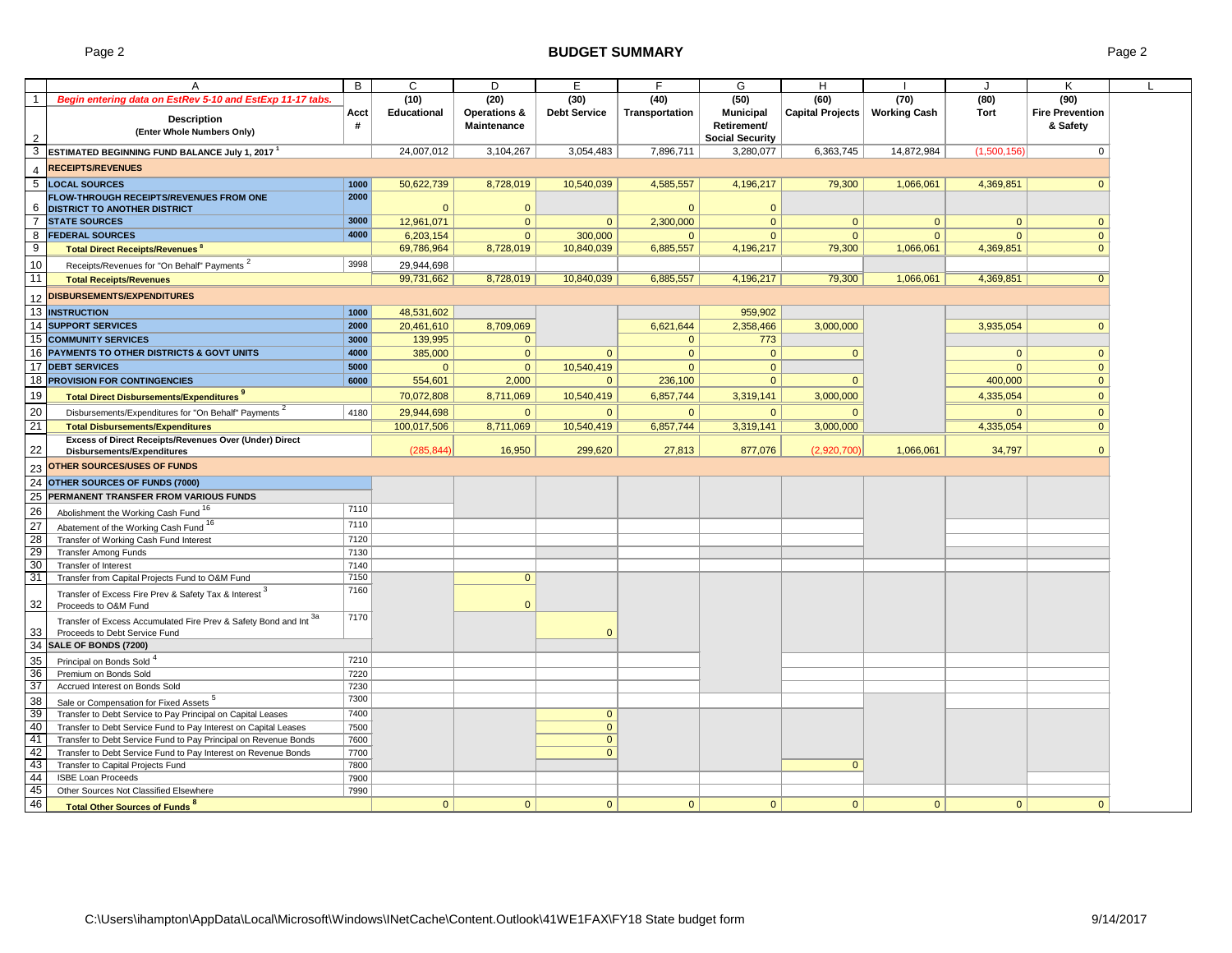# **Page 3 BUDGET SUMMARY** Page 3

| B<br>$\mathsf{C}$<br>D<br>E.<br>G<br>Н<br>Begin entering data on EstRev 5-10 and EstExp 11-17 tabs.<br>(10)<br>(40)<br>(60)<br>$\overline{\mathbf{1}}$<br>(20)<br>(30)<br>(50)<br>(70)<br>(80)<br><b>Working Cash</b><br><b>Debt Service</b><br>Capital Projects<br>Educational<br><b>Operations &amp;</b><br><b>Municipal</b><br><b>Tort</b><br>Transportation<br><b>Acct</b><br><b>Description</b><br><b>Maintenance</b><br>Retirement/<br>#<br>(Enter Whole Numbers Only)<br><b>Social Security</b><br>2<br>47 OTHER USES OF FUNDS (8000)<br>49<br>TRANSFER TO VARIOUS OTHER FUNDS (8100)<br>50<br>Abolishment or Abatement of the Working Cash Fund 16<br>8110<br>51<br>8120<br>Transfer of Working Cash Fund Interest<br>52<br><b>Transfer Among Funds</b><br>8130<br>53<br>Transfer of Interest <sup>6</sup><br>8140<br>54<br>Transfer from Capital Projects Fund to O&M Fund<br>8150<br>8160<br>Transfer of Excess Fire Prev & Safety Tax & Interest <sup>3</sup><br>55<br>Proceeds to O&M Fund<br>8170<br>Transfer of Excess Accumulated Fire Prev & Safety Bond 3a | (90)<br><b>Fire Prevention</b><br>& Safety             |                     |  |  |  |  |    |
|-----------------------------------------------------------------------------------------------------------------------------------------------------------------------------------------------------------------------------------------------------------------------------------------------------------------------------------------------------------------------------------------------------------------------------------------------------------------------------------------------------------------------------------------------------------------------------------------------------------------------------------------------------------------------------------------------------------------------------------------------------------------------------------------------------------------------------------------------------------------------------------------------------------------------------------------------------------------------------------------------------------------------------------------------------------------------------|--------------------------------------------------------|---------------------|--|--|--|--|----|
|                                                                                                                                                                                                                                                                                                                                                                                                                                                                                                                                                                                                                                                                                                                                                                                                                                                                                                                                                                                                                                                                             |                                                        |                     |  |  |  |  |    |
|                                                                                                                                                                                                                                                                                                                                                                                                                                                                                                                                                                                                                                                                                                                                                                                                                                                                                                                                                                                                                                                                             |                                                        |                     |  |  |  |  |    |
|                                                                                                                                                                                                                                                                                                                                                                                                                                                                                                                                                                                                                                                                                                                                                                                                                                                                                                                                                                                                                                                                             |                                                        |                     |  |  |  |  |    |
|                                                                                                                                                                                                                                                                                                                                                                                                                                                                                                                                                                                                                                                                                                                                                                                                                                                                                                                                                                                                                                                                             |                                                        |                     |  |  |  |  |    |
|                                                                                                                                                                                                                                                                                                                                                                                                                                                                                                                                                                                                                                                                                                                                                                                                                                                                                                                                                                                                                                                                             |                                                        |                     |  |  |  |  |    |
|                                                                                                                                                                                                                                                                                                                                                                                                                                                                                                                                                                                                                                                                                                                                                                                                                                                                                                                                                                                                                                                                             |                                                        |                     |  |  |  |  |    |
|                                                                                                                                                                                                                                                                                                                                                                                                                                                                                                                                                                                                                                                                                                                                                                                                                                                                                                                                                                                                                                                                             |                                                        |                     |  |  |  |  |    |
|                                                                                                                                                                                                                                                                                                                                                                                                                                                                                                                                                                                                                                                                                                                                                                                                                                                                                                                                                                                                                                                                             |                                                        |                     |  |  |  |  |    |
|                                                                                                                                                                                                                                                                                                                                                                                                                                                                                                                                                                                                                                                                                                                                                                                                                                                                                                                                                                                                                                                                             |                                                        |                     |  |  |  |  |    |
|                                                                                                                                                                                                                                                                                                                                                                                                                                                                                                                                                                                                                                                                                                                                                                                                                                                                                                                                                                                                                                                                             |                                                        |                     |  |  |  |  |    |
|                                                                                                                                                                                                                                                                                                                                                                                                                                                                                                                                                                                                                                                                                                                                                                                                                                                                                                                                                                                                                                                                             |                                                        |                     |  |  |  |  |    |
|                                                                                                                                                                                                                                                                                                                                                                                                                                                                                                                                                                                                                                                                                                                                                                                                                                                                                                                                                                                                                                                                             |                                                        |                     |  |  |  |  |    |
|                                                                                                                                                                                                                                                                                                                                                                                                                                                                                                                                                                                                                                                                                                                                                                                                                                                                                                                                                                                                                                                                             |                                                        |                     |  |  |  |  |    |
|                                                                                                                                                                                                                                                                                                                                                                                                                                                                                                                                                                                                                                                                                                                                                                                                                                                                                                                                                                                                                                                                             |                                                        |                     |  |  |  |  |    |
| and Int Proceeds to Debt Service Fund                                                                                                                                                                                                                                                                                                                                                                                                                                                                                                                                                                                                                                                                                                                                                                                                                                                                                                                                                                                                                                       |                                                        |                     |  |  |  |  | 56 |
| 57<br>8410<br>Taxes Pledged to Pay Principal on Capital Leases                                                                                                                                                                                                                                                                                                                                                                                                                                                                                                                                                                                                                                                                                                                                                                                                                                                                                                                                                                                                              |                                                        |                     |  |  |  |  |    |
| 58<br>8420<br>Grants/Reimbursements Pledged to Pay Principal on Capital Leases                                                                                                                                                                                                                                                                                                                                                                                                                                                                                                                                                                                                                                                                                                                                                                                                                                                                                                                                                                                              |                                                        |                     |  |  |  |  |    |
| 59<br>8430<br>Other Revenues Pledged to Pay Principal on Capital Leases                                                                                                                                                                                                                                                                                                                                                                                                                                                                                                                                                                                                                                                                                                                                                                                                                                                                                                                                                                                                     |                                                        |                     |  |  |  |  |    |
| 60<br>8440<br>Fund Balance Transfers Pledged to Pay Principal on Capital Leases                                                                                                                                                                                                                                                                                                                                                                                                                                                                                                                                                                                                                                                                                                                                                                                                                                                                                                                                                                                             |                                                        |                     |  |  |  |  |    |
| 61<br>8510<br>Taxes Pledged to Pay Interest on Capital Leases                                                                                                                                                                                                                                                                                                                                                                                                                                                                                                                                                                                                                                                                                                                                                                                                                                                                                                                                                                                                               |                                                        |                     |  |  |  |  |    |
| 62<br>8520<br>Grants/Reimbursements Pledged to Pay Interest on Capital Leases                                                                                                                                                                                                                                                                                                                                                                                                                                                                                                                                                                                                                                                                                                                                                                                                                                                                                                                                                                                               |                                                        |                     |  |  |  |  |    |
| 63<br>8530<br>Other Revenues Pledged to Pay Interest on Capital Leases                                                                                                                                                                                                                                                                                                                                                                                                                                                                                                                                                                                                                                                                                                                                                                                                                                                                                                                                                                                                      |                                                        |                     |  |  |  |  |    |
| 64<br>8540<br>Fund Balance Transfers Pledged to Pay Interest on Capital Leases<br>65<br>8610                                                                                                                                                                                                                                                                                                                                                                                                                                                                                                                                                                                                                                                                                                                                                                                                                                                                                                                                                                                |                                                        |                     |  |  |  |  |    |
| Taxes Pledged to Pay Principal on Revenue Bonds<br>66<br>8620<br>Grants/Reimbursements Pledged to Pay Principal on Revenue Bonds                                                                                                                                                                                                                                                                                                                                                                                                                                                                                                                                                                                                                                                                                                                                                                                                                                                                                                                                            |                                                        |                     |  |  |  |  |    |
| 67<br>8630<br>Other Revenues Pledged to Pay Principal on Revenue Bonds                                                                                                                                                                                                                                                                                                                                                                                                                                                                                                                                                                                                                                                                                                                                                                                                                                                                                                                                                                                                      |                                                        |                     |  |  |  |  |    |
| 68<br>8640<br>Fund Balance Transfers Pledged to Pay Principal on Revenue Bonds                                                                                                                                                                                                                                                                                                                                                                                                                                                                                                                                                                                                                                                                                                                                                                                                                                                                                                                                                                                              |                                                        |                     |  |  |  |  |    |
| 69<br>8710<br>Taxes Pledged to Pay Interest on Revenue Bonds                                                                                                                                                                                                                                                                                                                                                                                                                                                                                                                                                                                                                                                                                                                                                                                                                                                                                                                                                                                                                |                                                        |                     |  |  |  |  |    |
| 70<br>8720<br>Grants/Reimbursements Pledged to Pay Interest on Revenue Bonds                                                                                                                                                                                                                                                                                                                                                                                                                                                                                                                                                                                                                                                                                                                                                                                                                                                                                                                                                                                                |                                                        |                     |  |  |  |  |    |
| $\overline{71}$<br>8730<br>Other Revenues Pledged to Pay Interest on Revenue Bonds                                                                                                                                                                                                                                                                                                                                                                                                                                                                                                                                                                                                                                                                                                                                                                                                                                                                                                                                                                                          |                                                        |                     |  |  |  |  |    |
| 72<br>8740<br>Fund Balance Transfers Pledged to Pay Interest on Revenue Bonds                                                                                                                                                                                                                                                                                                                                                                                                                                                                                                                                                                                                                                                                                                                                                                                                                                                                                                                                                                                               |                                                        |                     |  |  |  |  |    |
| 73<br>8810<br>Taxes Transferred to Pay for Capital Projects                                                                                                                                                                                                                                                                                                                                                                                                                                                                                                                                                                                                                                                                                                                                                                                                                                                                                                                                                                                                                 |                                                        |                     |  |  |  |  |    |
| 74<br>8820<br>Grants/Reimbursements Pledged to Pay for Capital Projects                                                                                                                                                                                                                                                                                                                                                                                                                                                                                                                                                                                                                                                                                                                                                                                                                                                                                                                                                                                                     |                                                        |                     |  |  |  |  |    |
| 75<br>8830<br>Other Revenues Pledged to Pay for Capital Projects                                                                                                                                                                                                                                                                                                                                                                                                                                                                                                                                                                                                                                                                                                                                                                                                                                                                                                                                                                                                            |                                                        |                     |  |  |  |  |    |
| 76<br>8840<br>Fund Balance Transfers Pledged to Pay for Capital Projects                                                                                                                                                                                                                                                                                                                                                                                                                                                                                                                                                                                                                                                                                                                                                                                                                                                                                                                                                                                                    |                                                        |                     |  |  |  |  |    |
| 77<br>8910<br>Transfer to Debt Service Fund to Pay Principal on ISBE Loans                                                                                                                                                                                                                                                                                                                                                                                                                                                                                                                                                                                                                                                                                                                                                                                                                                                                                                                                                                                                  |                                                        |                     |  |  |  |  |    |
| 78<br>Other Uses Not Classified Elsewhere<br>8990                                                                                                                                                                                                                                                                                                                                                                                                                                                                                                                                                                                                                                                                                                                                                                                                                                                                                                                                                                                                                           |                                                        |                     |  |  |  |  |    |
| 79<br><b>Total Other Uses of Funds<sup>9</sup></b><br>$\overline{0}$<br>$\overline{0}$<br>$\overline{0}$<br>$\overline{0}$<br>$\overline{0}$<br>$\overline{0}$<br>$\mathbf{0}$                                                                                                                                                                                                                                                                                                                                                                                                                                                                                                                                                                                                                                                                                                                                                                                                                                                                                              | $\Omega$                                               |                     |  |  |  |  |    |
| 80<br>$\overline{0}$<br><b>Total Other Sources/Uses of Fund</b><br>0 <sup>1</sup><br>$\overline{0}$<br>$\overline{0}$<br>$\overline{0}$<br>$\overline{0}$<br>$\Omega$                                                                                                                                                                                                                                                                                                                                                                                                                                                                                                                                                                                                                                                                                                                                                                                                                                                                                                       | 0                                                      |                     |  |  |  |  |    |
| 81<br><b>ESTIMATED ENDING FUND BALANCE June 30, 2018</b><br>15,939,045<br>23,721,168<br>3,121,217<br>3,354,103<br>7,924,524<br>4, 157, 153<br>3,443,045                                                                                                                                                                                                                                                                                                                                                                                                                                                                                                                                                                                                                                                                                                                                                                                                                                                                                                                     |                                                        | (1,465,359)         |  |  |  |  |    |
|                                                                                                                                                                                                                                                                                                                                                                                                                                                                                                                                                                                                                                                                                                                                                                                                                                                                                                                                                                                                                                                                             |                                                        |                     |  |  |  |  |    |
| 82                                                                                                                                                                                                                                                                                                                                                                                                                                                                                                                                                                                                                                                                                                                                                                                                                                                                                                                                                                                                                                                                          |                                                        |                     |  |  |  |  |    |
| 83<br><b>SUMMARY OF EXPENDITURES (by Major Object)</b><br>(60)<br>(10)<br>(40)                                                                                                                                                                                                                                                                                                                                                                                                                                                                                                                                                                                                                                                                                                                                                                                                                                                                                                                                                                                              | (90)                                                   |                     |  |  |  |  |    |
| 84<br>(20)<br>(30)<br>(50)<br>(70)<br>(80)<br><b>Debt Service</b><br><b>Description</b><br><b>Capital Projects</b><br><b>Working Cash</b><br><b>Tort</b><br><b>Educational</b><br><b>Operations &amp;</b><br>Transportation<br><b>Municipal</b>                                                                                                                                                                                                                                                                                                                                                                                                                                                                                                                                                                                                                                                                                                                                                                                                                             | <b>Fire Prevention</b><br>Total By Object              |                     |  |  |  |  |    |
| <b>Acct</b><br>Retirement/<br><b>Maintenance</b><br>#                                                                                                                                                                                                                                                                                                                                                                                                                                                                                                                                                                                                                                                                                                                                                                                                                                                                                                                                                                                                                       | & Safety                                               |                     |  |  |  |  |    |
| 85<br><b>Social Security</b>                                                                                                                                                                                                                                                                                                                                                                                                                                                                                                                                                                                                                                                                                                                                                                                                                                                                                                                                                                                                                                                |                                                        |                     |  |  |  |  |    |
| <b>Object Name</b>                                                                                                                                                                                                                                                                                                                                                                                                                                                                                                                                                                                                                                                                                                                                                                                                                                                                                                                                                                                                                                                          |                                                        |                     |  |  |  |  |    |
| 86                                                                                                                                                                                                                                                                                                                                                                                                                                                                                                                                                                                                                                                                                                                                                                                                                                                                                                                                                                                                                                                                          |                                                        |                     |  |  |  |  |    |
| 87<br>46,856,143<br>3,608,774<br>3,701,335<br><b>Salaries</b><br>100<br>$\Omega$<br>88                                                                                                                                                                                                                                                                                                                                                                                                                                                                                                                                                                                                                                                                                                                                                                                                                                                                                                                                                                                      | $\mathbf{0}$<br>55,624,686                             | 1,458,434           |  |  |  |  |    |
| 547,285<br>9,469,762<br>993,952<br>3,319,141<br>$\Omega$<br><b>Employee Benefits</b><br>200<br>89<br>4,559,838<br>1,428,800<br>1,756,324<br>2,805<br>$\Omega$                                                                                                                                                                                                                                                                                                                                                                                                                                                                                                                                                                                                                                                                                                                                                                                                                                                                                                               | $\mathbf{0}$<br>14,761,218                             | 431,078             |  |  |  |  |    |
| <b>Purchased Services</b><br>300<br>90<br>2,771,243<br>2,135,543<br>478,600<br>400<br><b>Supplies &amp; Materials</b><br>$\Omega$                                                                                                                                                                                                                                                                                                                                                                                                                                                                                                                                                                                                                                                                                                                                                                                                                                                                                                                                           | $\mathbf{0}$<br>9,639,054<br>$\mathbf{0}$<br>5,451,537 | 1,891,287<br>66,151 |  |  |  |  |    |
| 91<br>784,336<br>540,000<br>76,500<br>3,000,000<br><b>Capital Outlay</b><br>500                                                                                                                                                                                                                                                                                                                                                                                                                                                                                                                                                                                                                                                                                                                                                                                                                                                                                                                                                                                             | $\mathbf{0}$<br>4,400,836                              |                     |  |  |  |  |    |
| 92<br>5,161,695<br>4,000<br>10,537,614<br>297,700<br><b>Other Objects</b><br>600<br>$\mathbf{0}$                                                                                                                                                                                                                                                                                                                                                                                                                                                                                                                                                                                                                                                                                                                                                                                                                                                                                                                                                                            | $\mathbf{0}$<br>16,489,113                             | 488,104             |  |  |  |  |    |
| 93<br>215,431<br>Non-Capitalized Equipment<br>700<br>$\overline{0}$<br>$\Omega$<br>$\overline{0}$                                                                                                                                                                                                                                                                                                                                                                                                                                                                                                                                                                                                                                                                                                                                                                                                                                                                                                                                                                           | 215,431<br>$\mathbf{0}$                                |                     |  |  |  |  |    |
| 94<br>254,360<br>$\overline{0}$<br><b>Termination Benefits</b><br>800<br>$\mathbf{0}$                                                                                                                                                                                                                                                                                                                                                                                                                                                                                                                                                                                                                                                                                                                                                                                                                                                                                                                                                                                       | 254,360                                                |                     |  |  |  |  |    |
| 95<br>70,072,808<br>8,711,069<br>10,540,419<br>6,857,744<br>3,319,141<br>3,000,000<br><b>Total Expenditures</b>                                                                                                                                                                                                                                                                                                                                                                                                                                                                                                                                                                                                                                                                                                                                                                                                                                                                                                                                                             | 0<br>106,836,235                                       | 4,335,054           |  |  |  |  |    |

|    | <b>Description</b>              | <b>Acct</b><br># | <b>Educational</b> | <b>Operations &amp;</b><br><b>Maintenance</b> | <b>Debt Service</b> | Transportation | <b>Municipal</b><br>Retirement/ | <b>Capital Projects</b> | <b>Working Cash</b> |  |
|----|---------------------------------|------------------|--------------------|-----------------------------------------------|---------------------|----------------|---------------------------------|-------------------------|---------------------|--|
| 85 |                                 |                  |                    |                                               |                     |                | <b>Social Security</b>          |                         |                     |  |
|    | 86 Object Name                  |                  |                    |                                               |                     |                |                                 |                         |                     |  |
| 87 | <b>Salaries</b>                 | 100              | 46,856,143         | 3,608,774                                     |                     | 3,701,335      |                                 |                         |                     |  |
|    | <b>Employee Benefits</b>        | 200              | 9,469,762          | 993,952                                       |                     | 547,285        | 3,319,141                       |                         |                     |  |
|    | <b>Purchased Services</b>       | 300              | 4,559,838          | 1,428,800                                     | 2,805               | 1,756,324      |                                 |                         |                     |  |
|    | <b>Supplies &amp; Materials</b> | 400              | 2,771,243          | 2,135,543                                     |                     | 478,600        |                                 |                         |                     |  |
|    | <b>Capital Outlay</b>           | 500              | 784,336            | 540,000                                       |                     | 76,500         |                                 | 3,000,000               |                     |  |
|    | <b>Other Objects</b>            | 600              | 5,161,695          | 4,000                                         | 10,537,614          | 297,700        |                                 |                         |                     |  |
|    | Non-Capitalized Equipment       | 700              | 215,431            |                                               |                     |                |                                 |                         |                     |  |
|    | <b>Termination Benefits</b>     | 800              | 254,360            |                                               |                     |                |                                 |                         |                     |  |
|    | <b>Total Expenditures</b>       |                  | 70,072,808         | 8,711,069                                     | 10,540,419          | 6,857,744      | 3,319,141                       | 3,000,000               |                     |  |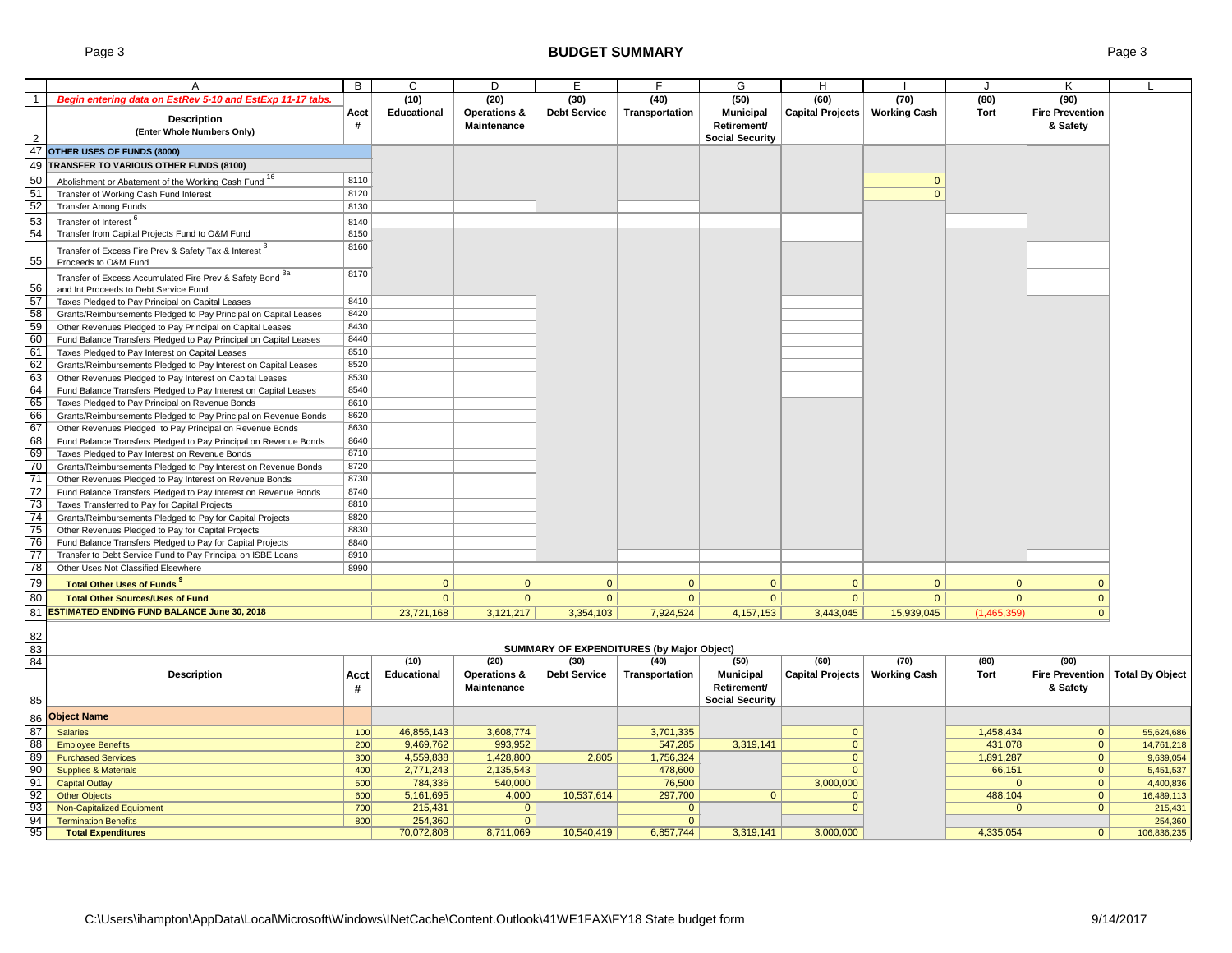## Page 4 **SUMMARY OF CASH TRANSACTIONS** Page 4

|                | $\mathsf{A}$                                                      | B    | $\mathsf{C}$       | D                                             | E                   |                | G                                                                            | H              |                     |                | K                                             |
|----------------|-------------------------------------------------------------------|------|--------------------|-----------------------------------------------|---------------------|----------------|------------------------------------------------------------------------------|----------------|---------------------|----------------|-----------------------------------------------|
|                |                                                                   |      | (10)               | (20)                                          | (30)                | (40)           | (50)                                                                         | (60)           | (70)                | (80)           | (90)                                          |
| 2              | <b>Description</b><br>(Enter Whole Numbers Only)                  | Acct | <b>Educational</b> | <b>Operations &amp;</b><br><b>Maintenance</b> | <b>Debt Service</b> | Transportation | <b>Municipal</b><br>Retirement/ Social   Capital Projects<br><b>Security</b> |                | <b>Working Cash</b> | Tort           | <b>Fire Prevention &amp;</b><br><b>Safety</b> |
| 3              | $\,$ BEGINNING CASH BALANCE ON HAND July 1, 2017 $^\prime$        |      | 404,708            | 19,110                                        |                     | 10,891         | 38,226                                                                       | 0              | 8,185               | 6,413          | $\overline{0}$                                |
|                | <b>Total Direct Receipts &amp; Other Sources</b>                  |      | 69,786,964         | 8,728,019                                     | 10,840,039          | 6,885,557      | 4,196,217                                                                    | 79,300         | 1,066,061           | 4,369,851      | $\overline{0}$                                |
| 5              | <b>OTHER RECEIPTS</b>                                             |      |                    |                                               |                     |                |                                                                              |                |                     |                |                                               |
| $6\phantom{1}$ | Interfund Loans Payable (Loans from Other Funds)                  | 411  |                    |                                               |                     |                |                                                                              |                |                     |                |                                               |
| $\overline{7}$ | Interfund Loans Receivable (Repayment of Loans)                   | 141  |                    |                                               |                     |                |                                                                              |                |                     |                |                                               |
| 8              | Notes and Warrants Payable                                        | 433  |                    |                                               |                     |                |                                                                              |                |                     |                |                                               |
| 9              | <b>Other Current Assets</b>                                       | 199  |                    |                                               |                     |                |                                                                              |                |                     |                |                                               |
| 10             | <b>Total Other Receipts</b>                                       |      | $\mathbf{0}$       | $\overline{0}$                                | $\Omega$            | $\mathbf{0}$   | $\overline{0}$                                                               | $\overline{0}$ | $\Omega$            | $\overline{0}$ | $\overline{0}$                                |
| 11             | <b>Total Direct Receipts, Other Sources, &amp; Other Receipts</b> |      | 69,786,964         | 8,728,019                                     | 10,840,039          | 6,885,557      | 4,196,217                                                                    | 79,300         | 1,066,061           | 4,369,851      | $\overline{0}$                                |
| 12             | <b>Total Amount Available</b>                                     |      | 70,191,672         | 8,747,129                                     | 10,840,039          | 6,896,448      | 4,234,443                                                                    | 79,300         | 1,074,246           | 4,376,264      | $\overline{0}$                                |
| 13             | <b>Total Direct Disbursements &amp; Other Uses</b>                |      | 70,072,808         | 8,711,069                                     | 10,540,419          | 6,857,744      | 3,319,141                                                                    | 3,000,000      | $\mathbf{0}$        | 4,335,054      | $\overline{0}$                                |
|                | 14 OTHER DISBURSEMENTS                                            |      |                    |                                               |                     |                |                                                                              |                |                     |                |                                               |
| 15             | Interfund Loans Receivable (Loans to Other Funds) <sup>10</sup>   | 141  |                    |                                               |                     |                |                                                                              |                |                     |                |                                               |
| 16             | Interfund Loans Payable (Repayment of Loans)                      | 411  |                    |                                               |                     |                |                                                                              |                |                     |                |                                               |
| 17             | Notes and Warrants Payable                                        | 433  |                    |                                               |                     |                |                                                                              |                |                     |                |                                               |
| 18             | <b>Other Current Liabilities</b>                                  | 499  |                    |                                               |                     |                |                                                                              |                |                     |                |                                               |
| 19             | <b>Total Other Disbursements</b>                                  |      | $\mathbf{0}$       | $\overline{0}$                                | $\Omega$            | $\overline{0}$ | $\overline{0}$                                                               | $\overline{0}$ | $\Omega$            | $\overline{0}$ | $\overline{0}$                                |
| 20             | Total Direct Disbursements, Other Uses, & Other Disbursements     |      | 70,072,808         | 8,711,069                                     | 10,540,419          | 6,857,744      | 3,319,141                                                                    | 3,000,000      | $\mathbf{0}$        | 4,335,054      | $\overline{0}$                                |
| 21             | <b>ENDING CASH BALANCE ON HAND June 30, 2018</b>                  |      | 118,864            | 36,060                                        | 299,620             | 38,704         | 915,302                                                                      | (2,920,700)    | 1,074,246           | 41,210         | $\overline{0}$                                |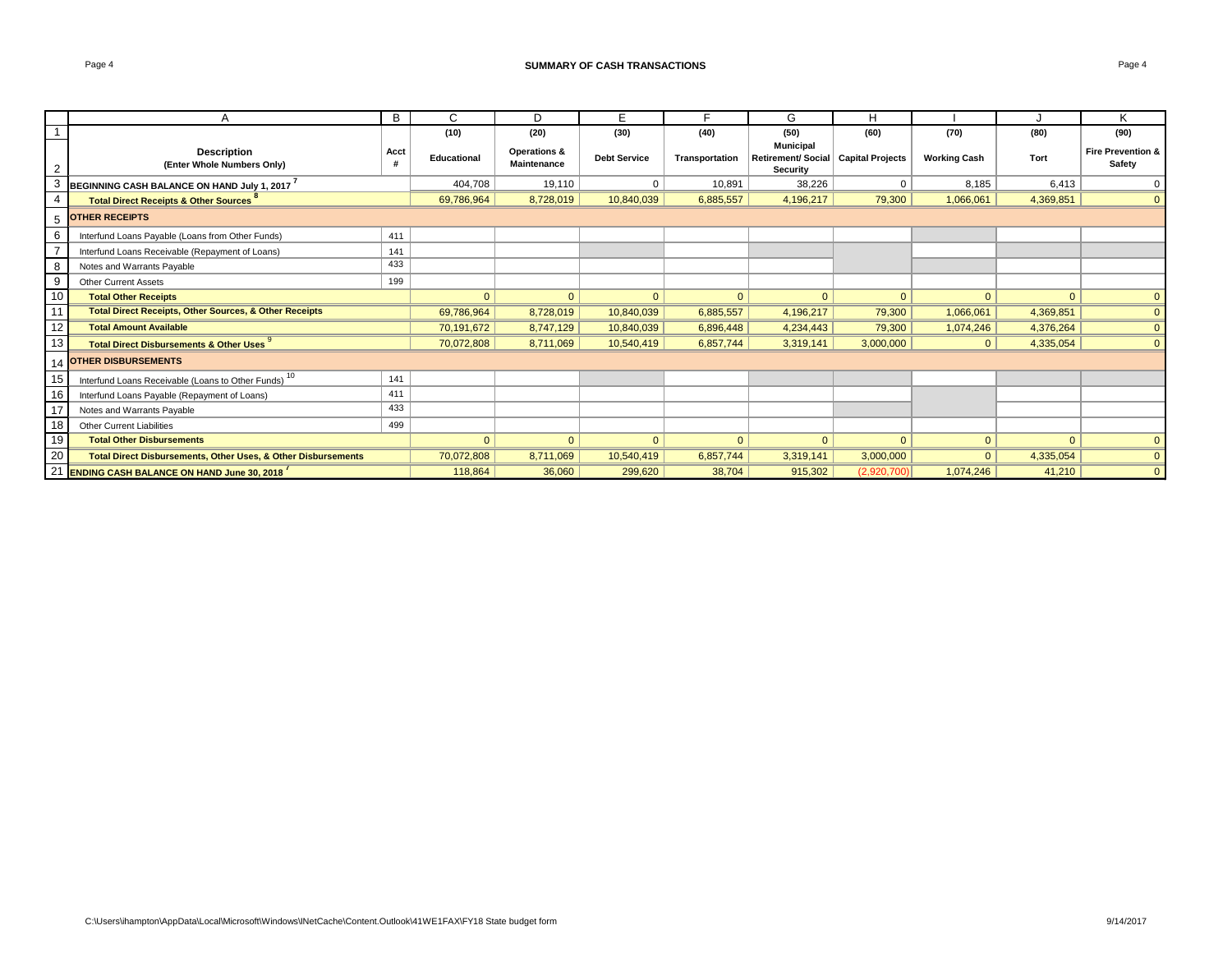### Page 5 **ESTIMATED RECEIPTS/REVENUES** Page 5

|                         | Α                                                                    | B      | $\mathsf{C}$       | D                       | E                   | F              | G                      | Н                |                     |                | Κ                      |
|-------------------------|----------------------------------------------------------------------|--------|--------------------|-------------------------|---------------------|----------------|------------------------|------------------|---------------------|----------------|------------------------|
| $\overline{1}$          |                                                                      |        | (10)               | (20)                    | (30)                | (40)           | (50)                   | (60)             | (70)                | (80)           | (90)                   |
|                         |                                                                      | Acct   | <b>Educational</b> | <b>Operations &amp;</b> | <b>Debt Service</b> | Transportation | <b>Municipal</b>       | Capital Projects | <b>Working Cash</b> | Tort           | <b>Fire Prevention</b> |
|                         | <b>Description</b>                                                   | #      |                    | <b>Maintenance</b>      |                     |                | Retirement/            |                  |                     |                | & Safety               |
| $\overline{2}$          | (Enter Whole Numbers Only)                                           |        |                    |                         |                     |                | <b>Social Security</b> |                  |                     |                |                        |
|                         |                                                                      |        |                    |                         |                     |                |                        |                  |                     |                |                        |
| $\mathbf{3}$            | <b>RECEIPTS/REVENUES FROM LOCAL SOURCES (1000)</b>                   |        |                    |                         |                     |                |                        |                  |                     |                |                        |
| $\overline{4}$          | AD VALOREM TAXES LEVIED BY LOCAL EDUCATION AGENCY                    | 1100   |                    |                         |                     |                |                        |                  |                     |                |                        |
| 5                       | Designated Purposes Levies <sup>11</sup>                             | $\sim$ | 43,890,592         | 8,238,019               | 10,529,539          | 3,158,557      | 4,104,617              |                  | 1,026,061           | 4,369,851      |                        |
| $\overline{6}$          | Leasing Purposes Levy <sup>12</sup>                                  | 1130   |                    |                         |                     |                |                        |                  |                     |                |                        |
| $\overline{7}$          | <b>Special Education Purposes Levy</b>                               | 1140   | 98,000             |                         |                     |                |                        |                  |                     |                |                        |
| $\overline{\mathbf{8}}$ | FICA and Medicare Only Levies                                        | 1150   |                    |                         |                     |                |                        |                  |                     |                |                        |
| ୍ତ                      | Area Vocational Construction Purposes Levy                           | 1160   |                    |                         |                     |                |                        |                  |                     |                |                        |
| 10                      | Summer School Purposes Levy                                          | 1170   |                    |                         |                     |                |                        |                  |                     |                |                        |
| 11                      | Other Tax Levies (Describe & Itemize)                                | 1190   |                    |                         |                     |                |                        |                  |                     |                |                        |
| 12                      | <b>Total Ad Valorem Taxes Levied by District</b>                     |        | 43,988,592         | 8,238,019               | 10,529,539          | 3,158,557      | 4,104,617              | $\mathbf{0}$     | 1,026,061           | 4,369,851      | $\Omega$               |
|                         | 13 PAYMENTS IN LIEU OF TAXES                                         | 1200   |                    |                         |                     |                |                        |                  |                     |                |                        |
| 14                      | Mobile Home Privilege Tax                                            | 1210   |                    |                         |                     |                |                        |                  |                     |                |                        |
| 15                      | Payments from Local Housing Authority                                | 1220   |                    |                         |                     |                |                        |                  |                     |                |                        |
| 16                      | Corporate Personal Property Replacement Taxes <sup>13</sup>          | 1230   | 4,085,547          | 400,000                 |                     | 1,262,000      | 90,000                 |                  |                     |                |                        |
| 17                      | Other Payments in Lieu of Taxes (Describe & Itemize)                 | 1290   | 112,000            |                         |                     |                |                        |                  |                     |                |                        |
| 18                      | <b>Total Payments in Lieu of Taxes</b>                               |        | 4,197,547          | 400,000                 | $\mathbf{0}$        | 1,262,000      | 90,000                 | $\mathbf{0}$     | $\mathbf{0}$        | $\overline{0}$ | $\overline{0}$         |
|                         | 19 TUITION                                                           | 1300   |                    |                         |                     |                |                        |                  |                     |                |                        |
| $\overline{20}$         | Regular Tuition from Pupils or Parents (In State)                    | 1311   | 9,000              |                         |                     |                |                        |                  |                     |                |                        |
| $\overline{21}$         | Regular Tuition from Other Districts (In State)                      | 1312   |                    |                         |                     |                |                        |                  |                     |                |                        |
| $\overline{22}$         | Regular Tuition from Other Sources (In State)                        | 1313   |                    |                         |                     |                |                        |                  |                     |                |                        |
| 23                      | Regular Tuition from Other Sources (Out of State)                    | 1314   |                    |                         |                     |                |                        |                  |                     |                |                        |
| $\overline{24}$         | Summer School Tuition from Pupils or Parents (In State)              | 1321   | 75,000             |                         |                     |                |                        |                  |                     |                |                        |
| 25                      | Summer School Tuition from Other Districts (In State)                | 1322   |                    |                         |                     |                |                        |                  |                     |                |                        |
| 26                      | Summer School Tuition from Other Sources (In State)                  | 1323   |                    |                         |                     |                |                        |                  |                     |                |                        |
| $\overline{27}$         | Summer School Tuition from Other Sources (Out of State)              | 1324   |                    |                         |                     |                |                        |                  |                     |                |                        |
| 28                      | CTE Tuition from Pupils or Parents (In State)                        | 1331   |                    |                         |                     |                |                        |                  |                     |                |                        |
| 29                      | CTE Tuition from Other Districts (In State)                          | 1332   |                    |                         |                     |                |                        |                  |                     |                |                        |
| 30                      | CTE Tuition from Other Sources (In State)                            | 1333   |                    |                         |                     |                |                        |                  |                     |                |                        |
| 31                      | CTE Tuition from Other Sources (Out of State)                        | 1334   |                    |                         |                     |                |                        |                  |                     |                |                        |
| 32                      | Special Education Tuition from Pupils or Parents (In State)          | 1341   |                    |                         |                     |                |                        |                  |                     |                |                        |
| -33                     | Special Education Tuition from Other Districts (In State)            | 1342   |                    |                         |                     |                |                        |                  |                     |                |                        |
| 34                      | Special Education Tuition from Other Sources (In State)              | 1343   |                    |                         |                     |                |                        |                  |                     |                |                        |
| 35                      | Special Education Tuition from Other Sources (Out of State)          | 1344   |                    |                         |                     |                |                        |                  |                     |                |                        |
| 36                      | Adult Tuition from Pupils or Parents (In State)                      | 1351   |                    |                         |                     |                |                        |                  |                     |                |                        |
| 37                      | Adult Tuition from Other Districts (In State)                        | 1352   |                    |                         |                     |                |                        |                  |                     |                |                        |
| 38                      | Adult Tuition from Other Sources (In State)                          | 1353   |                    |                         |                     |                |                        |                  |                     |                |                        |
| 39                      | Adult Tuition from Other Sources (Out of State)                      | 1354   |                    |                         |                     |                |                        |                  |                     |                |                        |
| 40                      | <b>Total Tuition</b>                                                 |        | 84,000             |                         |                     |                |                        |                  |                     |                |                        |
| 41                      | <b>TRANSPORTATION FEES</b>                                           | 1400   |                    |                         |                     |                |                        |                  |                     |                |                        |
| 42                      | Regular Transportation Fees from Pupils or Parents (In State)        | 1411   |                    |                         |                     |                |                        |                  |                     |                |                        |
| 43                      | Regular Transportation Fees from Other Districts (In State)          | 1412   |                    |                         |                     | 160,000        |                        |                  |                     |                |                        |
| 44                      | Regular Transportation Fees from Other Sources (In State)            | 1413   |                    |                         |                     |                |                        |                  |                     |                |                        |
| 45                      | Regular Transportation Fees from Co-curricular Activities (In State) | 1415   |                    |                         |                     |                |                        |                  |                     |                |                        |
| 46                      | Regular Transportation Fees from Other Sources (Out of State)        | 1416   |                    |                         |                     |                |                        |                  |                     |                |                        |
| 47                      | Summer School Transportation Fees from Pupils or Parents (In State)  | 1421   |                    |                         |                     |                |                        |                  |                     |                |                        |
| 48                      | Summer School Transportation Fees from Other Districts (In State)    | 1422   |                    |                         |                     |                |                        |                  |                     |                |                        |
| 49                      | Summer School Transportation Fees from Other Sources (In State)      | 1423   |                    |                         |                     |                |                        |                  |                     |                |                        |
|                         | Summer School Transportation Fees from Other Sources                 | 1424   |                    |                         |                     |                |                        |                  |                     |                |                        |
| 50                      | (Out of State)                                                       |        |                    |                         |                     |                |                        |                  |                     |                |                        |
| 51                      | CTE Transportation Fees from Pupils or Parents (In State)            | 1431   |                    |                         |                     |                |                        |                  |                     |                |                        |
| 52                      | CTE Transportation Fees from Other Districts (In State)              | 1432   |                    |                         |                     |                |                        |                  |                     |                |                        |
| 53                      | CTE Transportation Fees from Other Sources (In State)                | 1433   |                    |                         |                     |                |                        |                  |                     |                |                        |
| 54                      | CTE Transportation Fees from Other Sources (Out of State)            | 1434   |                    |                         |                     |                |                        |                  |                     |                |                        |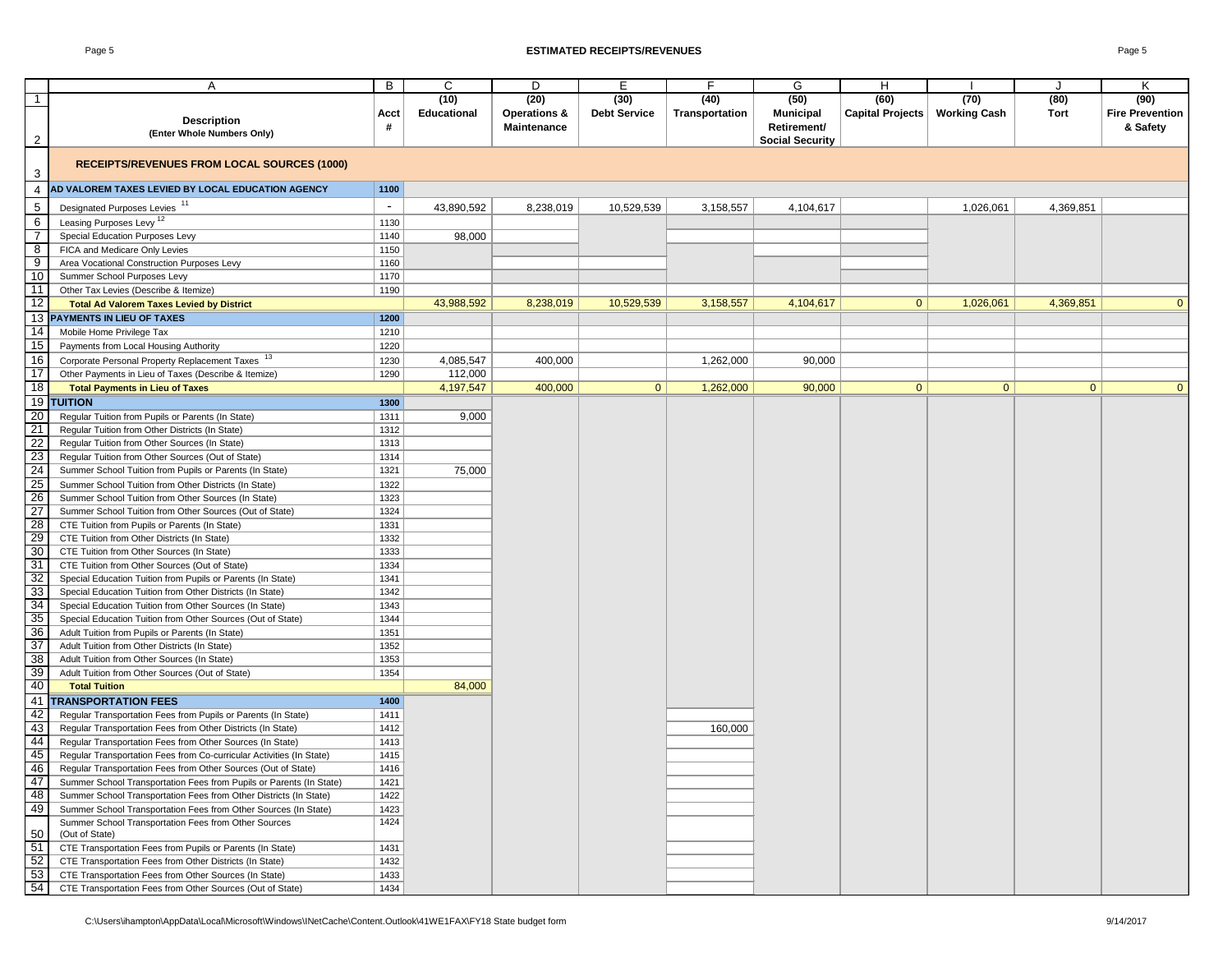### Page 6 **ESTIMATED RECEIPTS/REVENUES** Page 6

|                 |                                                                       | B    | C                  | D                       | E                   | F.             | G                      | H                       |                     |              | K                      |
|-----------------|-----------------------------------------------------------------------|------|--------------------|-------------------------|---------------------|----------------|------------------------|-------------------------|---------------------|--------------|------------------------|
|                 |                                                                       |      | (10)               | (20)                    | (30)                | (40)           | (50)                   | (60)                    | (70)                | (80)         | (90)                   |
|                 | <b>Description</b>                                                    | Acct | <b>Educational</b> | <b>Operations &amp;</b> | <b>Debt Service</b> | Transportation | <b>Municipal</b>       | <b>Capital Projects</b> | <b>Working Cash</b> | Tort         | <b>Fire Prevention</b> |
|                 | (Enter Whole Numbers Only)                                            | #    |                    | <b>Maintenance</b>      |                     |                | Retirement/            |                         |                     |              | & Safety               |
| $\overline{2}$  |                                                                       |      |                    |                         |                     |                | <b>Social Security</b> |                         |                     |              |                        |
|                 | Special Education Transportation Fees from Pupils or Parents          | 1441 |                    |                         |                     |                |                        |                         |                     |              |                        |
| 55              | (In State)                                                            |      |                    |                         |                     |                |                        |                         |                     |              |                        |
| 56              | Special Education Transportation Fees from Other Districts (In State) | 1442 |                    |                         |                     |                |                        |                         |                     |              |                        |
| 57              | Special Education Transportation Fees from Other Sources (In State)   | 1443 |                    |                         |                     |                |                        |                         |                     |              |                        |
|                 | Special Education Transportation Fees from Other Sources              | 1444 |                    |                         |                     |                |                        |                         |                     |              |                        |
| 58              | (Out of State)                                                        |      |                    |                         |                     |                |                        |                         |                     |              |                        |
| 59              | Adult Transportation Fees from Pupils or Parents (In State)           | 1451 |                    |                         |                     |                |                        |                         |                     |              |                        |
| 60              | Adult Transportation Fees from Other Districts (In State)             | 1452 |                    |                         |                     |                |                        |                         |                     |              |                        |
| 61              | Adult Transportation Fees from Other Sources (In State)               | 1453 |                    |                         |                     |                |                        |                         |                     |              |                        |
| 62              | Adult Transportation Fees from Other Sources (Out of State)           | 1454 |                    |                         |                     |                |                        |                         |                     |              |                        |
| 63              |                                                                       |      |                    |                         |                     |                |                        |                         |                     |              |                        |
|                 | <b>Total Transportation Fees</b>                                      |      |                    |                         |                     | 160,000        |                        |                         |                     |              |                        |
|                 | 64 EARNINGS ON INVESTMENTS                                            | 1500 |                    |                         |                     |                |                        |                         |                     |              |                        |
| 65              | Interest on Investments                                               | 1510 | 100,000            | 5,000                   | 10,500              | 5,000          | 1,600                  | 10,800                  | 40,000              |              |                        |
| 66              | Gain or Loss on Sale of Investments                                   | 1520 |                    |                         |                     |                |                        |                         |                     |              |                        |
| 67              | <b>Total Earnings on Investments</b>                                  |      | 100,000            | 5,000                   | 10,500              | 5,000          | 1,600                  | 10,800                  | 40,000              | $\mathbf{0}$ | $\Omega$               |
|                 | 68 FOOD SERVICE                                                       | 1600 |                    |                         |                     |                |                        |                         |                     |              |                        |
| 69              | Sales to Pupils - Lunch                                               | 1611 | 292,000            |                         |                     |                |                        |                         |                     |              |                        |
| 70              | Sales to Pupils - Breakfast                                           | 1612 | 80,000             |                         |                     |                |                        |                         |                     |              |                        |
| $\overline{71}$ | Sales to Pupils - A la Carte                                          | 1613 | 160,000            |                         |                     |                |                        |                         |                     |              |                        |
| 72              | Sales to Pupils - Other (Describe & Itemize)                          | 1614 | 5,500              |                         |                     |                |                        |                         |                     |              |                        |
| 73              | Sales to Adults                                                       | 1620 |                    |                         |                     |                |                        |                         |                     |              |                        |
| $\overline{74}$ |                                                                       |      | 45,100             |                         |                     |                |                        |                         |                     |              |                        |
|                 | Other Food Service (Describe & Itemize)                               | 1690 |                    |                         |                     |                |                        |                         |                     |              |                        |
| 75              | <b>Total Food Service</b>                                             |      | 582,600            |                         |                     |                |                        |                         |                     |              |                        |
| 76              | <b>DISTRICT/SCHOOL ACTIVITY INCOME</b>                                | 1700 |                    |                         |                     |                |                        |                         |                     |              |                        |
| 77              | <b>Admissions - Athletic</b>                                          | 1711 | 29,000             |                         |                     |                |                        |                         |                     |              |                        |
| 78              | Admissions - Other                                                    | 1719 |                    |                         |                     |                |                        |                         |                     |              |                        |
| 79              | Fees                                                                  | 1720 | 286,000            |                         |                     |                |                        |                         |                     |              |                        |
| 80              | <b>Book Store Sales</b>                                               | 1730 |                    |                         |                     |                |                        |                         |                     |              |                        |
| $\overline{81}$ | Other District/School Activity Revenue (Describe & Itemize)           | 1790 |                    |                         |                     |                |                        |                         |                     |              |                        |
| 82              | <b>Total District/School Activity Income</b>                          |      | 315,000            | $\Omega$                |                     |                |                        |                         |                     |              |                        |
|                 | 83 TEXTBOOK INCOME                                                    | 1800 |                    |                         |                     |                |                        |                         |                     |              |                        |
| 84              | Rentals - Regular Textbooks                                           | 1811 | 425,000            |                         |                     |                |                        |                         |                     |              |                        |
| 85              | Rentals - Summer School Textbooks                                     | 1812 |                    |                         |                     |                |                        |                         |                     |              |                        |
|                 |                                                                       |      |                    |                         |                     |                |                        |                         |                     |              |                        |
| 86              | Rentals - Adult/Continuing Education Textbooks                        | 1813 |                    |                         |                     |                |                        |                         |                     |              |                        |
| 87              | Rentals - Other (Describe)                                            | 1819 |                    |                         |                     |                |                        |                         |                     |              |                        |
| 88              | Sales - Regular Textbooks                                             | 1821 |                    |                         |                     |                |                        |                         |                     |              |                        |
| 89              | Sales - Summer School Textbooks                                       | 1822 |                    |                         |                     |                |                        |                         |                     |              |                        |
| 90              | Sales - Adult/Continuing Education Textbooks                          | 1823 |                    |                         |                     |                |                        |                         |                     |              |                        |
| 91              | Sales - Other (Describe & Itemize)                                    | 1829 |                    |                         |                     |                |                        |                         |                     |              |                        |
| 92              | Other (Describe & Itemize)                                            | 1890 |                    |                         |                     |                |                        |                         |                     |              |                        |
| 93              | <b>Total Textbooks</b>                                                |      | 425,000            |                         |                     |                |                        |                         |                     |              |                        |
| 94              | <b>OTHER REVENUE FROM LOCAL SOURCES</b>                               | 1900 |                    |                         |                     |                |                        |                         |                     |              |                        |
| 95              | Rentals                                                               | 1910 |                    | 85,000                  |                     |                |                        |                         |                     |              |                        |
| $-96$           | <b>Contributions and Donations from Private Sources</b>               | 1920 | 760,000            |                         |                     |                |                        |                         |                     |              |                        |
| 97              | Impact Fees from Municipal or County Governments                      | 1930 |                    |                         |                     |                |                        | 68,500                  |                     |              |                        |
| 98              | <b>Services Provided Other Districts</b>                              | 1940 |                    |                         |                     |                |                        |                         |                     |              |                        |
| 99              | Refund of Prior Years' Expenditures                                   | 1950 |                    |                         |                     |                |                        |                         |                     |              |                        |
| 100             | Payments of Surplus Moneys from TIF Districts                         | 1960 |                    |                         |                     |                |                        |                         |                     |              |                        |
| 101             | <b>Drivers' Education Fees</b>                                        | 1970 | 155,000            |                         |                     |                |                        |                         |                     |              |                        |
| 102             |                                                                       |      |                    |                         |                     |                |                        |                         |                     |              |                        |
|                 | Proceeds from Vendors' Contracts                                      | 1980 |                    |                         |                     |                |                        |                         |                     |              |                        |
| 103             | <b>School Facility Occupation Tax Proceeds</b>                        | 1983 |                    |                         |                     |                |                        |                         |                     |              |                        |
| 104             | <b>Payment from Other Districts</b>                                   | 1991 |                    |                         |                     |                |                        |                         |                     |              |                        |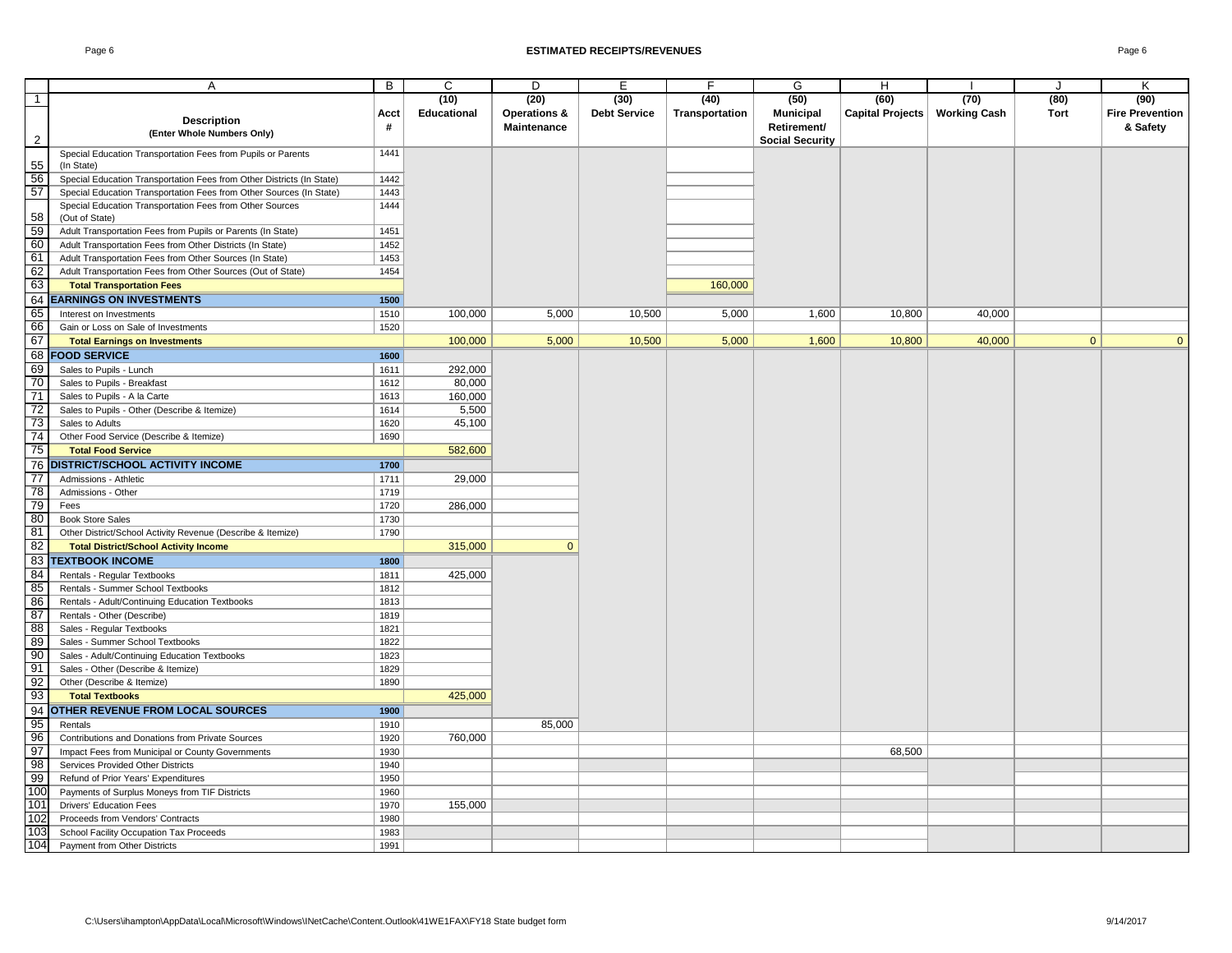## Page 7 **ESTIMATED RECEIPTS/REVENUES** Page 7

|                |                                                                    |      |                    |                         |                     | F              |                        |                  |                     |                |                        |
|----------------|--------------------------------------------------------------------|------|--------------------|-------------------------|---------------------|----------------|------------------------|------------------|---------------------|----------------|------------------------|
|                |                                                                    | B    | $\mathsf{C}$       | D                       | E                   |                | G                      | H                |                     |                | Κ                      |
| -1             |                                                                    |      | (10)               | (20)                    | (30)                | (40)           | (50)                   | (60)             | (70)                | (80)           | (90)                   |
|                | <b>Description</b>                                                 | Acct | <b>Educational</b> | <b>Operations &amp;</b> | <b>Debt Service</b> | Transportation | <b>Municipal</b>       | Capital Projects | <b>Working Cash</b> | Tort           | <b>Fire Prevention</b> |
|                | (Enter Whole Numbers Only)                                         | #    |                    | <b>Maintenance</b>      |                     |                | Retirement/            |                  |                     |                | & Safety               |
| $\overline{2}$ |                                                                    |      |                    |                         |                     |                | <b>Social Security</b> |                  |                     |                |                        |
| 105            | Sale of Vocational Projects                                        | 1992 |                    |                         |                     |                |                        |                  |                     |                |                        |
| 106            | Other Local Fees (Describe & Itemize)                              | 1993 |                    |                         |                     |                |                        |                  |                     |                |                        |
| 107            | Other Local Revenues (Describe & Itemize)                          | 1999 | 15,000             |                         |                     |                |                        |                  |                     |                |                        |
| 108            | <b>Total Other Revenue from Local Sources</b>                      |      | 930,000            | 85,000                  | $\mathbf 0$         | $\mathbf{0}$   | $\mathbf{0}$           | 68,500           | $\overline{0}$      | $\Omega$       | $\mathbf{0}$           |
| 109            | <b>Total Receipts/Revenues from Local Sources</b>                  | 1000 | 50,622,739         | 8,728,019               | 10,540,039          | 4,585,557      | 4,196,217              | 79,300           | 1,066,061           | 4,369,851      | $\overline{0}$         |
|                | <b>FLOW-THROUGH RECEIPTS/REVENUES FROM ONE</b>                     |      |                    |                         |                     |                |                        |                  |                     |                |                        |
|                | 110 DISTRICT TO ANOTHER DISTRICT (2000)                            |      |                    |                         |                     |                |                        |                  |                     |                |                        |
| 111            | Flow-Through Revenue from State Sources                            | 2100 |                    |                         |                     |                |                        |                  |                     |                |                        |
| 112            | Flow-Through Revenue from Federal Sources                          | 2200 |                    |                         |                     |                |                        |                  |                     |                |                        |
| 113            | Other Flow-Through Revenue (Describe & Itemize)                    | 2300 |                    |                         |                     |                |                        |                  |                     |                |                        |
|                | <b>Total Flow-Through Receipts/Revenues From</b>                   |      |                    |                         |                     |                |                        |                  |                     |                |                        |
| 114            | <b>One District to Another District</b>                            | 2000 | $\mathbf{0}$       | $\mathbf 0$             |                     | $\mathbf{0}$   | $\mathbf 0$            |                  |                     |                |                        |
|                |                                                                    |      |                    |                         |                     |                |                        |                  |                     |                |                        |
|                | <b>RECEIPTS/REVENUES FROM STATE SOURCES (3000)</b>                 |      |                    |                         |                     |                |                        |                  |                     |                |                        |
| 115            |                                                                    |      |                    |                         |                     |                |                        |                  |                     |                |                        |
|                | 116 UNRESTRICTED GRANTS-IN-AID (3001-3099)                         |      |                    |                         |                     |                |                        |                  |                     |                |                        |
| 117            | General State Aid (Section 18-8.05)                                | 3001 | 8,650,500          |                         |                     |                |                        |                  |                     |                |                        |
| 118            | General State Aid Hold Harmless/Supplemental                       | 3002 |                    |                         |                     |                |                        |                  |                     |                |                        |
| 119            | Reorganization Incentives (Accounts 3005-3021)                     | 3005 |                    |                         |                     |                |                        |                  |                     |                |                        |
|                | Other Unrestricted Grants-In-Aid From State Sources                | 3099 |                    |                         |                     |                |                        |                  |                     |                |                        |
| 120            | (Describe & Itemize)                                               |      |                    |                         |                     |                |                        |                  |                     |                |                        |
| 121            | <b>Total Unrestricted Grants-In-Aid</b>                            |      | 8,650,500          | 0                       | $\mathbf{0}$        | $\overline{0}$ | $\overline{0}$         | $\overline{0}$   |                     | $\overline{0}$ | $\overline{0}$         |
|                | 122 RESTRICTED GRANTS-IN-AID (3100-3900)                           |      |                    |                         |                     |                |                        |                  |                     |                |                        |
|                | 123 SPECIAL EDUCATION                                              |      |                    |                         |                     |                |                        |                  |                     |                |                        |
| 124            | Special Education - Private Facility Tuition                       | 3100 | 1,200,000          |                         |                     |                |                        |                  |                     |                |                        |
| 125            | Special Education - Funding for Children Requiring Sp Ed Services  | 3105 | 880,000            |                         |                     |                |                        |                  |                     |                |                        |
| 126            | <b>Special Education - Personnel</b>                               | 3110 | 1,250,000          |                         |                     |                |                        |                  |                     |                |                        |
| 127            | Special Education - Orphanage - Individual                         | 3120 | 50,000             |                         |                     |                |                        |                  |                     |                |                        |
| 128            | Special Education - Orphanage - Summer Individual                  | 3130 |                    |                         |                     |                |                        |                  |                     |                |                        |
| 129            | Special Education - Summer School                                  | 3145 |                    |                         |                     |                |                        |                  |                     |                |                        |
| 130            | Special Education - Other (Describe & Itemize)                     | 3199 |                    |                         |                     |                |                        |                  |                     |                |                        |
| 131            | <b>Total Special Education</b>                                     |      | 3,380,000          | 0                       |                     |                |                        |                  |                     |                |                        |
|                | 132 CAREER AND TECHNICAL EDUCATION (CTE)                           |      |                    |                         |                     |                |                        |                  |                     |                |                        |
| $133$          | CTE - Technical Education - Tech Prep                              | 3200 |                    |                         |                     |                |                        |                  |                     |                |                        |
| 134            | CTE - Secondary Program Improvement (CTEI)                         | 3220 | 173,565            |                         |                     |                |                        |                  |                     |                |                        |
| $135$          | CTE - WECEP                                                        | 3225 |                    |                         |                     |                |                        |                  |                     |                |                        |
| 136            | CTE - Agriculture Education                                        | 3235 |                    |                         |                     |                |                        |                  |                     |                |                        |
| 137            | CTE - Instructor Practicum                                         | 3240 |                    |                         |                     |                |                        |                  |                     |                |                        |
| 138            | CTE - Student Organizations                                        | 3270 |                    |                         |                     |                |                        |                  |                     |                |                        |
| 139            | CTE - Other (Describe & Itemize)                                   | 3299 |                    |                         |                     |                |                        |                  |                     |                |                        |
| 140            | <b>Total Career and Technical Education</b>                        |      | 173,565            | 0                       |                     |                | $\Omega$               |                  |                     |                |                        |
|                | <b>141 BILINGUAL EDUCATION</b>                                     |      |                    |                         |                     |                |                        |                  |                     |                |                        |
| 142            | Bilingual Education - Downstate - TPI and TBE                      | 3305 | 87,261             |                         |                     |                |                        |                  |                     |                |                        |
| 143            | Bilingual Education - Downstate - Transitional Bilingual Education | 3310 |                    |                         |                     |                |                        |                  |                     |                |                        |
| 144            | <b>Total Bilingual Education</b>                                   |      | 87,261             |                         |                     |                |                        |                  |                     |                |                        |
| 145            | State Free Lunch & Breakfast                                       | 3360 | 11,500             |                         |                     |                |                        |                  |                     |                |                        |
| 146            | <b>School Breakfast Initiative</b>                                 | 3365 |                    |                         |                     |                |                        |                  |                     |                |                        |
| 147            | <b>Driver Education</b>                                            | 3370 | 150,000            |                         |                     |                |                        |                  |                     |                |                        |
| 148            | <b>Adult Education (from ICCB)</b>                                 | 3410 |                    |                         |                     |                |                        |                  |                     |                |                        |
| 149            | Adult Education - Other (Describe & Itemize)                       | 3499 |                    |                         |                     |                |                        |                  |                     |                |                        |
|                | 150 TRANSPORTATION                                                 |      |                    |                         |                     |                |                        |                  |                     |                |                        |
| 151            | Transportation - Regular and Vocational                            | 3500 |                    |                         |                     | 200,000        |                        |                  |                     |                |                        |
| 152            | Transportation - Special Education                                 | 3510 |                    |                         |                     | 2,100,000      |                        |                  |                     |                |                        |
| 153            | Transportation - Other (Describe & Itemize)                        | 3599 |                    |                         |                     |                |                        |                  |                     |                |                        |
| 154            | <b>Total Transportation</b>                                        |      | $\mathbf{0}$       | $\mathbf{0}$            |                     | 2,300,000      | $\overline{0}$         |                  |                     |                |                        |
|                |                                                                    |      |                    |                         |                     |                |                        |                  |                     |                |                        |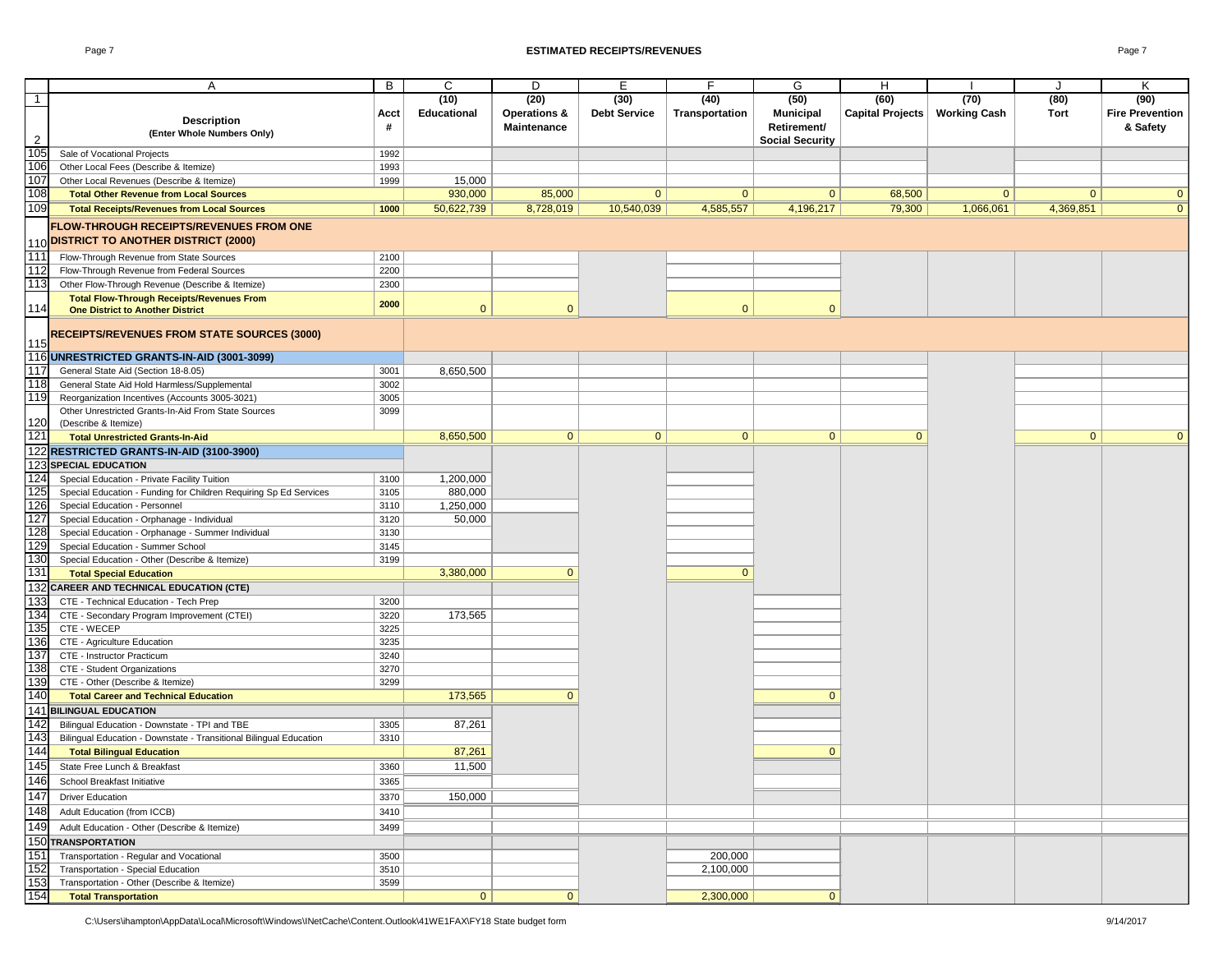### Page 8 **ESTIMATED RECEIPTS/REVENUES** Page 8

| $\overline{1}$ |                                                                                             | B            | $\mathsf{C}$<br>(10) | D<br>(20)               | E<br>(30)           | F.<br>(40)     | G<br>(50)              | H<br>(60)        | (70)                | (80)           | K<br>(90)              |
|----------------|---------------------------------------------------------------------------------------------|--------------|----------------------|-------------------------|---------------------|----------------|------------------------|------------------|---------------------|----------------|------------------------|
|                |                                                                                             | <b>Acct</b>  | <b>Educational</b>   | <b>Operations &amp;</b> | <b>Debt Service</b> | Transportation | <b>Municipal</b>       | Capital Projects | <b>Working Cash</b> | <b>Tort</b>    | <b>Fire Prevention</b> |
|                | <b>Description</b>                                                                          | #            |                      | <b>Maintenance</b>      |                     |                | Retirement/            |                  |                     |                | & Safety               |
| $\overline{2}$ | (Enter Whole Numbers Only)                                                                  |              |                      |                         |                     |                | <b>Social Security</b> |                  |                     |                |                        |
| 155            | Learning Improvement - Change Grants                                                        | 3610         |                      |                         |                     |                |                        |                  |                     |                |                        |
| 156            | <b>Scientific Literacy</b>                                                                  | 3660         |                      |                         |                     |                |                        |                  |                     |                |                        |
| 157            | <b>Truant Alternative/Optional Education</b>                                                | 3695         |                      |                         |                     |                |                        |                  |                     |                |                        |
| 158            | Early Childhood - Block Grant                                                               | 3705         |                      |                         |                     |                |                        |                  |                     |                |                        |
| 159            | Reading Improvement Block Grant                                                             | 3715         |                      |                         |                     |                |                        |                  |                     |                |                        |
| 160            | Reading Improvement Block Grant - Reading Recovery                                          | 3720         |                      |                         |                     |                |                        |                  |                     |                |                        |
| 161            | <b>Continued Reading Improvement Block Grant</b>                                            | 3725         |                      |                         |                     |                |                        |                  |                     |                |                        |
| 162            | Continued Reading Improvement Block Grant (2% Set Aside)                                    | 3726         |                      |                         |                     |                |                        |                  |                     |                |                        |
| 163            | Chicago General Education Block Grant                                                       | 3766         |                      |                         |                     |                |                        |                  |                     |                |                        |
| 164            | <b>Chicago Educational Services Block Grant</b>                                             | 3767         |                      |                         |                     |                |                        |                  |                     |                |                        |
| 165            | School Safety & Educational Improvement Block Grant                                         | 3775         |                      |                         |                     |                |                        |                  |                     |                |                        |
| 166            | Technology - Technology for Success                                                         | 3780         |                      |                         |                     |                |                        |                  |                     |                |                        |
| 167            | <b>State Charter Schools</b>                                                                | 3815         |                      |                         |                     |                |                        |                  |                     |                |                        |
| 168            | Extended Learning Opportunities - Summer Bridges                                            | 3825         |                      |                         |                     |                |                        |                  |                     |                |                        |
| 169            | Infrastructure Improvements - Planning/Construction                                         | 3920         |                      |                         |                     |                |                        |                  |                     |                |                        |
| 170            | School Infrastructure - Maintenance Projects                                                |              |                      |                         |                     |                |                        |                  |                     |                |                        |
| 171            |                                                                                             | 3925<br>3999 | 508,245              |                         |                     |                |                        |                  |                     |                |                        |
|                | Other Restricted Revenue from State Sources (Describe & Itemize)                            |              |                      |                         |                     |                |                        |                  |                     |                |                        |
| 172            | <b>Total Restricted Grants-In-Aid</b>                                                       |              | 4,310,571            | $\mathbf{0}$            | $\overline{0}$      | 2,300,000      | $\overline{0}$         | $\mathbf{0}$     | $\overline{0}$      | $\overline{0}$ | $\mathbf{0}$           |
| 173            | <b>Total Receipts/Revenues from State Sources</b>                                           | 3000         | 12,961,071           | $\overline{0}$          | 0                   | 2,300,000      | 0                      | $\overline{0}$   | $\overline{0}$      | 0 <sup>1</sup> | $\Omega$               |
|                | <b>RECEIPTS/REVENUES FROM FEDERAL SOURCES (4000)</b>                                        |              |                      |                         |                     |                |                        |                  |                     |                |                        |
| 174            |                                                                                             |              |                      |                         |                     |                |                        |                  |                     |                |                        |
|                | 175 UNRESTRICTED GRANTS-IN-AID RECEIVED DIRECTLY                                            |              |                      |                         |                     |                |                        |                  |                     |                |                        |
| 176            | Federal Impact Aid                                                                          | 4001         |                      |                         |                     |                |                        |                  |                     |                |                        |
|                | Other Unrestricted Grants-In-Aid Received Directly from the Federal Govt.                   | 4009         |                      |                         |                     |                |                        |                  |                     |                |                        |
| 177            | (Describe & Itemize)                                                                        |              |                      |                         |                     |                |                        |                  |                     |                |                        |
| 178            | Total Unrestricted Grants-In-Aid Received Directly from Fed Govt                            |              | $\mathbf{0}$         | $\mathbf{0}$            | $\mathbf{0}$        | $\overline{0}$ | $\overline{0}$         | $\mathbf{0}$     | $\overline{0}$      | $\overline{0}$ | $\mathbf{0}$           |
|                | 179 RESTRICTED GRANTS-IN-AID RECEIVED DIRECTLY FROM FEDERAL                                 |              |                      |                         |                     |                |                        |                  |                     |                |                        |
| 180            | <b>Head Start</b>                                                                           | 4045         |                      |                         |                     |                |                        |                  |                     |                |                        |
| 181            | <b>Construction (Impact Aid)</b>                                                            | 4050         |                      |                         |                     |                |                        |                  |                     |                |                        |
| 182            | <b>MAGNET</b>                                                                               | 4060         |                      |                         |                     |                |                        |                  |                     |                |                        |
| 183            | Other Restricted Grants-In-Aid Received Directly from Federal Govt.<br>(Describe & Itemize) | 4090         |                      |                         |                     |                |                        |                  |                     |                |                        |
|                | <b>Total Restricted Grants-In-Aid Received Directly</b>                                     |              |                      |                         |                     |                |                        |                  |                     |                |                        |
| 184            | from Federal Govt.                                                                          |              | $\mathbf{0}$         | $\Omega$                |                     | $\overline{0}$ | $\mathbf{0}$           | $\Omega$         |                     |                | $\mathbf{0}$           |
|                | 185 RESTRICTED GRANTS-IN-AID RECEIVED FROM FEDERAL                                          |              |                      |                         |                     |                |                        |                  |                     |                |                        |
|                | 186 TITLE VI                                                                                |              |                      |                         |                     |                |                        |                  |                     |                |                        |
| 187            | Title VI - Innovation and Flexibility Formula                                               | 4100         |                      |                         |                     |                |                        |                  |                     |                |                        |
| 188            | Title VI - SEA Projects                                                                     | 4105         |                      |                         |                     |                |                        |                  |                     |                |                        |
| 189            | Title VI - Rural Education Initiative (REI)                                                 | 4107         |                      |                         |                     |                |                        |                  |                     |                |                        |
| 190            | Title VI - Other (Describe & Itemize)                                                       | 4199         |                      |                         |                     |                |                        |                  |                     |                |                        |
| 191            | <b>Total Title VI</b>                                                                       |              | $\mathbf{0}$         | $\Omega$                |                     | $\overline{0}$ | $\Omega$               |                  |                     |                |                        |
|                | 192 FOOD SERVICE                                                                            |              |                      |                         |                     |                |                        |                  |                     |                |                        |
| 193            | <b>Breakfast Start-Up Expansion</b>                                                         | 4200         |                      |                         |                     |                |                        |                  |                     |                |                        |
| 194<br>195     | National School Lunch Program<br>Special Milk Program                                       | 4210         | 1,300,000            |                         |                     |                |                        |                  |                     |                |                        |
| 196            | School Breakfast Program                                                                    | 4215<br>4220 | 170,000              |                         |                     |                |                        |                  |                     |                |                        |
| 197            | Summer Food Service Admin/Program                                                           | 4225         |                      |                         |                     |                |                        |                  |                     |                |                        |
| 198            | Child and Adult Care Food Program                                                           | 4226         |                      |                         |                     |                |                        |                  |                     |                |                        |
| 199            | Fresh Fruit and Vegetables                                                                  | 4240         |                      |                         |                     |                |                        |                  |                     |                |                        |
| 200            | Food Service - Other (Describe & Itemize)                                                   | 4299         |                      |                         |                     |                |                        |                  |                     |                |                        |
| 201            | <b>Total Food Service</b>                                                                   |              | 1,470,000            |                         |                     |                | $\mathbf{0}$           |                  |                     |                |                        |
|                |                                                                                             |              |                      |                         |                     |                |                        |                  |                     |                |                        |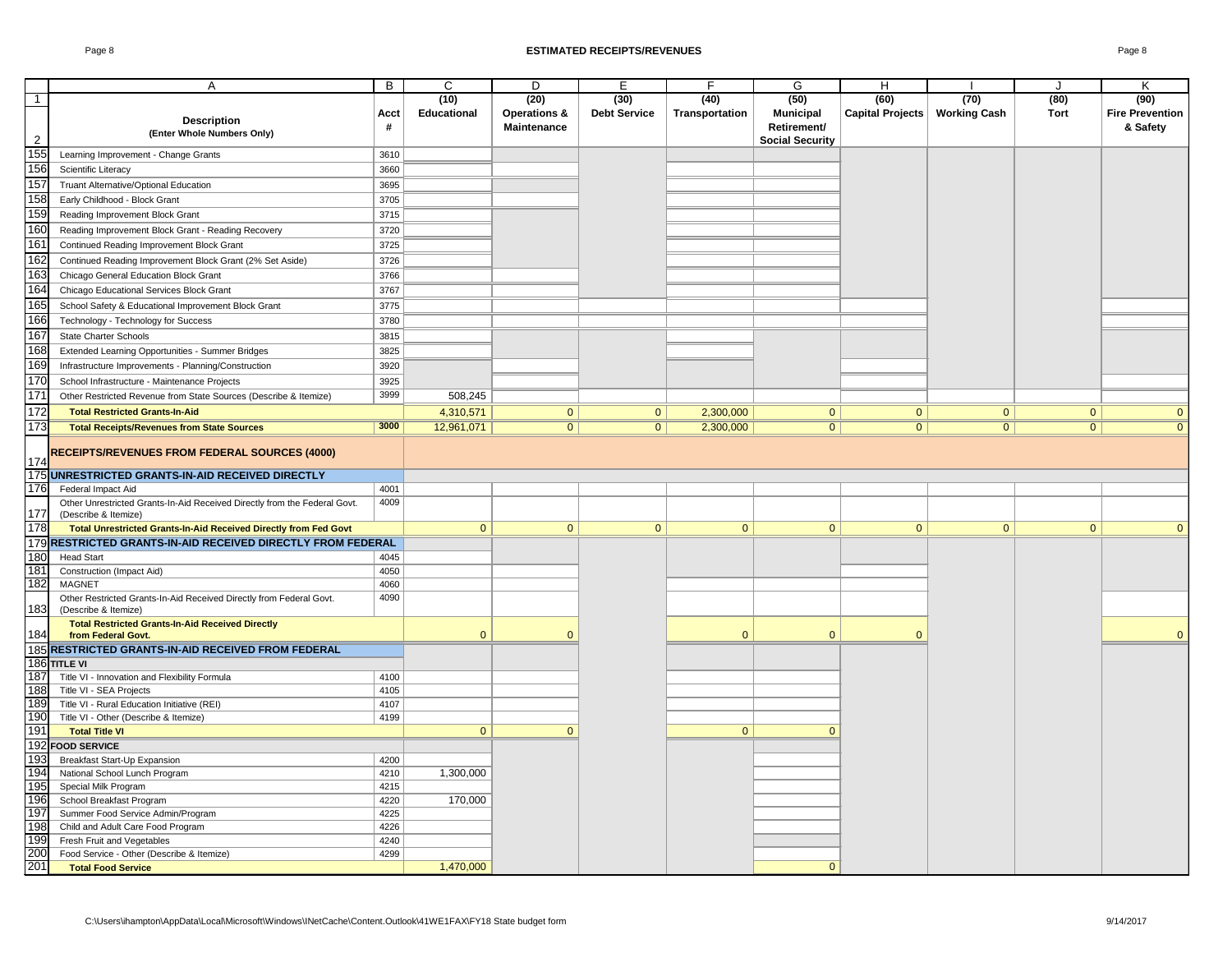#### Page 9 **ESTIMATED RECEIPTS/REVENUES** Page 9

|                                                                          |                                                                    |             |                    |                         |                     | F.             |                        |                         |                     |             |                        |
|--------------------------------------------------------------------------|--------------------------------------------------------------------|-------------|--------------------|-------------------------|---------------------|----------------|------------------------|-------------------------|---------------------|-------------|------------------------|
|                                                                          | Α                                                                  | B           | C                  | D                       | E                   |                | G                      | н                       |                     |             | K                      |
| $\overline{1}$                                                           |                                                                    |             | (10)               | (20)                    | (30)                | (40)           | (50)                   | (60)                    | (70)                | (80)        | (90)                   |
|                                                                          | <b>Description</b>                                                 | <b>Acct</b> | <b>Educational</b> | <b>Operations &amp;</b> | <b>Debt Service</b> | Transportation | <b>Municipal</b>       | <b>Capital Projects</b> | <b>Working Cash</b> | <b>Tort</b> | <b>Fire Prevention</b> |
|                                                                          | (Enter Whole Numbers Only)                                         | #           |                    | <b>Maintenance</b>      |                     |                | Retirement/            |                         |                     |             | & Safety               |
| $\overline{2}$                                                           |                                                                    |             |                    |                         |                     |                | <b>Social Security</b> |                         |                     |             |                        |
|                                                                          | $\frac{1}{202}$ TITLE I                                            |             |                    |                         |                     |                |                        |                         |                     |             |                        |
|                                                                          | Title I - Low Income                                               | 4300        | 2,201,629          |                         |                     |                |                        |                         |                     |             |                        |
| $\frac{204}{205}$<br>$\frac{205}{206}$                                   | Title I - Low Income - Neglected, Private                          | 4305        |                    |                         |                     |                |                        |                         |                     |             |                        |
|                                                                          | Title I - Comprehensive School Reform                              | 4332        |                    |                         |                     |                |                        |                         |                     |             |                        |
|                                                                          | Title I - Reading First                                            | 4334        |                    |                         |                     |                |                        |                         |                     |             |                        |
|                                                                          | Title I - Even Start                                               | 4335        |                    |                         |                     |                |                        |                         |                     |             |                        |
|                                                                          | Title I - Reading First SEA Funds                                  | 4337        |                    |                         |                     |                |                        |                         |                     |             |                        |
| 208<br>209                                                               | Title I - Migrant Education                                        | 4340        |                    |                         |                     |                |                        |                         |                     |             |                        |
|                                                                          | Title I - Other (Describe & Itemize)                               | 4399        |                    |                         |                     |                |                        |                         |                     |             |                        |
| $\frac{210}{211}$                                                        | <b>Total Title I</b>                                               |             | 2,201,629          |                         |                     | $\overline{0}$ | $\overline{0}$         |                         |                     |             |                        |
|                                                                          | 212 TITLE IV                                                       |             |                    |                         |                     |                |                        |                         |                     |             |                        |
|                                                                          |                                                                    |             |                    |                         |                     |                |                        |                         |                     |             |                        |
| 213                                                                      | Title IV - Safe & Drug Free Schools - Formula                      | 4400        |                    |                         |                     |                |                        |                         |                     |             |                        |
| 214                                                                      | Title IV - 21st Century Comm Learning Centers                      | 4421        |                    |                         |                     |                |                        |                         |                     |             |                        |
| 215                                                                      | Title IV - Other (Describe & Itemize)                              | 4499        |                    |                         |                     |                |                        |                         |                     |             |                        |
| 216                                                                      | <b>Total Title IV</b>                                              |             | $\mathbf{0}$       |                         |                     | $\overline{0}$ | $\overline{0}$         |                         |                     |             |                        |
|                                                                          | 217 FEDERAL - SPECIAL EDUCATION                                    |             |                    |                         |                     |                |                        |                         |                     |             |                        |
| 218                                                                      | Federal Special Education - Preschool Flow-Through                 | 4600        |                    |                         |                     |                |                        |                         |                     |             |                        |
| 219                                                                      | Federal Special Education - Preschool Discretionary                | 4605        |                    |                         |                     |                |                        |                         |                     |             |                        |
|                                                                          | Federal Special Education - IDEA Flow Through                      | 4620        | 1,477,743          |                         |                     |                |                        |                         |                     |             |                        |
|                                                                          | Federal Special Education - IDEA Room & Board                      | 4625        | 110,000            |                         |                     |                |                        |                         |                     |             |                        |
|                                                                          | Federal Special Education - IDEA Discretionary                     | 4630        |                    |                         |                     |                |                        |                         |                     |             |                        |
|                                                                          | Federal Special Education - IDEA - Other (Describe & Itemize)      | 4699        |                    |                         |                     |                |                        |                         |                     |             |                        |
| $\frac{220}{222}$<br>$\frac{222}{223}$<br>$\frac{223}{224}$              | <b>Total Federal Special Education</b>                             |             | 1,587,743          | $\Omega$                |                     | $\mathbf{0}$   | $\overline{0}$         |                         |                     |             |                        |
|                                                                          |                                                                    |             |                    |                         |                     |                |                        |                         |                     |             |                        |
| $\frac{11}{225}$<br>$\frac{225}{227}$<br>$\frac{227}{228}$               | <b>CTE - PERKINS</b>                                               |             |                    |                         |                     |                |                        |                         |                     |             |                        |
|                                                                          | CTE - Perkins-Title IIIE Tech Prep                                 | 4770        | 236,136            |                         |                     |                |                        |                         |                     |             |                        |
|                                                                          | CTE - Other (Describe & Itemize)                                   | 4799        |                    |                         |                     |                |                        |                         |                     |             |                        |
|                                                                          | <b>Total CTE - Perkins</b>                                         |             | 236,136            |                         |                     |                | $\Omega$               |                         |                     |             |                        |
| $\overline{229}$                                                         | Federal - Adult Education                                          | 4810        |                    |                         |                     |                |                        |                         |                     |             |                        |
| $\frac{230}{231}$                                                        | ARRA - General State Aid - Education Stabilization                 | 4850        |                    |                         |                     |                |                        |                         |                     |             |                        |
|                                                                          | ARRA - Title I - Low Income                                        | 4851        |                    |                         |                     |                |                        |                         |                     |             |                        |
|                                                                          | ARRA - Title I - Neglected, Private                                | 4852        |                    |                         |                     |                |                        |                         |                     |             |                        |
|                                                                          | ARRA - Title I - Delinquent, Private                               | 4853        |                    |                         |                     |                |                        |                         |                     |             |                        |
|                                                                          | ARRA - Title I - School Improvement (Part A)                       | 4854        |                    |                         |                     |                |                        |                         |                     |             |                        |
|                                                                          | ARRA - Title I - School Improvement (Section 1003g)                | 4855        |                    |                         |                     |                |                        |                         |                     |             |                        |
|                                                                          | ARRA - IDEA - Part B - Preschool                                   | 4856        |                    |                         |                     |                |                        |                         |                     |             |                        |
|                                                                          | ARRA - IDEA - Part B - Flow-Through                                | 4857        |                    |                         |                     |                |                        |                         |                     |             |                        |
|                                                                          |                                                                    |             |                    |                         |                     |                |                        |                         |                     |             |                        |
|                                                                          | ARRA - Title IID - Technology - Formula                            | 4860        |                    |                         |                     |                |                        |                         |                     |             |                        |
|                                                                          | ARRA - Title IID - Technology - Competitive                        | 4861        |                    |                         |                     |                |                        |                         |                     |             |                        |
|                                                                          | ARRA - McKinney - Vento Homeless Education                         | 4862        |                    |                         |                     |                |                        |                         |                     |             |                        |
|                                                                          | ARRA - Child Nutrition Equipment Assistance                        | 4863        |                    |                         |                     |                |                        |                         |                     |             |                        |
|                                                                          | Impact Aid Formula Grants                                          | 4864        |                    |                         |                     |                |                        |                         |                     |             |                        |
|                                                                          | Impact Aid Competitive Grants                                      | 4865        |                    |                         |                     |                |                        |                         |                     |             |                        |
|                                                                          | Qualified Zone Academy Bond Tax Credits                            | 4866        |                    |                         |                     |                |                        |                         |                     |             |                        |
|                                                                          | Qualified School Construction Bond Credits                         | 4867        |                    |                         |                     |                |                        |                         |                     |             |                        |
|                                                                          | <b>Build America Bond Tax Credits</b>                              | 4868        |                    |                         |                     |                |                        |                         |                     |             |                        |
|                                                                          | <b>Build America Bond Interest Reimbursement</b>                   | 4869        |                    |                         | 300,000             |                |                        |                         |                     |             |                        |
|                                                                          | ARRA - General State Aid - Other Government Services Stabilization | 4870        |                    |                         |                     |                |                        |                         |                     |             |                        |
|                                                                          | Other ARRA Funds - II                                              | 4871        |                    |                         |                     |                |                        |                         |                     |             |                        |
|                                                                          | Other ARRA Funds - III                                             | 4872        |                    |                         |                     |                |                        |                         |                     |             |                        |
|                                                                          | Other ARRA Funds - IV                                              | 4873        |                    |                         |                     |                |                        |                         |                     |             |                        |
|                                                                          | Other ARRA Funds - V                                               | 4874        |                    |                         |                     |                |                        |                         |                     |             |                        |
| $\begin{array}{r}\n 252 \\  \hline\n 253 \\  \hline\n 254\n \end{array}$ | <b>ARRA - Early Childhood</b>                                      | 4875        |                    |                         |                     |                |                        |                         |                     |             |                        |
|                                                                          | Other ARRA Funds - VII                                             | 4876        |                    |                         |                     |                |                        |                         |                     |             |                        |
|                                                                          |                                                                    |             |                    |                         |                     |                |                        |                         |                     |             |                        |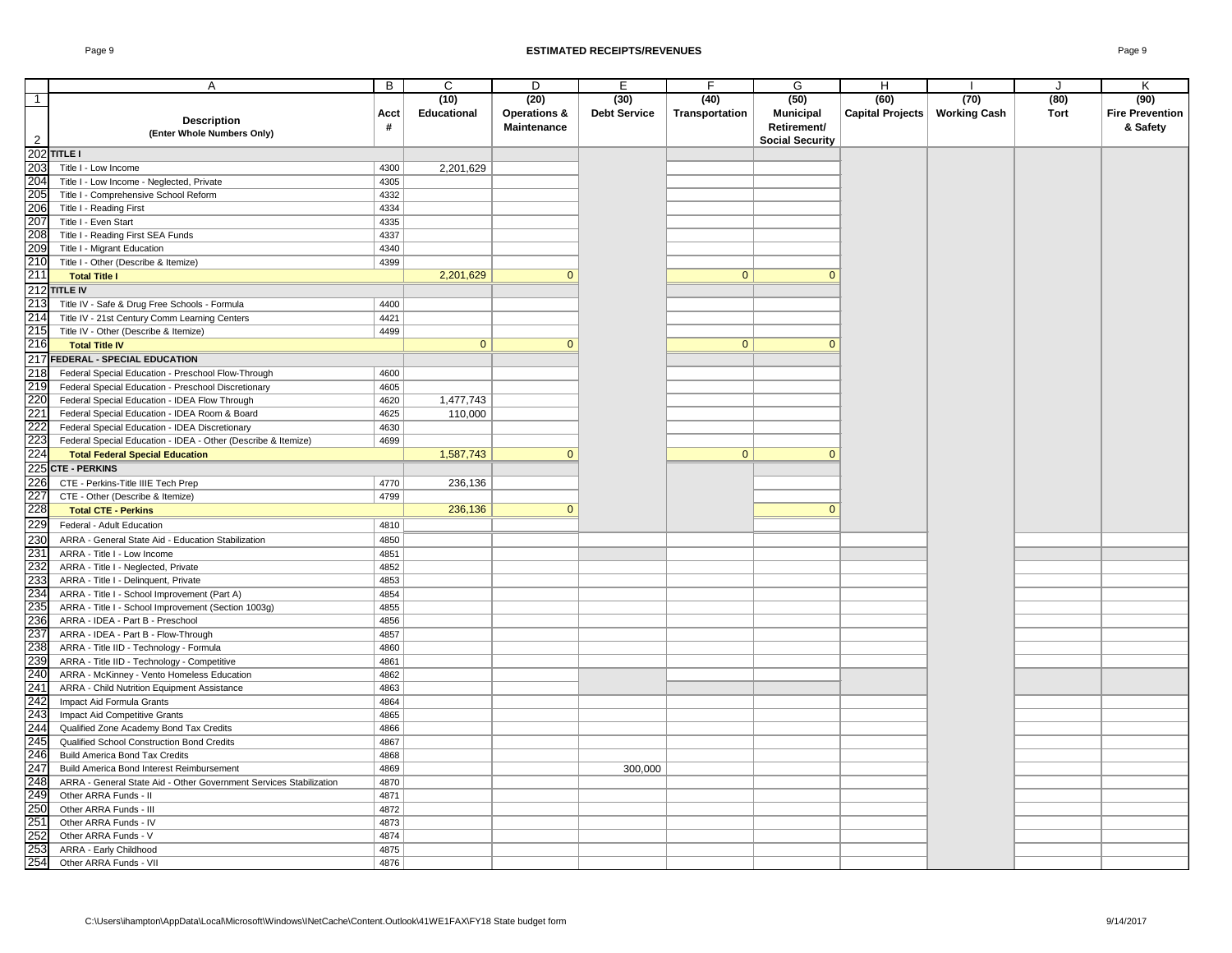## Page 10 **ESTIMATED RECEIPTS/REVENUES** Page 10

|                                 |                                                                                                | B    | $\mathsf{C}$       | D                       | E                   |                | G                                     | H                       |                     |             | K                      |
|---------------------------------|------------------------------------------------------------------------------------------------|------|--------------------|-------------------------|---------------------|----------------|---------------------------------------|-------------------------|---------------------|-------------|------------------------|
|                                 |                                                                                                |      | (10)               | (20)                    | (30)                | (40)           | (50)                                  | (60)                    | (70)                | (80)        | (90)                   |
|                                 | <b>Description</b>                                                                             | Acct | <b>Educational</b> | <b>Operations &amp;</b> | <b>Debt Service</b> | Transportation | <b>Municipal</b>                      | <b>Capital Projects</b> | <b>Working Cash</b> | <b>Tort</b> | <b>Fire Prevention</b> |
| $\overline{2}$                  | (Enter Whole Numbers Only)                                                                     |      |                    | <b>Maintenance</b>      |                     |                | Retirement/<br><b>Social Security</b> |                         |                     |             | & Safety               |
|                                 | Other ARRA Funds - VIII                                                                        | 4877 |                    |                         |                     |                |                                       |                         |                     |             |                        |
|                                 | Other ARRA Funds - IX                                                                          | 4878 |                    |                         |                     |                |                                       |                         |                     |             |                        |
|                                 | Other ARRA Funds - X                                                                           | 4879 |                    |                         |                     |                |                                       |                         |                     |             |                        |
|                                 | Other ARRA Funds - Ed Job Fund Program                                                         | 4880 |                    |                         |                     |                |                                       |                         |                     |             |                        |
| 255<br>256<br>257<br>258<br>259 | <b>Total Stimulus Programs</b>                                                                 |      | $\overline{0}$     | $\overline{0}$          | 300,000             | 0              | $\mathbf{0}$                          | $\Omega$                |                     | $\Omega$    | $\overline{0}$         |
| 260                             | Race to the Top Program                                                                        | 4901 |                    |                         |                     |                |                                       |                         |                     |             |                        |
| $\overline{261}$                | Race to the Top - Preschool Expansion Grant                                                    | 4902 |                    |                         |                     |                |                                       |                         |                     |             |                        |
| 262                             | Advanced Placement Fee/International Baccalaureate                                             | 4904 |                    |                         |                     |                |                                       |                         |                     |             |                        |
| 263                             | Title III - Immigrant Education Program (IEP)                                                  | 4905 |                    |                         |                     |                |                                       |                         |                     |             |                        |
|                                 | Title III - Language Inst Program - Limited English (LIPLEP)                                   | 4909 | 27,646             |                         |                     |                |                                       |                         |                     |             |                        |
| 264<br>265<br>266               | Learn & Serve America                                                                          | 4910 |                    |                         |                     |                |                                       |                         |                     |             |                        |
|                                 | McKinney Education for Homeless Children                                                       | 4920 |                    |                         |                     |                |                                       |                         |                     |             |                        |
| 267                             | Title II - Eisenhower - Professional Development Formula                                       | 4930 |                    |                         |                     |                |                                       |                         |                     |             |                        |
| 268                             | Title II - Teacher Quality                                                                     | 4932 | 120,000            |                         |                     |                |                                       |                         |                     |             |                        |
| 269                             | <b>Federal Charter Schools</b>                                                                 | 4960 |                    |                         |                     |                |                                       |                         |                     |             |                        |
| 270                             | Medicaid Matching Funds - Administrative Outreach                                              | 4991 |                    |                         |                     |                |                                       |                         |                     |             |                        |
| 271                             | Medicaid Matching Funds - Fee-For-Service Program                                              | 4992 | 220,000            |                         |                     |                |                                       |                         |                     |             |                        |
| 272                             | Other Restricted Grants Received from Federal Government through State<br>(Describe & Itemize) | 4999 | 340,000            |                         |                     |                |                                       |                         |                     |             |                        |
| 273                             | <b>Total Restricted Grants-In-Aid Received from Federal</b><br><b>Govt. Thru the State</b>     |      | 6,203,154          | $\overline{0}$          | 300,000             | $\mathbf{0}$   |                                       | $\overline{0}$          |                     |             | $\mathbf{0}$           |
| 274                             | <b>TOTAL RECEIPTS/REVENUES FROM FEDERAL SOURCES</b>                                            | 4000 | 6,203,154          | 0 <sup>1</sup>          | 300,000             | $\overline{0}$ | $\Omega$                              | $\Omega$                | $\overline{0}$      |             | $\overline{0}$         |
| 275                             | <b>TOTAL DIRECT RECEIPTS/REVENUES</b>                                                          |      | 69,786,964         | 8,728,019               | 10,840,039          | 6,885,557      | 4,196,217                             | 79,300                  | 1,066,061           | 4,369,851   | $\mathbf{0}$           |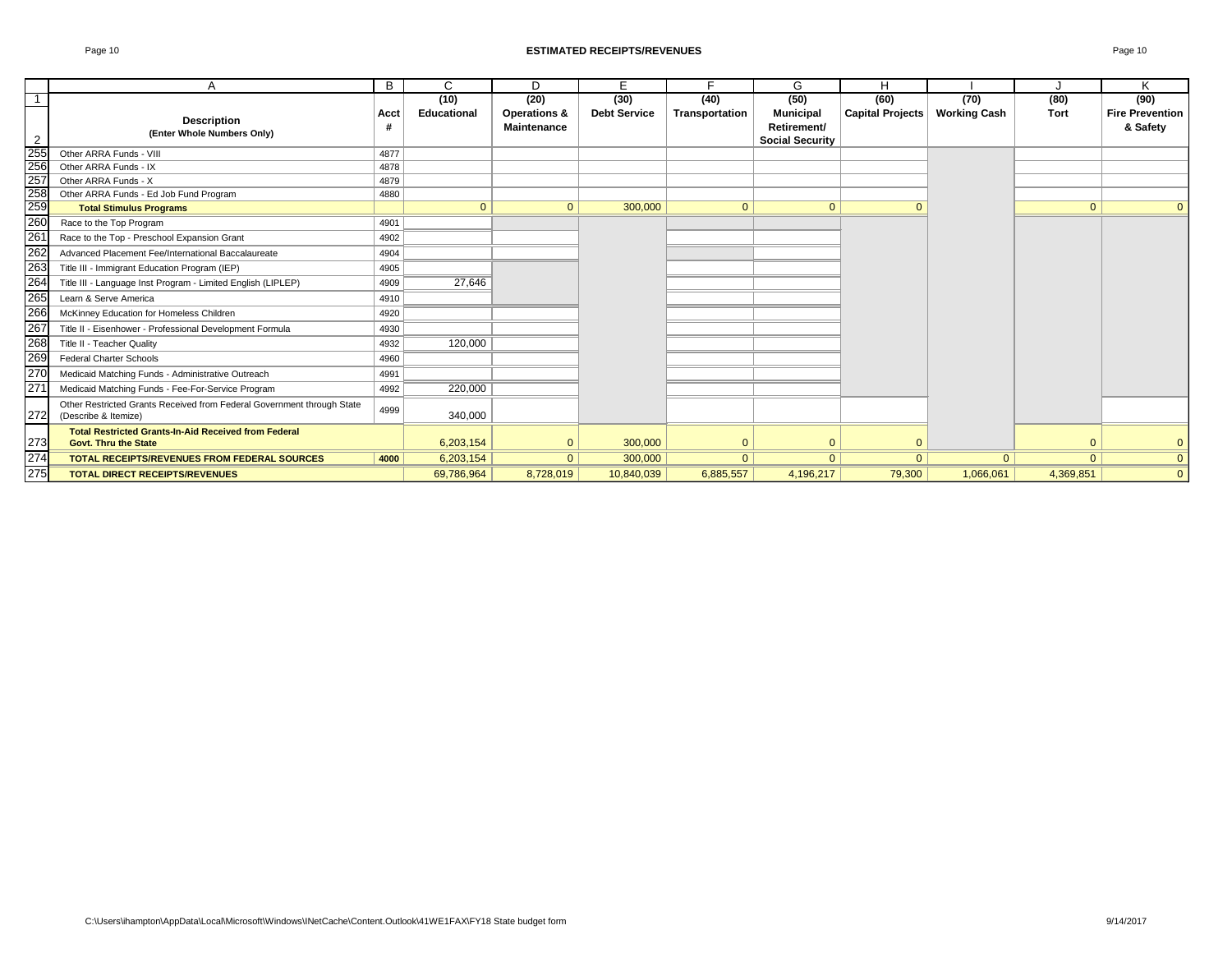1

#### Page 11 **ESTIMATED DISBURSEMENTS/EXPENDITURES** Page 11

A B | C | D | E | F | G | H | I | J | K

|                                                                     |                   | (100)              | (200)                              | (300)                               | (400)                                     | (500)                 | (600)                | (700)                        | (800)                          | (900)              |
|---------------------------------------------------------------------|-------------------|--------------------|------------------------------------|-------------------------------------|-------------------------------------------|-----------------------|----------------------|------------------------------|--------------------------------|--------------------|
| <b>Description</b><br>(Enter Whole Numbers Only)                    | <b>Funct</b><br># | <b>Salaries</b>    | <b>Employee</b><br><b>Benefits</b> | <b>Purchased</b><br><b>Services</b> | <b>Supplies &amp;</b><br><b>Materials</b> | <b>Capital Outlay</b> | <b>Other Objects</b> | Non-Capitalized<br>Equipment | Termination<br><b>Benefits</b> | <b>Total</b>       |
| <b>10 - EDUCATIONAL FUND (ED)</b>                                   |                   |                    |                                    |                                     |                                           |                       |                      |                              |                                |                    |
| <b>INSTRUCTION (ED)</b>                                             | 1000              |                    |                                    |                                     |                                           |                       |                      |                              |                                |                    |
| Regular Programs                                                    | 1100              | 20,463,271         | 3,855,762                          | 630,325                             | 776,134                                   | 80,501                | 7,568                | 202,931                      |                                | 26,016,492         |
| Tuition Payment to Charter Schools                                  | 1115              |                    |                                    |                                     |                                           |                       |                      |                              |                                | $\overline{0}$     |
| Pre-K Programs                                                      | 1125              |                    |                                    |                                     |                                           |                       |                      |                              |                                | $\overline{0}$     |
| Special Education Programs (Functions 1200 - 1220)                  | 1200              | 8,921,761          | 2,015,775                          | 177,188                             | 74,429                                    |                       | 134                  | 12,500                       |                                | 11,201,787         |
| Special Education Programs Pre-K                                    | 1225              |                    |                                    |                                     |                                           |                       |                      |                              |                                | $\overline{0}$     |
| Remedial and Supplemental Programs K-12                             | 1250              |                    |                                    |                                     |                                           |                       |                      |                              |                                | $\overline{0}$     |
| Remedial and Supplemental Programs Pre-K                            | 1275              |                    |                                    |                                     |                                           |                       |                      |                              |                                | $\overline{0}$     |
| Adult/Continuing Education Programs                                 | 1300              |                    |                                    |                                     |                                           |                       |                      |                              |                                | $\overline{0}$     |
| CTE Programs                                                        | 1400              | 3,793,292          | 710,337                            | 30,925                              | 52,295                                    |                       |                      |                              |                                | 4,586,849          |
| Interscholastic Programs                                            | 1500              | 1,601,898          | 86,199                             | 292,212                             | 220,610                                   | 12,240                | 92,342               |                              |                                | 2,305,501          |
| Summer School Programs                                              | 1600              | 93,126             | 1,102                              |                                     | 390                                       |                       |                      |                              |                                | 94,618             |
| <b>Gifted Programs</b>                                              | 1650              |                    |                                    |                                     |                                           |                       |                      |                              |                                | $\overline{0}$     |
| <b>Driver's Education Programs</b>                                  | 1700              | 273,603            | 3,149                              | 15,500                              | 13,603                                    | 20,500                |                      |                              |                                | 326,355            |
| <b>Bilingual Programs</b>                                           | 1800              |                    |                                    |                                     |                                           |                       |                      |                              |                                | $\overline{0}$     |
| Truant Alternative & Optional Programs                              | 1900              |                    |                                    |                                     |                                           |                       |                      |                              |                                | $\overline{0}$     |
| Pre-K Programs - Private Tuition                                    | 1910              |                    |                                    |                                     |                                           |                       |                      |                              |                                | $\overline{0}$     |
| Regular K-12 Programs Private Tuition                               | 1911              |                    |                                    |                                     |                                           |                       |                      |                              |                                | $\boxed{0}$        |
| Special Education Programs K-12 Private Tuition                     | 1912              |                    |                                    |                                     |                                           |                       | 4,000,000            |                              |                                | 4,000,000          |
| Special Education Programs Pre-K Tuition                            | 1913              |                    |                                    |                                     |                                           |                       |                      |                              |                                | $\overline{0}$     |
| Remedial/Supplemental Programs K-12 Private Tuition                 | 1914              |                    |                                    |                                     |                                           |                       |                      |                              |                                | $\overline{0}$     |
| Remedial/Supplemental Programs Pre-K Private Tuition                | 1915              |                    |                                    |                                     |                                           |                       |                      |                              |                                | $\overline{0}$     |
| Adult/Continuing Education Programs Private Tuition                 | 1916              |                    |                                    |                                     |                                           |                       |                      |                              |                                | $\overline{0}$     |
| CTE Programs Private Tuition                                        | 1917              |                    |                                    |                                     |                                           |                       |                      |                              |                                | $\overline{0}$     |
| Interscholastic Programs Private Tuition                            | 1918              |                    |                                    |                                     |                                           |                       |                      |                              |                                | $\overline{0}$     |
| Summer School Programs Private Tuition                              | 1919              |                    |                                    |                                     |                                           |                       |                      |                              |                                | $\overline{0}$     |
| <b>Gifted Programs Private Tuition</b>                              | 1920              |                    |                                    |                                     |                                           |                       |                      |                              |                                | $\overline{0}$     |
| <b>Bilingual Programs Private Tuition</b>                           | 1921              |                    |                                    |                                     |                                           |                       |                      |                              |                                | $\boxed{0}$        |
| Truants Alternative/Opt Ed Programs Private Tuition                 | 1922              |                    |                                    |                                     |                                           |                       |                      |                              |                                | $\overline{0}$     |
| <b>Total Instruction<sup>14</sup></b>                               | 1000              | 35,146,951         | 6,672,324                          | 1,146,150                           | 1,137,461                                 | 113,241               | 4,100,044            | 215,431                      | $\mathbf{0}$                   | 48,531,602         |
| <b>SUPPORT SERVICES (ED)</b>                                        | 2000              |                    |                                    |                                     |                                           |                       |                      |                              |                                |                    |
| <b>Support Services - Pupil</b>                                     |                   |                    |                                    |                                     |                                           |                       |                      |                              |                                |                    |
| Attendance & Social Work Services                                   | 2110              | 870,108            | 136,696                            | 3,800                               | 2,746                                     |                       |                      |                              |                                | 1,013,350          |
| <b>Guidance Services</b>                                            | 2120              | 3,213,647          | 672,948                            | 27,900                              | 8,781                                     |                       | 653                  |                              |                                | 3,923,929          |
| <b>Health Services</b>                                              | 2130              | 137,662            | 27,515                             | 238,000                             | 1,332                                     |                       |                      |                              |                                | 404,509            |
| <b>Psychological Services</b>                                       | 2140              | 273,642            | 42,632                             | 12,000                              |                                           |                       |                      |                              |                                | 328,274            |
| Speech Pathology & Audiology Services                               | 2150              | 4,560              |                                    | 6,000                               |                                           |                       |                      |                              |                                | 10,560             |
| Other Support Services - Pupils (Describe & Itemize)                | 2190              |                    |                                    |                                     |                                           |                       |                      |                              |                                | $\overline{0}$     |
| <b>Total Support Services - Pupil</b>                               | 2100              | 4,499,619          | 879,791                            | 287,700                             | 12,859                                    | $\mathbf{0}$          | 653                  | 0                            | $\overline{0}$                 | 5,680,622          |
| <b>Support Services - Instructional Staff</b>                       |                   |                    |                                    |                                     |                                           |                       |                      |                              |                                |                    |
| Improvement of Instruction Services                                 | 2210              | 1,061,814          | 287,809                            | 422,140                             | 168,223                                   |                       | 4,094                |                              |                                | 1,944,080          |
| <b>Educational Media Services</b>                                   | 2220              | 258,565            | 49,224                             | 21,350                              | 26,671                                    |                       |                      |                              |                                | 355,810            |
| <b>Assessment &amp; Testing</b>                                     | 2230              |                    |                                    | 85,380                              | 12,000                                    |                       |                      |                              |                                | 97,380             |
| <b>Total Support Services - Instructional Staff</b>                 | 2200              | 1,320,379          | 337,033                            | 528,870                             | 206,894                                   | $\mathbf{0}$          | 4,094                | 0                            | $\mathbf{0}$                   | 2,397,270          |
| <b>Support Services - General Administration</b>                    |                   |                    |                                    |                                     |                                           |                       |                      |                              |                                |                    |
| <b>Board of Education Services</b>                                  | 2310              |                    |                                    | 77,927                              |                                           |                       | 25,117               |                              |                                | 103,044            |
| <b>Executive Administration Services</b>                            | 2320              | 365,280            | 26,252                             | 9,998                               | 1,314                                     |                       | 8,793                |                              |                                | 411,637            |
| Special Area Administration Services                                | 2330              |                    |                                    |                                     |                                           |                       | 3,000                |                              |                                | 3,000              |
|                                                                     | 2360 -            |                    |                                    |                                     |                                           |                       |                      |                              |                                |                    |
| <b>Tort Immunity Services</b>                                       | 2370              |                    |                                    |                                     |                                           |                       |                      |                              |                                | $\overline{0}$     |
| <b>Total Support Services - General Administration</b>              | 2300              | 365,280            | 26,252                             | 87,925                              | 1,314                                     | 0                     | 36,910               | 0                            | 0                              | 517,681            |
| <b>Support Services - School Administration</b>                     |                   |                    |                                    |                                     |                                           |                       |                      |                              |                                |                    |
| Office of the Principal Services                                    | 2410              | 2,456,166          | 602,432                            | 14,251                              | 61,984                                    |                       | 11,618               |                              |                                | 3,146,451          |
| Other Support Services - School Administration (Describe & Itemize) | 2490              |                    |                                    |                                     |                                           |                       |                      |                              |                                | $\overline{0}$     |
|                                                                     |                   |                    |                                    |                                     |                                           |                       |                      |                              |                                | 3,146,451          |
| <b>Total Support Services - School Administration</b>               | 2400              | 2,456,166          | 602,432                            | 14,251                              | 61,984                                    | 0                     | 11,618               | 0                            | $\overline{0}$                 |                    |
| <b>Support Services - Business</b>                                  |                   |                    |                                    |                                     |                                           |                       |                      |                              |                                |                    |
| Direction of Business Support Services                              | 2510<br>2520      | 222,296<br>378,821 | 17,566<br>147,939                  | 178,720                             | 4,434                                     |                       | 11,375               |                              |                                | 239,862<br>721,289 |

C:\Users\ihampton\AppData\Local\Microsoft\Windows\INetCache\Content.Outlook\41WE1FAX\FY18 State budget form 9/14/2017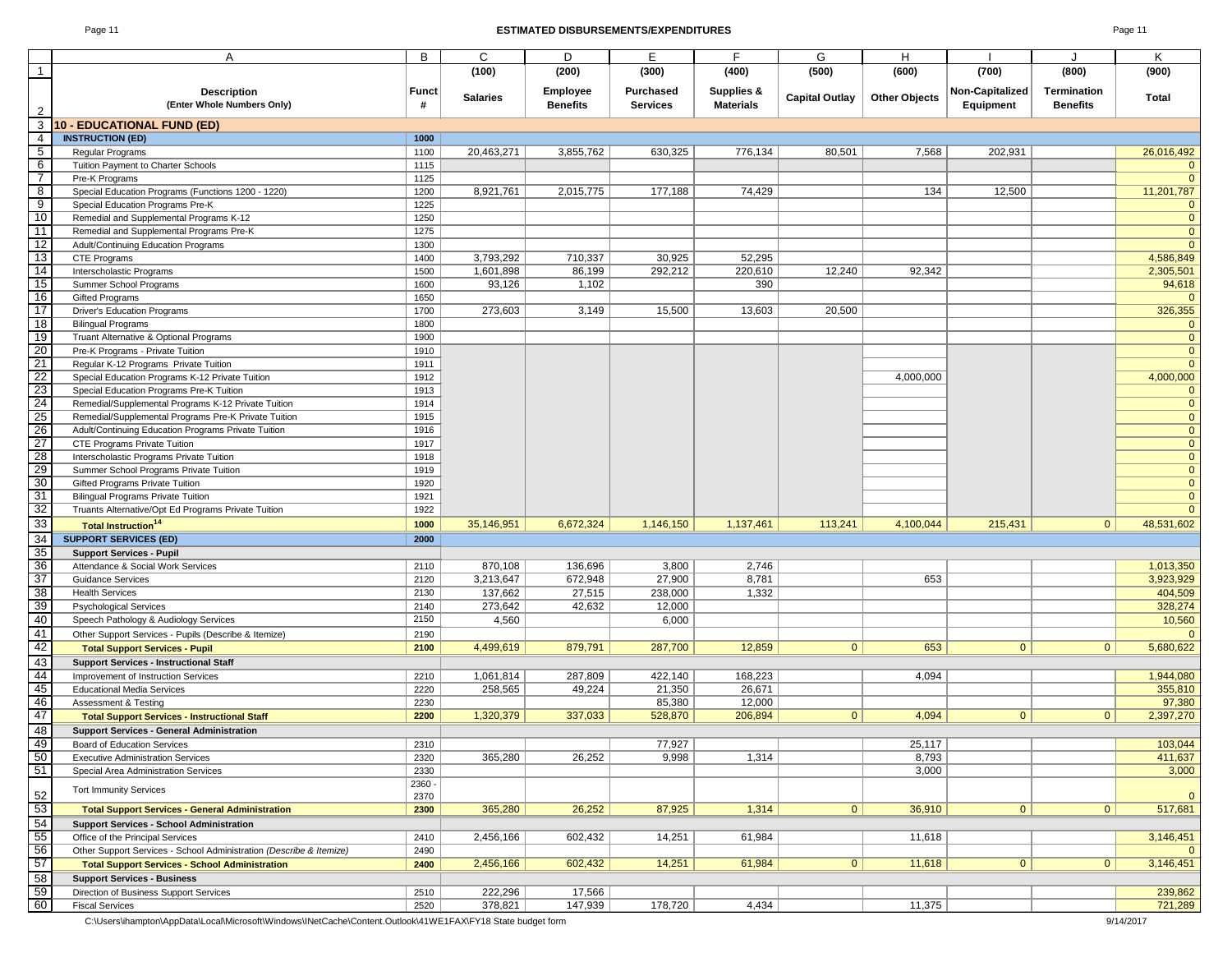## Page 12 **ESTIMATED DISBURSEMENTS/EXPENDITURES** Page 12

|                                         |                                                                          |       |                 |                 |                  | Е                     |                       |                      |                        |                 |                |
|-----------------------------------------|--------------------------------------------------------------------------|-------|-----------------|-----------------|------------------|-----------------------|-----------------------|----------------------|------------------------|-----------------|----------------|
|                                         |                                                                          | B     | $\mathsf{C}$    | D               | E.               |                       | G                     | H                    |                        |                 | K              |
| $\overline{1}$                          |                                                                          |       | (100)           | (200)           | (300)            | (400)                 | (500)                 | (600)                | (700)                  | (800)           | (900)          |
|                                         | <b>Description</b>                                                       | Funct |                 | <b>Employee</b> | <b>Purchased</b> | <b>Supplies &amp;</b> |                       |                      | <b>Non-Capitalized</b> | Termination     |                |
|                                         | (Enter Whole Numbers Only)                                               | #     | <b>Salaries</b> | <b>Benefits</b> | <b>Services</b>  | <b>Materials</b>      | <b>Capital Outlay</b> | <b>Other Objects</b> | Equipment              | <b>Benefits</b> | <b>Total</b>   |
| 2                                       |                                                                          |       |                 |                 |                  |                       |                       |                      |                        |                 |                |
| 61                                      | Operation & Maintenance of Plant Services                                | 2540  |                 |                 |                  |                       |                       |                      |                        |                 | $\mathbf{0}$   |
| $\begin{array}{c} 62 \\ 63 \end{array}$ | <b>Pupil Transportation Services</b>                                     | 2550  |                 |                 |                  |                       |                       |                      |                        |                 | $\overline{0}$ |
| 64                                      | <b>Food Services</b>                                                     | 2560  | 722,726         | 131,622         | 4,850            | 998,250               | 120,540               | 34,900               |                        |                 | 2,012,888      |
| 65                                      | <b>Internal Services</b>                                                 | 2570  |                 |                 |                  |                       |                       |                      |                        |                 | $\Omega$       |
|                                         | <b>Total Support Services - Business</b>                                 | 2500  | 1,323,843       | 297,127         | 183,570          | 1,002,684             | 120,540               | 46,275               | $\mathbf{0}$           | $\overline{0}$  | 2,974,039      |
| 66                                      | <b>Support Services - Central</b>                                        |       |                 |                 |                  |                       |                       |                      |                        |                 |                |
| 67                                      | Direction of Central Support Services                                    | 2610  |                 |                 |                  |                       |                       |                      |                        |                 | $\overline{0}$ |
| 68                                      | Planning, Research, Development & Evaluation Services                    | 2620  |                 |                 | 4,183            |                       |                       |                      |                        |                 | 4,183          |
| 69                                      | <b>Information Services</b>                                              | 2630  | 255,054         | 34,596          | 102,250          | 2,000                 |                       | 3,500                |                        |                 | 397,400        |
| $\frac{70}{71}$                         | <b>Staff Services</b>                                                    | 2640  | 307,495         | 131,609         | 19,550           | 3,500                 |                       | 18,000               |                        |                 | 480,154        |
|                                         | <b>Data Processing Services</b>                                          | 2660  | 1,121,142       | 247,082         | 2,074,881        | 333,000               | 550,555               | 1,000                |                        |                 | 4,327,660      |
| 72                                      | <b>Total Support Services - Central</b>                                  | 2600  | 1,683,691       | 413,287         | 2,200,864        | 338,500               | 550,555               | 22,500               | $\mathbf{0}$           | $\overline{0}$  | 5,209,397      |
| 73                                      | Other Support Services (Describe & Itemize)                              | 2900  | 5,700           | 223,446         | 52,122           | 522                   |                       |                      |                        | 254,360         | 536,150        |
| $\overline{74}$                         | <b>Total Support Services</b>                                            | 2000  | 11,654,678      | 2,779,368       | 3,355,302        | 1,624,757             | 671,095               | 122,050              | $\mathbf{0}$           | 254,360         | 20,461,610     |
| 75                                      | <b>COMMUNITY SERVICES (ED)</b>                                           | 3000  | 54,514          | 18,070          | 58,386           | 9,025                 |                       |                      |                        |                 | 139,995        |
| 76                                      | PAYMENTS TO OTHER DIST & GOVT UNITS (ED)                                 | 4000  |                 |                 |                  |                       |                       |                      |                        |                 |                |
| $\overline{77}$                         | Payments to Other Dist & Govt Units (In-State)                           |       |                 |                 |                  |                       |                       |                      |                        |                 |                |
| 78                                      | Payments for Regular Programs                                            | 4110  |                 |                 |                  |                       |                       |                      |                        |                 | $\mathbf{0}$   |
| $\frac{79}{80}$                         | Payments for Special Education Programs                                  | 4120  |                 |                 |                  |                       |                       |                      |                        |                 | $\mathbf{0}$   |
|                                         | Payments for Adult/Continuing Education Programs                         | 4130  |                 |                 |                  |                       |                       |                      |                        |                 | $\mathbf{0}$   |
| 81                                      | Payments for CTE Programs                                                | 4140  |                 |                 |                  |                       |                       |                      |                        |                 | $\mathbf{0}$   |
| 82                                      | Payments for Community College Programs                                  | 4170  |                 |                 |                  |                       |                       |                      |                        |                 | $\overline{0}$ |
| 83                                      | Other Payments to In-State Govt Units (Describe & Itemize)               | 4190  |                 |                 |                  |                       |                       |                      |                        |                 | $\mathbf{0}$   |
| 84                                      | <b>Total Payments to Other Dist &amp; Govt Units (In-State)</b>          | 4100  |                 |                 | $\Omega$         |                       |                       | $\Omega$             |                        |                 | $\mathbf{0}$   |
| $\overline{85}$                         | Payments for Regular Programs - Tuition                                  | 4210  |                 |                 |                  |                       |                       |                      |                        |                 | $\overline{0}$ |
|                                         | Payments for Special Education Programs - Tuition                        | 4220  |                 |                 |                  |                       |                       | 385,000              |                        |                 | 385,000        |
| $\frac{86}{87}$                         | Payments for Adult/Continuing Education Programs - Tuition               | 4230  |                 |                 |                  |                       |                       |                      |                        |                 | $\overline{0}$ |
| 88                                      | Payments for CTE Programs - Tuition                                      | 4240  |                 |                 |                  |                       |                       |                      |                        |                 | $\mathbf{0}$   |
| 89                                      | Payments for Community College Programs - Tuition                        | 4270  |                 |                 |                  |                       |                       |                      |                        |                 | $\mathbf{0}$   |
| $-90$                                   | Payments for Other Programs - Tuition                                    | 4280  |                 |                 |                  |                       |                       |                      |                        |                 | $\overline{0}$ |
| 91                                      | Other Payments to In-State Govt Units (Describe & Itemize)               | 4290  |                 |                 |                  |                       |                       |                      |                        |                 | $\overline{0}$ |
| $\overline{92}$                         | Total Payments to Other Dist & Govt Units - Tuition (In State)           | 4200  |                 |                 |                  |                       |                       | 385,000              |                        |                 | 385,000        |
| 93                                      | Payments for Regular Programs - Transfers                                | 4310  |                 |                 |                  |                       |                       |                      |                        |                 | $\mathbf{0}$   |
| 94                                      | Payments for Special Education Programs - Transfers                      | 4320  |                 |                 |                  |                       |                       |                      |                        |                 | $\overline{0}$ |
| $\overline{95}$                         | Payments for Adult/Continuing Ed Programs - Transfers                    | 4330  |                 |                 |                  |                       |                       |                      |                        |                 | $\mathbf{0}$   |
| 96                                      | Payments for CTE Programs - Transfers                                    | 4340  |                 |                 |                  |                       |                       |                      |                        |                 | $\mathbf{0}$   |
| 97                                      | Payments for Community College Program - Transfers                       | 4370  |                 |                 |                  |                       |                       |                      |                        |                 | $\mathbf{0}$   |
| 98                                      | Payments for Other Programs - Transfers                                  | 4380  |                 |                 |                  |                       |                       |                      |                        |                 | $\mathbf{0}$   |
| 99                                      | Other Payments to In-State Govt Units - Transfers (Describe & Itemize)   | 4390  |                 |                 |                  |                       |                       |                      |                        |                 | $\mathbf{0}$   |
| 100                                     | Total Payments to Other Dist & Govt Units-Transfers (In State)           | 4300  |                 |                 | $\Omega$         |                       |                       |                      |                        |                 | $\overline{0}$ |
| 101                                     | Payments to Other Dist & Govt Units (Out of State)                       | 4400  |                 |                 |                  |                       |                       |                      |                        |                 | $\Omega$       |
| 102                                     |                                                                          |       |                 |                 | $\overline{0}$   |                       |                       | 385,000              |                        |                 | 385,000        |
|                                         | <b>Total Payments to Other Dist &amp; Govt Units</b>                     | 4000  |                 |                 |                  |                       |                       |                      |                        |                 |                |
| 103                                     | <b>DEBT SERVICE (ED)</b>                                                 | 5000  |                 |                 |                  |                       |                       |                      |                        |                 |                |
| 104                                     | Debt Service - Interest on Short-Term Debt                               |       |                 |                 |                  |                       |                       |                      |                        |                 |                |
| 105                                     | <b>Tax Anticipation Warrants</b>                                         | 5110  |                 |                 |                  |                       |                       |                      |                        |                 | $\mathbf{0}$   |
| 106                                     | <b>Tax Anticipation Notes</b>                                            | 5120  |                 |                 |                  |                       |                       |                      |                        |                 | $\overline{0}$ |
| 107                                     | Corporate Personal Property Repl Tax Anticipated Notes                   | 5130  |                 |                 |                  |                       |                       |                      |                        |                 | $\mathbf{0}$   |
| 108                                     | <b>State Aid Anticipation Certificates</b>                               | 5140  |                 |                 |                  |                       |                       |                      |                        |                 | $\mathbf{0}$   |
| 109<br>110                              | Other Interest on Short-Term Debt (Describe & Itemize)                   | 5150  |                 |                 |                  |                       |                       |                      |                        |                 | $\mathbf{0}$   |
|                                         | <b>Total Debt Service - Interest on Short-Term Debt</b>                  | 5100  |                 |                 |                  |                       |                       |                      |                        |                 | $\mathbf{0}$   |
| 111                                     | Debt Service - Interest on Long-Term Debt                                | 5200  |                 |                 |                  |                       |                       |                      |                        |                 | $\Omega$       |
| 112                                     | <b>Total Debt Service</b>                                                | 5000  |                 |                 |                  |                       |                       |                      |                        |                 |                |
| 113                                     | <b>PROVISION FOR CONTINGENCIES (ED)</b>                                  | 6000  |                 |                 |                  |                       |                       | 554,601              |                        |                 | 554,601        |
| 114                                     | <b>Total Direct Disbursements/Expenditures</b>                           |       | 46,856,143      | 9,469,762       | 4,559,838        | 2,771,243             | 784,336               | 5,161,695            | 215,431                | 254,360         | 70,072,808     |
| 115                                     | Excess (Deficiency) of Receipts/Revenues Over Disbursements/Expenditures |       |                 |                 |                  |                       |                       |                      |                        |                 | (285, 844)     |
| o                                       |                                                                          |       |                 |                 |                  |                       |                       |                      |                        |                 |                |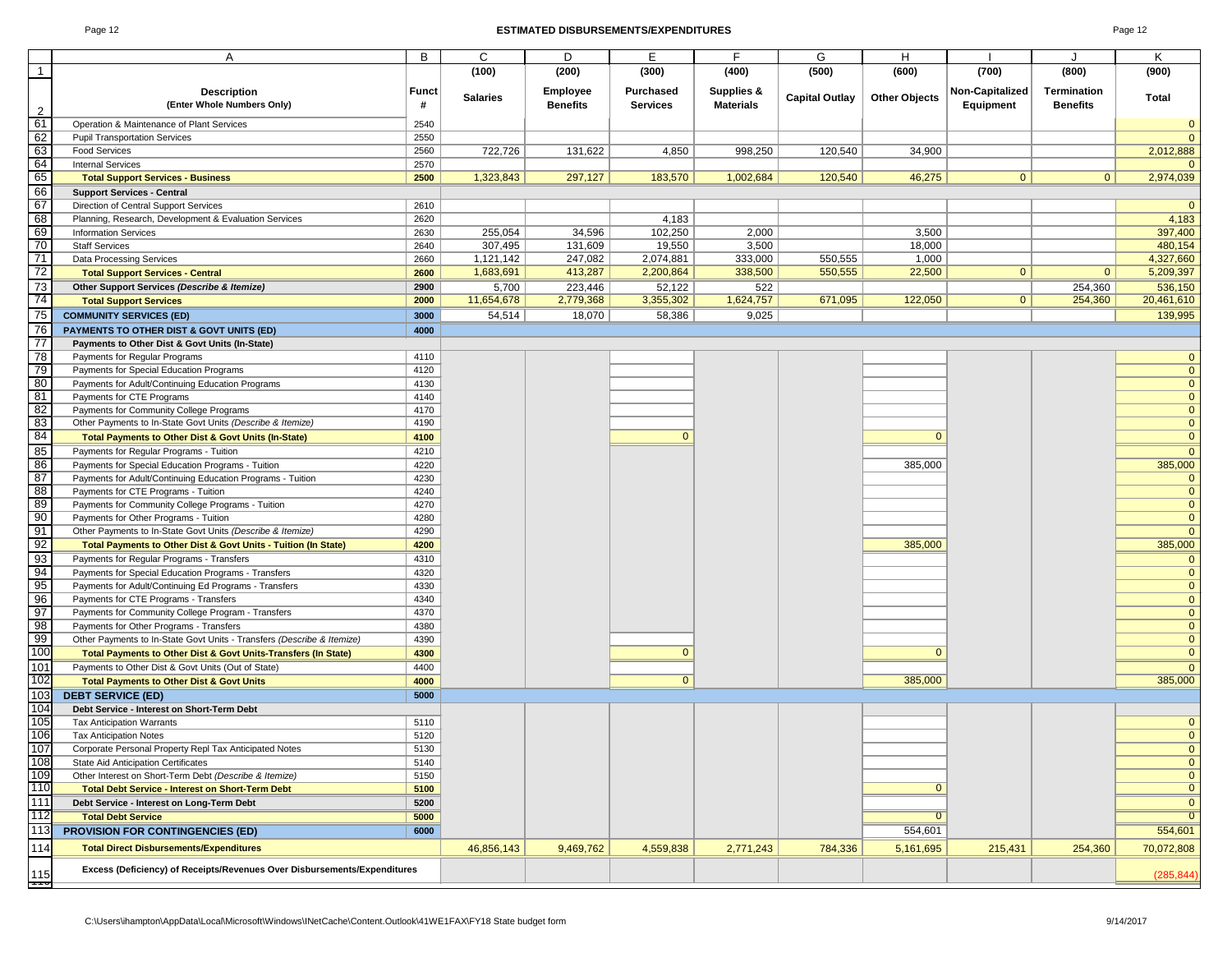## Page 13 **ESTIMATED DISBURSEMENTS/EXPENDITURES** Page 13

|                  | A                                                                                                            | B            | C               | D               | E.               | E                     | G                     | H                    |                        |                    | K          |
|------------------|--------------------------------------------------------------------------------------------------------------|--------------|-----------------|-----------------|------------------|-----------------------|-----------------------|----------------------|------------------------|--------------------|------------|
|                  |                                                                                                              |              | (100)           | (200)           | (300)            | (400)                 | (500)                 | (600)                | (700)                  | (800)              | (900)      |
|                  | <b>Description</b>                                                                                           | <b>Funct</b> | <b>Salaries</b> | <b>Employee</b> | <b>Purchased</b> | <b>Supplies &amp;</b> | <b>Capital Outlay</b> | <b>Other Objects</b> | <b>Non-Capitalized</b> | <b>Termination</b> | Total      |
| 2                | (Enter Whole Numbers Only)                                                                                   | #            |                 | <b>Benefits</b> | <b>Services</b>  | <b>Materials</b>      |                       |                      | Equipment              | <b>Benefits</b>    |            |
|                  | 11720 - OPERATIONS AND MAINTENANCE FUND (O&M)                                                                |              |                 |                 |                  |                       |                       |                      |                        |                    |            |
| $\overline{118}$ | <b>SUPPORT SERVICES (O&amp;M)</b>                                                                            | 2000         |                 |                 |                  |                       |                       |                      |                        |                    |            |
| 119              | <b>Support Services - Pupil</b>                                                                              |              |                 |                 |                  |                       |                       |                      |                        |                    |            |
| 120              | Other Support Services - Pupils (Describe & Itemize)                                                         | 2190         |                 |                 |                  |                       |                       |                      |                        |                    |            |
| 121              | <b>Support Services - Business</b>                                                                           |              |                 |                 |                  |                       |                       |                      |                        |                    |            |
| 122              | Direction of Business Support Services                                                                       | 2510         |                 |                 |                  |                       |                       |                      |                        |                    |            |
| $\overline{123}$ | Facilities Acquisition & Construction Services                                                               | 2530         |                 |                 | 150,000          | 11,043                |                       |                      |                        |                    | 161,043    |
| 124              | Operation & Maintenance of Plant Services                                                                    | 2540         | 3,608,774       | 993,952         | 1,278,800        | 2,124,500             | 540,000               | 2,000                |                        |                    | 8,548,026  |
| $\overline{125}$ | <b>Pupil Transportation Services</b>                                                                         | 2550         |                 |                 |                  |                       |                       |                      |                        |                    |            |
| 126<br>127       | <b>Food Services</b>                                                                                         | 2560         |                 |                 |                  |                       |                       |                      |                        |                    |            |
| $\overline{128}$ | <b>Total Support Services - Business</b>                                                                     | 2500         | 3,608,774       | 993,952         | 1,428,800        | 2,135,543             | 540,000               | 2,000                | $\overline{0}$         | 0 <sup>1</sup>     | 8,709,069  |
| 129              | Other Support Services (Describe & Itemize)                                                                  | 2900         | 3,608,774       | 993,952         | 1,428,800        | 2,135,543             | 540,000               | 2,000                | 0                      | 0 <sup>1</sup>     | 8,709,069  |
| 130              | <b>Total Support Services</b>                                                                                | 2000         |                 |                 |                  |                       |                       |                      |                        |                    |            |
|                  | <b>COMMUNITY SERVICES (O&amp;M)</b>                                                                          | 3000         |                 |                 |                  |                       |                       |                      |                        |                    |            |
| 131              | PAYMENTS TO OTHER DIST & GOVT UNITS (O&M)                                                                    | 4000         |                 |                 |                  |                       |                       |                      |                        |                    |            |
| 132<br>133       | Payments to Other Dist & Govt Units (In-State)                                                               |              |                 |                 |                  |                       |                       |                      |                        |                    |            |
| 134              | Payments for Regular Programs<br><b>Payments for Special Education Programs</b>                              | 4110<br>4120 |                 |                 |                  |                       |                       |                      |                        |                    |            |
| 135              | Payments for CTE Program                                                                                     | 4140         |                 |                 |                  |                       |                       |                      |                        |                    |            |
| 136              | Other Payments to In-State Govt Units (Describe & Itemize)                                                   | 4190         |                 |                 |                  |                       |                       |                      |                        |                    |            |
| 137              | Total Payments to Other Dist & Govt Units (In-State)                                                         | 4100         |                 |                 |                  |                       |                       | $\Omega$             |                        |                    |            |
| 138              |                                                                                                              | 4400         |                 |                 |                  |                       |                       |                      |                        |                    |            |
|                  | Payments to Other Dist & Govt Units (Out of State) <sup>14</sup>                                             |              |                 |                 |                  |                       |                       |                      |                        |                    |            |
| 139              | <b>Total Payments to Other Dist &amp; Govt Unit</b>                                                          | 4000         |                 |                 |                  |                       |                       | $\Omega$             |                        |                    |            |
| 140              | <b>DEBT SERVICE (O&amp;M)</b>                                                                                | 5000         |                 |                 |                  |                       |                       |                      |                        |                    |            |
| 141              | Debt Service - Interest on Short-Term Debt                                                                   |              |                 |                 |                  |                       |                       |                      |                        |                    |            |
| 142<br>143       | <b>Tax Anticipation Warrants</b>                                                                             | 5110         |                 |                 |                  |                       |                       |                      |                        |                    |            |
| 144              | <b>Tax Anticipation Notes</b><br>Corporate Personal Prop Repl Tax Anticipated Notes                          | 5120<br>5130 |                 |                 |                  |                       |                       |                      |                        |                    |            |
| 145              | <b>State Aid Anticipation Certificates</b>                                                                   | 5140         |                 |                 |                  |                       |                       |                      |                        |                    |            |
| 146              | Other Interest on Short-Term Debt (Describe & Itemize)                                                       | 5150         |                 |                 |                  |                       |                       |                      |                        |                    |            |
| 147              | <b>Total Debt Service - Interest on Short-Term Debt</b>                                                      | 5100         |                 |                 |                  |                       |                       | $\Omega$             |                        |                    |            |
| 148              | Debt Service - Interest on Long-Term Debt                                                                    | 5200         |                 |                 |                  |                       |                       |                      |                        |                    |            |
| 149              | <b>Total Debt Service</b>                                                                                    | 5000         |                 |                 |                  |                       |                       | $\Omega$             |                        |                    |            |
| 150              | <b>PROVISION FOR CONTINGENCIES (O&amp;M)</b>                                                                 | 6000         |                 |                 |                  |                       |                       | 2,000                |                        |                    | 2,000      |
| 151              | <b>Total Direct Disbursements/Expenditures</b>                                                               |              | 3,608,774       | 993,952         | 1,428,800        | 2,135,543             | 540,000               | 4,000                | $\mathbf{0}$           | 0 <sup>1</sup>     | 8,711,069  |
|                  | <b>Excess (Deficiency) of Receipts/Revenues Over</b>                                                         |              |                 |                 |                  |                       |                       |                      |                        |                    |            |
| 152              | <b>Disbursements/Expenditures</b>                                                                            |              |                 |                 |                  |                       |                       |                      |                        |                    | 16,950     |
| ၢဘ               |                                                                                                              |              |                 |                 |                  |                       |                       |                      |                        |                    |            |
|                  | 154 30 - DEBT SERVICE FUND (DS)                                                                              |              |                 |                 |                  |                       |                       |                      |                        |                    |            |
| 155              | PAYMENTS TO OTHER DIST & GOVT UNITS (DS)                                                                     | 4000         |                 |                 |                  |                       |                       |                      |                        |                    |            |
| 156<br>157       | Payments to Other Dist & Govt Units (In-State)                                                               |              |                 |                 |                  |                       |                       |                      |                        |                    |            |
| 158              | <b>Payments for Regular Programs</b>                                                                         | 4110         |                 |                 |                  |                       |                       |                      |                        |                    |            |
| 159              | <b>Payments for Special Education Programs</b><br>Other Payments to In-State Govt Units (Describe & Itemize) | 4120<br>4190 |                 |                 |                  |                       |                       |                      |                        |                    |            |
| 160              | Total Payments to Other Dist & Govt Units (In-State)                                                         | 4000         |                 |                 |                  |                       |                       | $\overline{0}$       |                        |                    |            |
| 161              | <b>DEBT SERVICE (DS)</b>                                                                                     | 5000         |                 |                 |                  |                       |                       |                      |                        |                    |            |
| 162              | Debt Service - Interest on Short-Term Debt                                                                   |              |                 |                 |                  |                       |                       |                      |                        |                    |            |
| 163              | <b>Tax Anticipation Warrants</b>                                                                             | 5110         |                 |                 |                  |                       |                       |                      |                        |                    |            |
| 164              | <b>Tax Anticipation Notes</b>                                                                                | 5120         |                 |                 |                  |                       |                       |                      |                        |                    |            |
| 165              | Corporate Personal Prop Repl Tax Anticipation Notes                                                          | 5130         |                 |                 |                  |                       |                       |                      |                        |                    |            |
| 166              | <b>State Aid Anticipation Certificates</b>                                                                   | 5140         |                 |                 |                  |                       |                       | 10,537,614           |                        |                    | 10,537,614 |
| 167              | Other Interest on Short-Term Debt (Describe & Itemize)                                                       | 5150         |                 |                 |                  |                       |                       |                      |                        |                    |            |
| 168              | Total Debt Service - Interest On Short-Term Debt                                                             | 5100         |                 |                 |                  |                       |                       | 10,537,614           |                        |                    | 10,537,614 |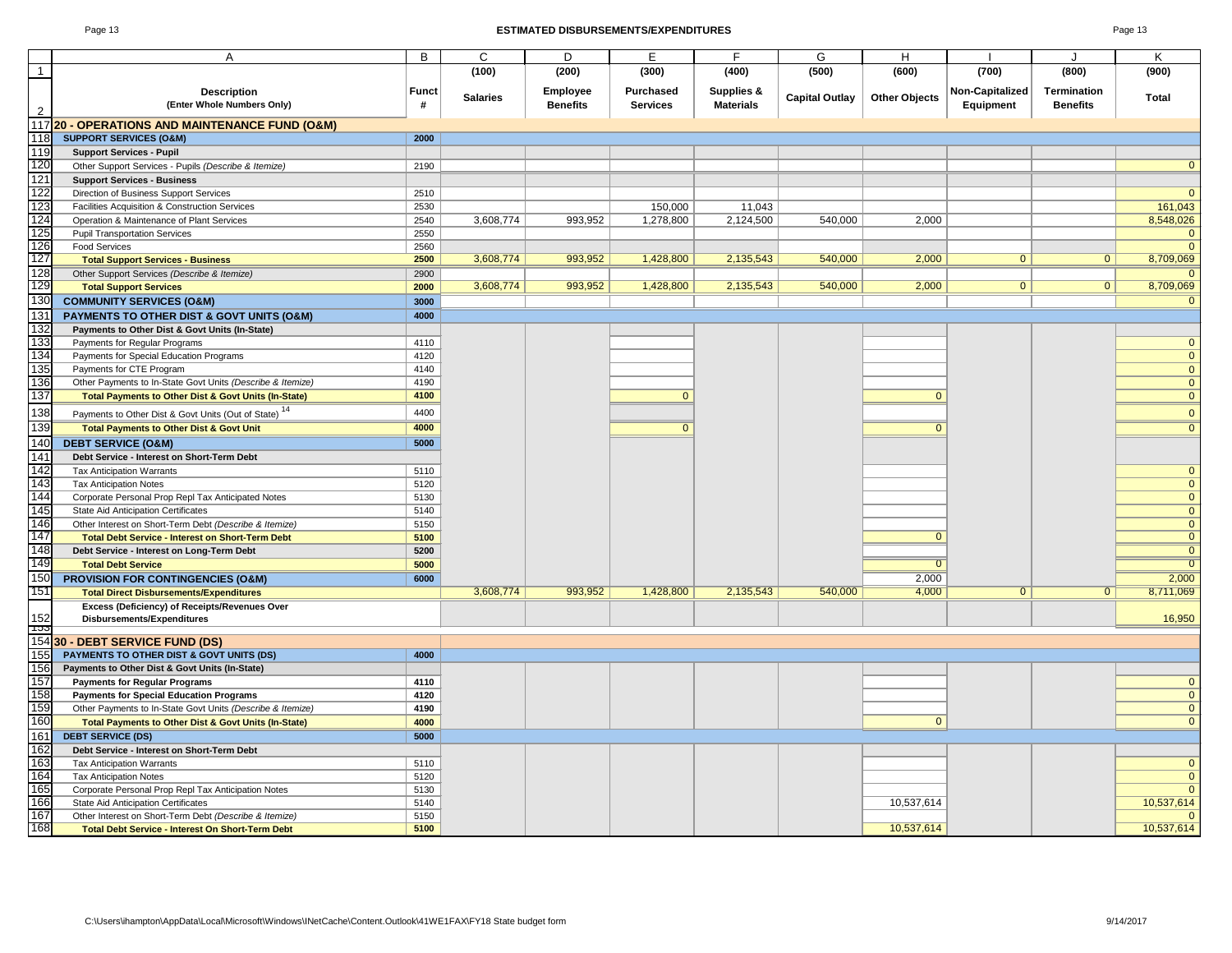#### Page 14 **ESTIMATED DISBURSEMENTS/EXPENDITURES** Page 14

|                       |                                                                                                            | B     | $\mathsf{C}$    | D               | E                | F                     | G                     |                      |                        |                    | K                    |
|-----------------------|------------------------------------------------------------------------------------------------------------|-------|-----------------|-----------------|------------------|-----------------------|-----------------------|----------------------|------------------------|--------------------|----------------------|
|                       | A                                                                                                          |       |                 |                 |                  |                       |                       | H.                   |                        |                    |                      |
|                       |                                                                                                            |       | (100)           | (200)           | (300)            | (400)                 | (500)                 | (600)                | (700)                  | (800)              | (900)                |
|                       | <b>Description</b>                                                                                         | Funct |                 | <b>Employee</b> | <b>Purchased</b> | <b>Supplies &amp;</b> |                       |                      | <b>Non-Capitalized</b> | <b>Termination</b> |                      |
|                       | (Enter Whole Numbers Only)                                                                                 | #     | <b>Salaries</b> | <b>Benefits</b> | <b>Services</b>  | <b>Materials</b>      | <b>Capital Outlay</b> | <b>Other Objects</b> | Equipment              | <b>Benefits</b>    | <b>Total</b>         |
| $\overline{2}$<br>169 |                                                                                                            | 5200  |                 |                 |                  |                       |                       |                      |                        |                    |                      |
|                       | Debt Service - Interest on Long-Term Debt                                                                  |       |                 |                 |                  |                       |                       |                      |                        |                    | 0                    |
|                       | Debt Service - Payments of Principal on Long-Term Debt 15                                                  | 5300  |                 |                 |                  |                       |                       |                      |                        |                    |                      |
| 170                   | (Lease/Purchase Principal Retired)                                                                         | 5400  |                 |                 |                  |                       |                       |                      |                        |                    | 0                    |
| $171$<br>172          | Debt Service Other (Describe & Itemize)                                                                    | 5000  |                 |                 | 2,805<br>2,805   |                       |                       | 10,537,614           |                        |                    | 2,805<br>10,540,419  |
| 173                   | <b>Total Debt Service</b><br><b>PROVISION FOR CONTINGENCIES (DS)</b>                                       |       |                 |                 |                  |                       |                       |                      |                        |                    | 0                    |
| 174                   |                                                                                                            | 6000  |                 |                 | 2,805            |                       |                       | 10,537,614           |                        |                    | 10,540,419           |
|                       | <b>Total Direct Disbursements/Expenditures</b><br><b>Excess (Deficiency) of Receipts/Revenues Over</b>     |       |                 |                 |                  |                       |                       |                      |                        |                    |                      |
| 175                   | <b>Disbursements/Expenditures</b>                                                                          |       |                 |                 |                  |                       |                       |                      |                        |                    | 299,620              |
| 170                   |                                                                                                            |       |                 |                 |                  |                       |                       |                      |                        |                    |                      |
|                       | 177 40 - TRANSPORTATION FUND (TR)                                                                          |       |                 |                 |                  |                       |                       |                      |                        |                    |                      |
| 178                   | <b>SUPPORT SERVICES (TR)</b>                                                                               | 2000  |                 |                 |                  |                       |                       |                      |                        |                    |                      |
| 179                   | <b>Support Services - Pupils</b>                                                                           |       |                 |                 |                  |                       |                       |                      |                        |                    |                      |
| 180                   | Other Support Services - Pupils (Describe & Itemize)                                                       | 2190  |                 |                 |                  |                       |                       |                      |                        |                    | 0                    |
| 181                   | <b>Support Services - Business</b>                                                                         |       |                 |                 |                  |                       |                       |                      |                        |                    |                      |
| 182                   | <b>Pupil Transportation Services</b>                                                                       | 2550  | 3,701,335       | 547,285         | 1,756,324        | 478,600               | 76,500                | 61,600               |                        |                    | 6,621,644            |
| 183                   | Other Support Services (Describe & Itemize)                                                                | 2900  |                 |                 |                  |                       |                       |                      |                        |                    | 0                    |
| 184                   | <b>Total Support Services</b>                                                                              | 2000  | 3,701,335       | 547,285         | 1,756,324        | 478,600               | 76,500                | 61,600               | $\mathbf{0}$           | $\Omega$           | 6,621,644            |
| 185                   | <b>COMMUNITY SERVICES (TR)</b>                                                                             | 3000  |                 |                 |                  |                       |                       |                      |                        |                    | 0                    |
| 186                   | PAYMENTS TO OTHER DIST & GOVT UNITS (TR)                                                                   | 4000  |                 |                 |                  |                       |                       |                      |                        |                    |                      |
| 187                   | Payments to Other Dist & Govt Units (In-State)                                                             |       |                 |                 |                  |                       |                       |                      |                        |                    |                      |
| 188                   | Payments for Regular Program                                                                               | 4110  |                 |                 |                  |                       |                       |                      |                        |                    | 0                    |
| 189                   | Payments for Special Education Programs                                                                    | 4120  |                 |                 |                  |                       |                       |                      |                        |                    | 0                    |
| 190                   | Payments for Adult/Continuing Education Programs                                                           | 4130  |                 |                 |                  |                       |                       |                      |                        |                    | 0                    |
| 191                   | Payments for CTE Programs                                                                                  | 4140  |                 |                 |                  |                       |                       |                      |                        |                    | 0                    |
| 192                   | Payments for Community College Programs                                                                    | 4170  |                 |                 |                  |                       |                       |                      |                        |                    | 0                    |
| 193<br>194            | Other Payments to In-State Govt Units (Describe & Itemize)                                                 | 4190  |                 |                 |                  |                       |                       |                      |                        |                    | 0 <br>$\overline{0}$ |
|                       | Total Payments to Other Dist & Govt Units (In-State)                                                       | 4100  |                 |                 |                  |                       |                       |                      |                        |                    |                      |
| 195                   | Payments to Other Dist & Govt Units (Out-of-State)<br>(Describe & Itemize)                                 | 4400  |                 |                 |                  |                       |                       |                      |                        |                    | 0                    |
| 196                   | <b>Total Payments to Other Dist &amp; Govt Units</b>                                                       | 4000  |                 |                 | $\Omega$         |                       |                       | $\mathbf{0}$         |                        |                    | 0                    |
| 197                   |                                                                                                            | 5000  |                 |                 |                  |                       |                       |                      |                        |                    |                      |
|                       | <b>DEBT SERVICE (TR)</b><br>Debt Service - Interest on Short-Term Debt                                     |       |                 |                 |                  |                       |                       |                      |                        |                    |                      |
| 198<br>199            | <b>Tax Anticipation Warrants</b>                                                                           | 5110  |                 |                 |                  |                       |                       |                      |                        |                    | 0                    |
| 200                   | <b>Tax Anticipation Notes</b>                                                                              | 5120  |                 |                 |                  |                       |                       |                      |                        |                    | $\overline{0}$       |
| 201                   | Corporate Personal Prop Repl Tax Anticipation Notes                                                        | 5130  |                 |                 |                  |                       |                       |                      |                        |                    | 0                    |
| 202                   | <b>State Aid Anticipation Certificates</b>                                                                 | 5140  |                 |                 |                  |                       |                       |                      |                        |                    | 0                    |
| 203                   | Other Interest on Short-Term Debt (Describe and Itemize)                                                   | 5150  |                 |                 |                  |                       |                       |                      |                        |                    | 0                    |
| 204                   | <b>Total Debt Service - Interest On Short-Term Debt</b>                                                    | 5100  |                 |                 |                  |                       |                       |                      |                        |                    | $\boxed{0}$          |
| 205                   | Debt Service - Interest on Long-Term Debt                                                                  | 5200  |                 |                 |                  |                       |                       |                      |                        |                    | $\overline{0}$       |
|                       |                                                                                                            | 5300  |                 |                 |                  |                       |                       |                      |                        |                    |                      |
| 206                   | Debt Service - Payments of Principal on Long-Term Debt <sup>15</sup><br>(Lease/Purchase Principal Retired) |       |                 |                 |                  |                       |                       |                      |                        |                    | $\overline{0}$       |
| 207                   | Debt Service - Other (Describe and Itemize)                                                                | 5400  |                 |                 |                  |                       |                       |                      |                        |                    | $\mathbf{0}$         |
| 208                   | <b>Total Debt Service</b>                                                                                  | 5000  |                 |                 |                  |                       |                       |                      |                        |                    | $\overline{0}$       |
| 209                   | <b>PROVISION FOR CONTINGENCIES (TR)</b>                                                                    | 6000  |                 |                 |                  |                       |                       | 236,100              |                        |                    | 236,100              |
| 210                   | <b>Total Direct Disbursements/Expenditures</b>                                                             |       | 3,701,335       | 547,285         | 1,756,324        | 478,600               | 76,500                | 297,700              | $\mathbf{0}$           | $\Omega$           | 6,857,744            |
|                       | <b>Excess (Deficiency) of Receipts/Revenues Over</b>                                                       |       |                 |                 |                  |                       |                       |                      |                        |                    |                      |
| 211                   | <b>Disbursements/Expenditures</b>                                                                          |       |                 |                 |                  |                       |                       |                      |                        |                    | 27,813               |
| ᆍ<br>213              | 50 - MUNICIPAL RETIREMENT/SOC SEC FUND (MR/SS)                                                             |       |                 |                 |                  |                       |                       |                      |                        |                    |                      |
| 214                   | <b>INSTRUCTION (MR/SS)</b>                                                                                 | 1000  |                 |                 |                  |                       |                       |                      |                        |                    |                      |
| 215                   | Regular Program                                                                                            | 1100  |                 | 546,960         |                  |                       |                       |                      |                        |                    | 546,960              |
| 216                   | Pre-K Programs                                                                                             | 1125  |                 |                 |                  |                       |                       |                      |                        |                    | 0                    |
| 217                   | Special Education Programs (Functions 1200-1220)                                                           | 1200  |                 | 288,778         |                  |                       |                       |                      |                        |                    | 288,778              |
| 218                   | Special Education Programs Pre-K                                                                           | 1225  |                 |                 |                  |                       |                       |                      |                        |                    | $\overline{0}$       |
| 219                   | Remedial and Supplemental Programs K-12                                                                    | 1250  |                 |                 |                  |                       |                       |                      |                        |                    | $\mathbf{0}$         |
| 220                   | Remedial and Supplemental Programs Pre-K                                                                   | 1275  |                 |                 |                  |                       |                       |                      |                        |                    | 0                    |
| 221                   | Adult/Continuing Education Programs                                                                        | 1300  |                 |                 |                  |                       |                       |                      |                        |                    | 0                    |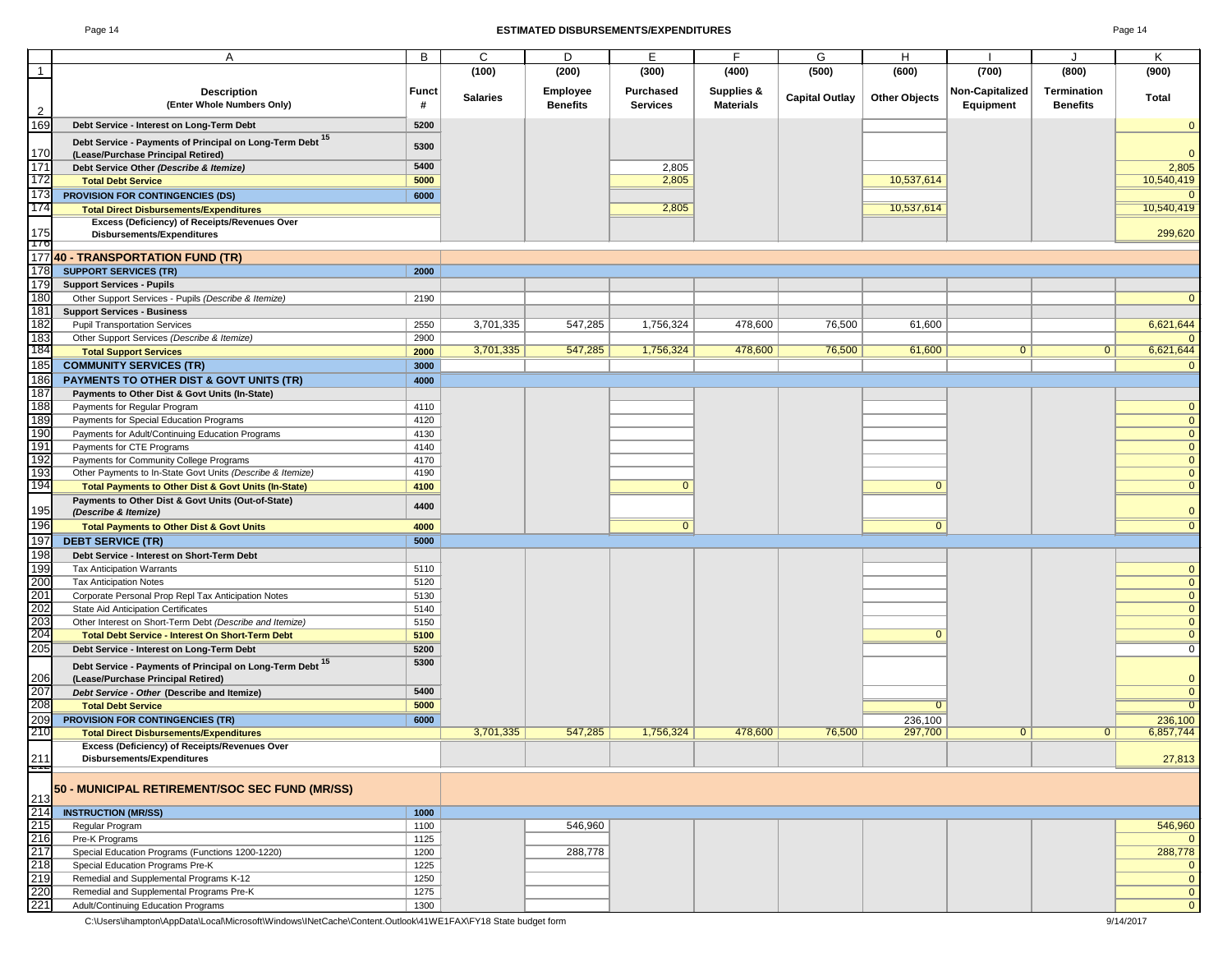## Page 15 **ESTIMATED DISBURSEMENTS/EXPENDITURES** Page 15

|                                               | A                                                                             | B            | $\mathsf{C}$    | D               | E.               | F.                    | G                     | Н                    |                        |                 | K              |
|-----------------------------------------------|-------------------------------------------------------------------------------|--------------|-----------------|-----------------|------------------|-----------------------|-----------------------|----------------------|------------------------|-----------------|----------------|
| $\mathbf{1}$                                  |                                                                               |              | (100)           | (200)           | (300)            | (400)                 | (500)                 | (600)                | (700)                  | (800)           | (900)          |
|                                               |                                                                               |              |                 |                 |                  |                       |                       |                      |                        |                 |                |
|                                               | <b>Description</b>                                                            | <b>Funct</b> | <b>Salaries</b> | <b>Employee</b> | <b>Purchased</b> | <b>Supplies &amp;</b> | <b>Capital Outlay</b> | <b>Other Objects</b> | <b>Non-Capitalized</b> | Termination     | <b>Total</b>   |
| $\overline{2}$                                | (Enter Whole Numbers Only)                                                    | #            |                 | <b>Benefits</b> | <b>Services</b>  | <b>Materials</b>      |                       |                      | Equipment              | <b>Benefits</b> |                |
|                                               | <b>CTE Programs</b>                                                           | 1400         |                 | 50,584          |                  |                       |                       |                      |                        |                 | 50,584         |
|                                               |                                                                               |              |                 |                 |                  |                       |                       |                      |                        |                 |                |
|                                               | Interscholastic Programs                                                      | 1500         |                 | 68,111          |                  |                       |                       |                      |                        |                 | 68,111         |
|                                               | Summer School Programs                                                        | 1600         |                 | 1,634           |                  |                       |                       |                      |                        |                 | 1,634          |
| 222<br>223<br>224<br>225<br>226<br>226<br>227 | <b>Gifted Programs</b>                                                        | 1650         |                 |                 |                  |                       |                       |                      |                        |                 | $\overline{0}$ |
|                                               | <b>Driver's Education Programs</b>                                            | 1700         |                 | 3,835           |                  |                       |                       |                      |                        |                 | 3,835          |
|                                               | <b>Bilingual Programs</b>                                                     | 1800         |                 |                 |                  |                       |                       |                      |                        |                 | $\mathbf{0}$   |
| 228                                           | Truant Alternative & Optional Programs                                        | 1900         |                 |                 |                  |                       |                       |                      |                        |                 | $\overline{0}$ |
| 229                                           | <b>Total Instruction</b>                                                      | 1000         |                 | 959,902         |                  |                       |                       |                      |                        |                 | 959,902        |
| 230                                           | <b>SUPPORT SERVICES (MR/SS)</b>                                               | 2000         |                 |                 |                  |                       |                       |                      |                        |                 |                |
| 231                                           | <b>Support Services - Pupil</b>                                               |              |                 |                 |                  |                       |                       |                      |                        |                 |                |
| 232                                           | Attendance & Social Work Services                                             | 2110         |                 | 19,579          |                  |                       |                       |                      |                        |                 | 19,579         |
| 233                                           |                                                                               |              |                 |                 |                  |                       |                       |                      |                        |                 |                |
|                                               | <b>Guidance Services</b>                                                      | 2120         |                 | 109,121         |                  |                       |                       |                      |                        |                 | 109,121        |
| 234                                           | <b>Health Services</b>                                                        | 2130         |                 | 7,083           |                  |                       |                       |                      |                        |                 | 7,083          |
| 235<br>236                                    | <b>Psychological Services</b>                                                 | 2140         |                 | 3,794           |                  |                       |                       |                      |                        |                 | 3,794          |
|                                               | Speech Pathology & Audiology Services                                         | 2150         |                 |                 |                  |                       |                       |                      |                        |                 | $\mathbf{0}$   |
| 237<br>238                                    | Other Support Services - Pupils (Describe & Itemize)                          | 2190         |                 |                 |                  |                       |                       |                      |                        |                 | $\mathbf{0}$   |
|                                               | <b>Total Support Services - Pupil</b>                                         | 2100         |                 | 139,577         |                  |                       |                       |                      |                        |                 | 139,577        |
| $\frac{239}{240}$<br>$\frac{240}{241}$        | <b>Support Services - Instructional Staff</b>                                 |              |                 |                 |                  |                       |                       |                      |                        |                 |                |
|                                               | Improvement of Instruction Services                                           | 2210         |                 | 35,968          |                  |                       |                       |                      |                        |                 | 35,968         |
|                                               | <b>Educational Media Services</b>                                             | 2220         |                 | 11,288          |                  |                       |                       |                      |                        |                 | 11,288         |
|                                               | <b>Assessment &amp; Testing</b>                                               | 2230         |                 |                 |                  |                       |                       |                      |                        |                 | $\Omega$       |
| $\frac{242}{243}$                             | <b>Total Support Services - Instructional Staff</b>                           | 2200         |                 | 47,256          |                  |                       |                       |                      |                        |                 | 47,256         |
| 244                                           | <b>Support Services - General Administration</b>                              |              |                 |                 |                  |                       |                       |                      |                        |                 |                |
| 245                                           | <b>Board of Education Services</b>                                            | 2310         |                 |                 |                  |                       |                       |                      |                        |                 | $\overline{0}$ |
|                                               | <b>Executive Administration Services</b>                                      | 2320         |                 | 16,656          |                  |                       |                       |                      |                        |                 | 16,656         |
| $\frac{246}{247}$                             | Special Area Administrative Services                                          | 2330         |                 |                 |                  |                       |                       |                      |                        |                 | $\overline{0}$ |
| 248                                           | Claims Paid from Self Insurance Fund                                          | 2361         |                 |                 |                  |                       |                       |                      |                        |                 | $\overline{0}$ |
|                                               | Workers' Compensation or Workers' Occupation Disease Acts Payments            | 2362         |                 |                 |                  |                       |                       |                      |                        |                 | $\mathbf{0}$   |
|                                               |                                                                               |              |                 |                 |                  |                       |                       |                      |                        |                 |                |
| 249<br>250<br>251<br>252<br>252               | Unemployment Insurance Payments                                               | 2363         |                 |                 |                  |                       |                       |                      |                        |                 | $\mathbf{0}$   |
|                                               | Insurance Payments (regular or self-insurance)                                | 2364         |                 |                 |                  |                       |                       |                      |                        |                 | $\mathbf{0}$   |
|                                               | Risk Management and Claims Services Payments                                  | 2365         |                 |                 |                  |                       |                       |                      |                        |                 | $\mathbf{0}$   |
| 253                                           | Judgment and Settlements                                                      | 2366         |                 |                 |                  |                       |                       |                      |                        |                 | $\mathbf{0}$   |
|                                               | Educational, Inspectional, Supervisory Services Related to Loss Prevention or | 2367         |                 |                 |                  |                       |                       |                      |                        |                 |                |
| 254<br>255<br>256<br>257                      | Reduction                                                                     |              |                 | 251,533         |                  |                       |                       |                      |                        |                 | 251,533        |
|                                               | Reciprocal Insurance Payments                                                 | 2368         |                 |                 |                  |                       |                       |                      |                        |                 | $\mathbf{0}$   |
|                                               | <b>Legal Service</b>                                                          | 2369         |                 |                 |                  |                       |                       |                      |                        |                 | $\Omega$       |
|                                               | <b>Total Support Services - General Administration</b>                        | 2300         |                 | 268,189         |                  |                       |                       |                      |                        |                 | 268,189        |
| 258<br>259                                    | <b>Support Services - School Administration</b>                               |              |                 |                 |                  |                       |                       |                      |                        |                 |                |
|                                               | Office of the Principal Services                                              | 2410         |                 | 201,089         |                  |                       |                       |                      |                        |                 | 201,089        |
| 260                                           | Other Support Services - School Administration (Describe & Itemize)           | 2490         |                 |                 |                  |                       |                       |                      |                        |                 | $\Omega$       |
| 261                                           | <b>Total Support Services - School Administration</b>                         | 2400         |                 | 201,089         |                  |                       |                       |                      |                        |                 | 201,089        |
| 262                                           | <b>Support Services - Business</b>                                            |              |                 |                 |                  |                       |                       |                      |                        |                 |                |
| 263                                           | Direction of Business Support Services                                        | 2510         |                 | 3,185           |                  |                       |                       |                      |                        |                 | 3,185          |
| 264                                           | <b>Fiscal Services</b>                                                        | 2520         |                 | 64,551          |                  |                       |                       |                      |                        |                 | 64,551         |
| 265                                           | Facilities Acquisition & Construction Services                                | 2530         |                 |                 |                  |                       |                       |                      |                        |                 | $\overline{0}$ |
| 266                                           | Operation & Maintenance of Plant Service                                      | 2540         |                 | 634,725         |                  |                       |                       |                      |                        |                 | 634,725        |
| 267                                           | <b>Pupil Transportation Services</b>                                          | 2550         |                 | 636,050         |                  |                       |                       |                      |                        |                 | 636,050        |
|                                               | <b>Food Services</b>                                                          | 2560         |                 | 124,518         |                  |                       |                       |                      |                        |                 | 124,518        |
|                                               |                                                                               |              |                 |                 |                  |                       |                       |                      |                        |                 | $\overline{0}$ |
| 268<br>269<br>270                             | <b>Internal Services</b>                                                      | 2570<br>2500 |                 | 1,463,029       |                  |                       |                       |                      |                        |                 | 1,463,029      |
|                                               | <b>Total Support Services - Business</b>                                      |              |                 |                 |                  |                       |                       |                      |                        |                 |                |
| 271                                           | <b>Support Services - Central</b>                                             |              |                 |                 |                  |                       |                       |                      |                        |                 |                |
| 272                                           | Direction of Central Support Services                                         | 2610         |                 |                 |                  |                       |                       |                      |                        |                 | $\mathbf{0}$   |
| 273                                           | Planning, Research, Development & Evaluation Services                         | 2620         |                 |                 |                  |                       |                       |                      |                        |                 | $\overline{0}$ |
| 274                                           | <b>Information Services</b>                                                   | 2630         |                 | 43,606          |                  |                       |                       |                      |                        |                 | 43,606         |
| 275                                           | <b>Staff Services</b>                                                         | 2640         |                 | 18,336          |                  |                       |                       |                      |                        |                 | 18,336         |
| 276                                           | <b>Data Processing Services</b>                                               | 2660         |                 | 177,384         |                  |                       |                       |                      |                        |                 | 177,384        |
| 277                                           | <b>Total Support Services - Central</b>                                       | 2600         |                 | 239,326         |                  |                       |                       |                      |                        |                 | 239,326        |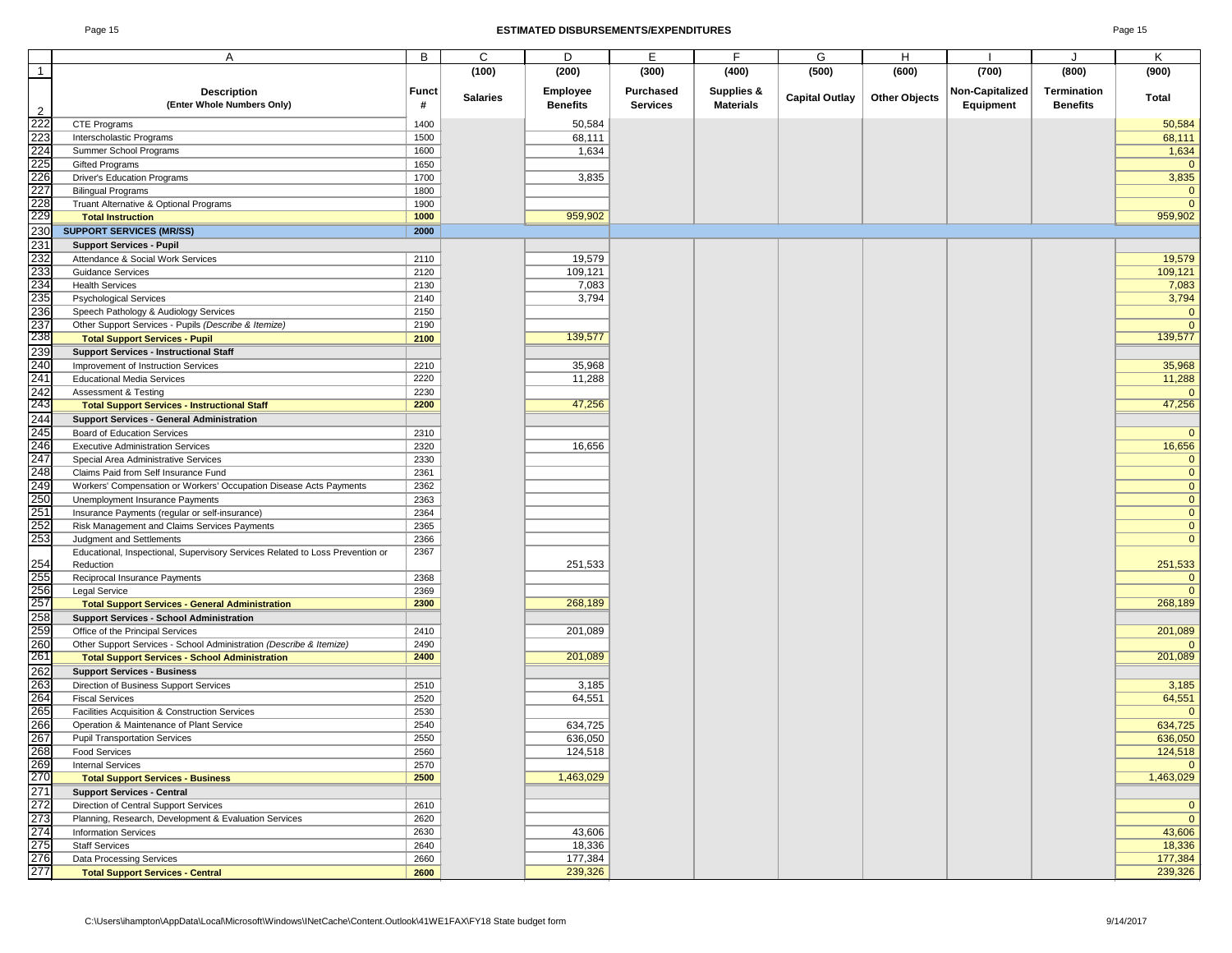#### Page 16 **ESTIMATED DISBURSEMENTS/EXPENDITURES** Page 16

| aae 16 |  |  |
|--------|--|--|
|--------|--|--|

|                                               | A                                                                                          | B                 | $\mathsf{C}$    | D                           | E.                                  | F                                         | G                     | H                    |                              |                                       | K                              |
|-----------------------------------------------|--------------------------------------------------------------------------------------------|-------------------|-----------------|-----------------------------|-------------------------------------|-------------------------------------------|-----------------------|----------------------|------------------------------|---------------------------------------|--------------------------------|
| $\mathbf 1$                                   |                                                                                            |                   | (100)           | (200)                       | (300)                               | (400)                                     | (500)                 | (600)                | (700)                        | (800)                                 | (900)                          |
|                                               |                                                                                            |                   |                 |                             |                                     |                                           |                       |                      |                              |                                       |                                |
| $\overline{2}$                                | <b>Description</b><br>(Enter Whole Numbers Only)                                           | <b>Funct</b><br># | <b>Salaries</b> | Employee<br><b>Benefits</b> | <b>Purchased</b><br><b>Services</b> | <b>Supplies &amp;</b><br><b>Materials</b> | <b>Capital Outlay</b> | <b>Other Objects</b> | Non-Capitalized<br>Equipment | <b>Termination</b><br><b>Benefits</b> | <b>Total</b>                   |
| 278<br>279                                    | Other Support Services (Describe & Itemize)                                                | 2900              |                 |                             |                                     |                                           |                       |                      |                              |                                       |                                |
|                                               | <b>Total Support Services</b>                                                              | 2000              |                 | 2,358,466                   |                                     |                                           |                       |                      |                              |                                       | 2,358,466                      |
| $\frac{280}{280}$<br>$\frac{281}{282}$        | <b>COMMUNITY SERVICES (MR/SS)</b>                                                          | 3000              |                 | $\overline{773}$            |                                     |                                           |                       |                      |                              |                                       | 773                            |
|                                               | PAYMENTS TO OTHER DIST & GOVT UNITS (MR/SS)                                                | 4000              |                 |                             |                                     |                                           |                       |                      |                              |                                       |                                |
|                                               | Payments for Regular Programs                                                              | 4110              |                 |                             |                                     |                                           |                       |                      |                              |                                       | $\mathbf 0$                    |
|                                               | Payments for Special Education Programs                                                    | 4120              |                 |                             |                                     |                                           |                       |                      |                              |                                       | $\mathbf 0$                    |
| $\frac{284}{285}$                             | Payments for CTE Programs                                                                  | 4140              |                 |                             |                                     |                                           |                       |                      |                              |                                       | $\mathbf{0}$                   |
|                                               | <b>Total Payments to Other Dist &amp; Govt Units</b>                                       | 4000              |                 | $\mathbf{0}$                |                                     |                                           |                       |                      |                              |                                       | $\overline{0}$                 |
| 286                                           | <b>DEBT SERVICE (MR/SS)</b>                                                                | 5000              |                 |                             |                                     |                                           |                       |                      |                              |                                       |                                |
| 287<br>288<br>290<br>292<br>293<br>293        | Debt Service - Interest on Short-Term Debt                                                 |                   |                 |                             |                                     |                                           |                       |                      |                              |                                       |                                |
|                                               | <b>Tax Anticipation Warrants</b>                                                           | 5110              |                 |                             |                                     |                                           |                       |                      |                              |                                       | $\mathbf 0$                    |
|                                               | <b>Tax Anticipation Notes</b>                                                              | 5120              |                 |                             |                                     |                                           |                       |                      |                              |                                       | $\overline{0}$                 |
|                                               | Corporate Personal Prop Repl Tax Anticipation Notes                                        | 5130              |                 |                             |                                     |                                           |                       |                      |                              |                                       | $\mathbf 0$                    |
|                                               | <b>State Aid Anticipation Certificates</b>                                                 | 5140              |                 |                             |                                     |                                           |                       |                      |                              |                                       | $\mathbf{0}$                   |
|                                               | Other (Describe & Itemize)                                                                 | 5150              |                 |                             |                                     |                                           |                       |                      |                              |                                       | $\mathbf{0}$                   |
|                                               | <b>Total Debt Service</b>                                                                  | 5000              |                 |                             |                                     |                                           |                       |                      |                              |                                       | $\Omega$                       |
| 294                                           | <b>PROVISION FOR CONTINGENCIES (MR/SS)</b>                                                 | 6000              |                 |                             |                                     |                                           |                       |                      |                              |                                       |                                |
| 295                                           | <b>Total Direct Disbursements/Expenditures</b>                                             |                   |                 | 3,319,141                   |                                     |                                           |                       |                      |                              |                                       | 3,319,141                      |
|                                               | <b>Excess (Deficiency) of Receipts/Revenues Over</b>                                       |                   |                 |                             |                                     |                                           |                       |                      |                              |                                       |                                |
| 296<br>251                                    | <b>Disbursements/Expenditures</b>                                                          |                   |                 |                             |                                     |                                           |                       |                      |                              |                                       | 877,076                        |
|                                               |                                                                                            |                   |                 |                             |                                     |                                           |                       |                      |                              |                                       |                                |
|                                               | 60 - CAPITAL PROJECTS (CP)                                                                 |                   |                 |                             |                                     |                                           |                       |                      |                              |                                       |                                |
| 298<br>299<br>300                             |                                                                                            |                   |                 |                             |                                     |                                           |                       |                      |                              |                                       |                                |
|                                               | <b>SUPPORT SERVICES (CP)</b>                                                               | 2000              |                 |                             |                                     |                                           |                       |                      |                              |                                       |                                |
|                                               | <b>Support Services - Business</b>                                                         |                   |                 |                             |                                     |                                           |                       |                      |                              |                                       |                                |
|                                               | Facilities Acquisition & Construction Services                                             | 2530              |                 |                             |                                     |                                           | 3,000,000             |                      |                              |                                       | 3,000,000                      |
| $\frac{301}{302}$<br>$\frac{302}{303}$        | Other Support Services (Describe & Itemize)                                                | 2900              |                 |                             |                                     | 0                                         | 3,000,000             |                      | $\Omega$                     |                                       | $\Omega$<br>3,000,000          |
|                                               | <b>Total Support Services</b>                                                              | 2000              | $\mathbf{0}$    | $\overline{0}$              | $\overline{0}$                      |                                           |                       | $\mathbf{0}$         |                              |                                       |                                |
|                                               | 304 PAYMENTS TO OTHER DIST & GOVT UNITS (CP)                                               | 4000              |                 |                             |                                     |                                           |                       |                      |                              |                                       |                                |
| 305                                           | Payments to Other Dist & Govt Units (In-State)                                             |                   |                 |                             |                                     |                                           |                       |                      |                              |                                       |                                |
| 306                                           | Payments to Regular Programs                                                               | 4110              |                 |                             |                                     |                                           |                       |                      |                              |                                       | $\mathbf 0$                    |
| 307                                           | Payment for Special Education Programs                                                     | 4120              |                 |                             |                                     |                                           |                       |                      |                              |                                       | $\mathbf{0}$                   |
| 308<br>309                                    | Payment for CTE Programs                                                                   | 4140              |                 |                             |                                     |                                           |                       |                      |                              |                                       | $\mathbf{0}$<br>$\overline{0}$ |
| 310                                           | Payments to Other Govt Units (In-State) (Describe & Itemize)                               | 4190              |                 |                             |                                     |                                           |                       |                      |                              |                                       |                                |
| 31                                            | <b>Total Payments to Other Districts &amp; Govt Units</b>                                  | 4000              |                 |                             |                                     |                                           |                       |                      |                              |                                       |                                |
| 312                                           | <b>PROVISION FOR CONTINGENCIES (CP)</b>                                                    | 6000              |                 |                             |                                     | $\overline{0}$                            |                       |                      | $\Omega$                     |                                       | $\Omega$                       |
|                                               | <b>Total Direct Disbursements/Expenditures</b>                                             |                   | $\mathbf{0}$    | $\mathbf{0}$                | $\mathbf{0}$                        |                                           | 3,000,000             | $\overline{0}$       |                              |                                       | 3,000,000                      |
| 313                                           | <b>Excess (Deficiency) of Receipts/Revenues Over</b><br><b>Disbursements/Expenditures</b>  |                   |                 |                             |                                     |                                           |                       |                      |                              |                                       | (2,920,700)                    |
| $\overline{\phantom{a}}$                      |                                                                                            |                   |                 |                             |                                     |                                           |                       |                      |                              |                                       |                                |
|                                               | 70 WORKING CASH FUND (WC)                                                                  |                   |                 |                             |                                     |                                           |                       |                      |                              |                                       |                                |
| $\frac{315}{1}$                               |                                                                                            |                   |                 |                             |                                     |                                           |                       |                      |                              |                                       |                                |
|                                               |                                                                                            |                   |                 |                             |                                     |                                           |                       |                      |                              |                                       |                                |
|                                               | 80 - TORT FUND (TF)                                                                        |                   |                 |                             |                                     |                                           |                       |                      |                              |                                       |                                |
| $\frac{317}{318}$ $\overline{319}$            |                                                                                            |                   |                 |                             |                                     |                                           |                       |                      |                              |                                       |                                |
|                                               | <b>SUPPORT SERVICES - GENERAL ADMINISTRATION</b>                                           | 2000              |                 |                             |                                     |                                           |                       |                      |                              |                                       |                                |
|                                               | Claims Paid from Self Insurance Fund                                                       | 2361              |                 |                             |                                     |                                           |                       |                      |                              |                                       |                                |
| $\frac{320}{321}$                             | Workers' Compensation or Workers' Occupational Disease Act Payments                        | 2362              |                 |                             | 1,500,000                           |                                           |                       |                      |                              |                                       | 1,500,000                      |
|                                               | Unemployment Insurance Payments                                                            | 2363              |                 |                             |                                     |                                           |                       |                      |                              |                                       | $\Omega$                       |
| 322                                           | Insurance Payments (regular or self-insurance)                                             | 2364              |                 |                             | 180,924                             |                                           |                       | 87,604               |                              |                                       | 268,528                        |
| 323                                           | Risk Management and Claims Services Payments                                               | 2365              |                 |                             |                                     |                                           |                       |                      |                              |                                       |                                |
| 324                                           | Judgment and Settlements                                                                   | 2366              |                 |                             |                                     |                                           |                       |                      |                              |                                       | $\mathbf{0}$                   |
|                                               | Educational, Inspectional, Supervisory Services Related to Loss Prevention or<br>Reduction | 2367              |                 |                             |                                     |                                           |                       |                      |                              |                                       |                                |
|                                               | Reciprocal Insurance Payments                                                              | 2368              | 1,458,434       | 431,078                     | 48,000                              | 66,151                                    |                       | 500                  |                              |                                       | 2,004,163                      |
|                                               | <b>Legal Service</b>                                                                       | 2369              |                 |                             |                                     |                                           |                       |                      |                              |                                       |                                |
|                                               | Property Insurance (Building & Grounds)                                                    | 2371              |                 |                             | 104,063                             |                                           |                       |                      |                              |                                       | 104,063                        |
|                                               | Vehicle Insurance (Transportation)                                                         | 2372              |                 |                             | 58,300                              |                                           |                       |                      |                              |                                       | 58,300                         |
| 325<br>326<br>327<br>328<br>329<br>330<br>330 | <b>Total Support Services - General Administration</b>                                     | 2000              | 1,458,434       | 431,078                     | 1,891,287                           | 66,151                                    | $\Omega$              | 88,104               | $\Omega$                     |                                       | 3,935,054                      |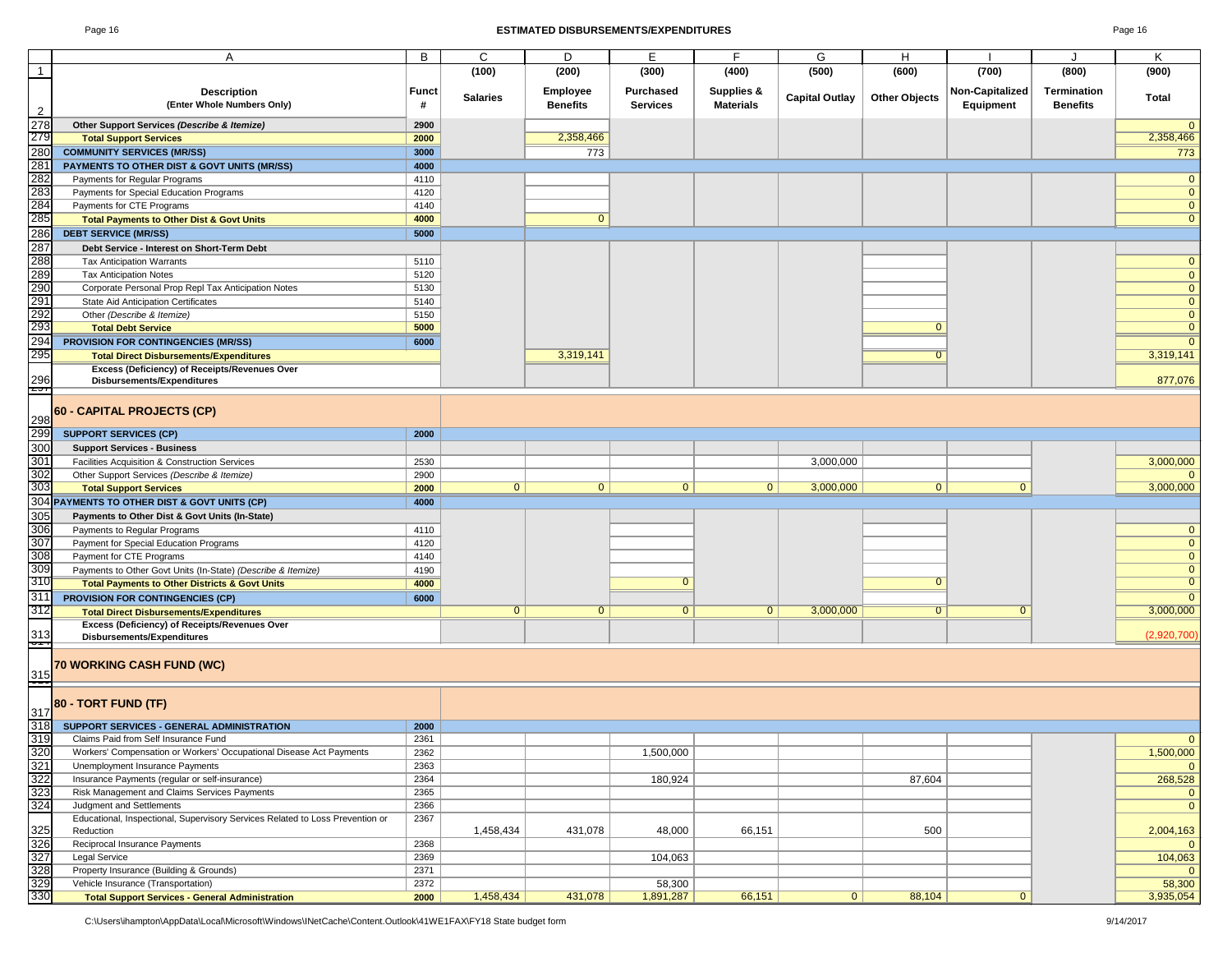#### Page 17 **ESTIMATED DISBURSEMENTS/EXPENDITURES** Page 17

| (500)<br>(100)<br>(200)<br>(300)<br>(400)<br>(600)<br>(700)<br><b>Supplies &amp;</b><br><b>Non-Capitalized</b><br><b>Employee</b><br><b>Purchased</b><br><b>Funct</b><br><b>Description</b><br><b>Salaries</b><br><b>Capital Outlay</b><br><b>Other Objects</b><br>(Enter Whole Numbers Only)<br><b>Benefits</b><br><b>Services</b><br><b>Materials</b><br>Equipment<br>#<br>$\overline{2}$<br>331<br>PAYMENTS TO OTHER DIST & GOVT UNITS (TF)<br>4000<br>332<br>Payments for Regular Programs<br>4110<br>333<br>Payments for Special Education Programs<br>4120<br>334<br>$\mathbf{0}$<br>4000<br><b>Total Payments to Other Dist &amp; Govt Units</b><br>335<br>5000<br><b>DEBT SERVICE (TF)</b><br>336<br>Debt Service - Interest on Short-Term Debt<br>337<br><b>Tax Anticipation Warrants</b><br>5110<br>338<br>Corporate Personal Property Replacement Tax Anticipation Notes<br>5130<br>339<br>5150<br>Other Interest or Short-Term Debt (Describe & Itemize)<br>340<br>5000<br>$\Omega$<br><b>Total Debt Service</b><br>341<br>400,000<br><b>PROVISION FOR CONTINGENCIES (TF)</b><br>6000<br>342<br>1,458,434<br>431,078<br>1,891,287<br>66,151<br>488,104<br>$\overline{0}$<br>$\mathbf{0}$<br><b>Total Direct Disbursements/Expenditures</b> | K                                                     | H | G | F. | F | D | $\mathsf{C}$ | B | A                                                    |
|--------------------------------------------------------------------------------------------------------------------------------------------------------------------------------------------------------------------------------------------------------------------------------------------------------------------------------------------------------------------------------------------------------------------------------------------------------------------------------------------------------------------------------------------------------------------------------------------------------------------------------------------------------------------------------------------------------------------------------------------------------------------------------------------------------------------------------------------------------------------------------------------------------------------------------------------------------------------------------------------------------------------------------------------------------------------------------------------------------------------------------------------------------------------------------------------------------------------------------------------------------|-------------------------------------------------------|---|---|----|---|---|--------------|---|------------------------------------------------------|
|                                                                                                                                                                                                                                                                                                                                                                                                                                                                                                                                                                                                                                                                                                                                                                                                                                                                                                                                                                                                                                                                                                                                                                                                                                                        | (800)<br>(900)                                        |   |   |    |   |   |              |   |                                                      |
|                                                                                                                                                                                                                                                                                                                                                                                                                                                                                                                                                                                                                                                                                                                                                                                                                                                                                                                                                                                                                                                                                                                                                                                                                                                        | <b>Termination</b><br><b>Total</b><br><b>Benefits</b> |   |   |    |   |   |              |   |                                                      |
|                                                                                                                                                                                                                                                                                                                                                                                                                                                                                                                                                                                                                                                                                                                                                                                                                                                                                                                                                                                                                                                                                                                                                                                                                                                        |                                                       |   |   |    |   |   |              |   |                                                      |
|                                                                                                                                                                                                                                                                                                                                                                                                                                                                                                                                                                                                                                                                                                                                                                                                                                                                                                                                                                                                                                                                                                                                                                                                                                                        |                                                       |   |   |    |   |   |              |   |                                                      |
|                                                                                                                                                                                                                                                                                                                                                                                                                                                                                                                                                                                                                                                                                                                                                                                                                                                                                                                                                                                                                                                                                                                                                                                                                                                        | $\mathbf{0}$                                          |   |   |    |   |   |              |   |                                                      |
|                                                                                                                                                                                                                                                                                                                                                                                                                                                                                                                                                                                                                                                                                                                                                                                                                                                                                                                                                                                                                                                                                                                                                                                                                                                        | $\overline{0}$                                        |   |   |    |   |   |              |   |                                                      |
|                                                                                                                                                                                                                                                                                                                                                                                                                                                                                                                                                                                                                                                                                                                                                                                                                                                                                                                                                                                                                                                                                                                                                                                                                                                        |                                                       |   |   |    |   |   |              |   |                                                      |
|                                                                                                                                                                                                                                                                                                                                                                                                                                                                                                                                                                                                                                                                                                                                                                                                                                                                                                                                                                                                                                                                                                                                                                                                                                                        |                                                       |   |   |    |   |   |              |   |                                                      |
|                                                                                                                                                                                                                                                                                                                                                                                                                                                                                                                                                                                                                                                                                                                                                                                                                                                                                                                                                                                                                                                                                                                                                                                                                                                        | $\mathbf{0}$                                          |   |   |    |   |   |              |   |                                                      |
|                                                                                                                                                                                                                                                                                                                                                                                                                                                                                                                                                                                                                                                                                                                                                                                                                                                                                                                                                                                                                                                                                                                                                                                                                                                        | $\mathbf 0$                                           |   |   |    |   |   |              |   |                                                      |
|                                                                                                                                                                                                                                                                                                                                                                                                                                                                                                                                                                                                                                                                                                                                                                                                                                                                                                                                                                                                                                                                                                                                                                                                                                                        | $\mathbf{0}$                                          |   |   |    |   |   |              |   |                                                      |
|                                                                                                                                                                                                                                                                                                                                                                                                                                                                                                                                                                                                                                                                                                                                                                                                                                                                                                                                                                                                                                                                                                                                                                                                                                                        | $\overline{0}$                                        |   |   |    |   |   |              |   |                                                      |
|                                                                                                                                                                                                                                                                                                                                                                                                                                                                                                                                                                                                                                                                                                                                                                                                                                                                                                                                                                                                                                                                                                                                                                                                                                                        | 400,000                                               |   |   |    |   |   |              |   |                                                      |
|                                                                                                                                                                                                                                                                                                                                                                                                                                                                                                                                                                                                                                                                                                                                                                                                                                                                                                                                                                                                                                                                                                                                                                                                                                                        | 4,335,054                                             |   |   |    |   |   |              |   |                                                      |
| <b>Disbursements/Expenditures</b><br>343                                                                                                                                                                                                                                                                                                                                                                                                                                                                                                                                                                                                                                                                                                                                                                                                                                                                                                                                                                                                                                                                                                                                                                                                               | 34,797                                                |   |   |    |   |   |              |   | <b>Excess (Deficiency) of Receipts/Revenues Over</b> |
| ļ<br>90 - FIRE PREVENTION & SAFETY FUND (FP&S)<br>345                                                                                                                                                                                                                                                                                                                                                                                                                                                                                                                                                                                                                                                                                                                                                                                                                                                                                                                                                                                                                                                                                                                                                                                                  |                                                       |   |   |    |   |   |              |   |                                                      |
| 346<br><b>SUPPORT SERVICES (FP&amp;S)</b><br>2000                                                                                                                                                                                                                                                                                                                                                                                                                                                                                                                                                                                                                                                                                                                                                                                                                                                                                                                                                                                                                                                                                                                                                                                                      |                                                       |   |   |    |   |   |              |   |                                                      |
| 347<br><b>Support Services - Business</b>                                                                                                                                                                                                                                                                                                                                                                                                                                                                                                                                                                                                                                                                                                                                                                                                                                                                                                                                                                                                                                                                                                                                                                                                              |                                                       |   |   |    |   |   |              |   |                                                      |
| 348<br>Facilities Acquisition & Construction Services<br>2530                                                                                                                                                                                                                                                                                                                                                                                                                                                                                                                                                                                                                                                                                                                                                                                                                                                                                                                                                                                                                                                                                                                                                                                          | $\mathbf{0}$                                          |   |   |    |   |   |              |   |                                                      |
| 349<br>Operation & Maintenance of Plant Service<br>2540                                                                                                                                                                                                                                                                                                                                                                                                                                                                                                                                                                                                                                                                                                                                                                                                                                                                                                                                                                                                                                                                                                                                                                                                | $\mathbf{0}$                                          |   |   |    |   |   |              |   |                                                      |
| 350<br>2500<br>$\overline{0}$<br>$\mathbf{0}$<br>$\mathbf{0}$<br>$\overline{0}$<br>0 <sup>1</sup><br><b>Total Support Services - Business</b><br>$\overline{0}$<br>$\Omega$                                                                                                                                                                                                                                                                                                                                                                                                                                                                                                                                                                                                                                                                                                                                                                                                                                                                                                                                                                                                                                                                            | $\overline{0}$                                        |   |   |    |   |   |              |   |                                                      |
| 351<br>Other Support Services (Describe & Itemize)<br>2900                                                                                                                                                                                                                                                                                                                                                                                                                                                                                                                                                                                                                                                                                                                                                                                                                                                                                                                                                                                                                                                                                                                                                                                             | $\mathbf 0$                                           |   |   |    |   |   |              |   |                                                      |
| 352<br> 0 <br>$\overline{0}$<br>$\overline{0}$<br>0 <sup>1</sup><br> 0 <br>$\overline{0}$<br>$\mathbf{0}$<br><b>Total Support Services</b><br>2000                                                                                                                                                                                                                                                                                                                                                                                                                                                                                                                                                                                                                                                                                                                                                                                                                                                                                                                                                                                                                                                                                                     | $\Omega$                                              |   |   |    |   |   |              |   |                                                      |
| 353 PAYMENTS TO OTHER DISTRICTS & GOVT UNITS (FP&S)<br>4000                                                                                                                                                                                                                                                                                                                                                                                                                                                                                                                                                                                                                                                                                                                                                                                                                                                                                                                                                                                                                                                                                                                                                                                            |                                                       |   |   |    |   |   |              |   |                                                      |
| 354<br>Payments to Regular Programs<br>4110                                                                                                                                                                                                                                                                                                                                                                                                                                                                                                                                                                                                                                                                                                                                                                                                                                                                                                                                                                                                                                                                                                                                                                                                            | $\mathbf 0$                                           |   |   |    |   |   |              |   |                                                      |
| 355<br>Payments to Special Education Programs<br>4120                                                                                                                                                                                                                                                                                                                                                                                                                                                                                                                                                                                                                                                                                                                                                                                                                                                                                                                                                                                                                                                                                                                                                                                                  | $\mathbf{0}$                                          |   |   |    |   |   |              |   |                                                      |
| 356<br>357<br>4190<br>Other Payments to In-State Govt Units (Describe & Itemize)                                                                                                                                                                                                                                                                                                                                                                                                                                                                                                                                                                                                                                                                                                                                                                                                                                                                                                                                                                                                                                                                                                                                                                       | $\mathbf 0$                                           |   |   |    |   |   |              |   |                                                      |
| $\overline{0}$<br>4000<br><b>Total Payments to Other Districts &amp; Govt Units (FPS)</b>                                                                                                                                                                                                                                                                                                                                                                                                                                                                                                                                                                                                                                                                                                                                                                                                                                                                                                                                                                                                                                                                                                                                                              | $\Omega$                                              |   |   |    |   |   |              |   |                                                      |
| 358<br><b>DEBT SERVICE (FP&amp;S)</b><br>5000                                                                                                                                                                                                                                                                                                                                                                                                                                                                                                                                                                                                                                                                                                                                                                                                                                                                                                                                                                                                                                                                                                                                                                                                          |                                                       |   |   |    |   |   |              |   |                                                      |
| 359<br>Debt Service - Interest on Short-Term Debt                                                                                                                                                                                                                                                                                                                                                                                                                                                                                                                                                                                                                                                                                                                                                                                                                                                                                                                                                                                                                                                                                                                                                                                                      |                                                       |   |   |    |   |   |              |   |                                                      |
| 360<br>5110<br><b>Tax Anticipation Warrants</b>                                                                                                                                                                                                                                                                                                                                                                                                                                                                                                                                                                                                                                                                                                                                                                                                                                                                                                                                                                                                                                                                                                                                                                                                        | $\mathbf{0}$                                          |   |   |    |   |   |              |   |                                                      |
| 361<br>5150<br>Other Interest on Short-Term Debt (Describe & Itemize)                                                                                                                                                                                                                                                                                                                                                                                                                                                                                                                                                                                                                                                                                                                                                                                                                                                                                                                                                                                                                                                                                                                                                                                  |                                                       |   |   |    |   |   |              |   |                                                      |
| 362<br>5100<br>$\Omega$<br><b>Total Debt Service - Interest on Short-Term Debt</b>                                                                                                                                                                                                                                                                                                                                                                                                                                                                                                                                                                                                                                                                                                                                                                                                                                                                                                                                                                                                                                                                                                                                                                     | $\mathbf{0}$                                          |   |   |    |   |   |              |   |                                                      |
| 363<br>5200<br>Debt Service - Interest on Long-Term Debt                                                                                                                                                                                                                                                                                                                                                                                                                                                                                                                                                                                                                                                                                                                                                                                                                                                                                                                                                                                                                                                                                                                                                                                               | $\mathbf{0}$                                          |   |   |    |   |   |              |   |                                                      |
| 5300<br>Debt Service - Payments of Principal on Long-Term Debt <sup>15</sup><br>364<br>(Lease/Purchase Principal Retired)                                                                                                                                                                                                                                                                                                                                                                                                                                                                                                                                                                                                                                                                                                                                                                                                                                                                                                                                                                                                                                                                                                                              | $\mathbf 0$                                           |   |   |    |   |   |              |   |                                                      |
| 365<br>5000<br>$\Omega$<br><b>Total Debt Service</b>                                                                                                                                                                                                                                                                                                                                                                                                                                                                                                                                                                                                                                                                                                                                                                                                                                                                                                                                                                                                                                                                                                                                                                                                   | $\overline{0}$                                        |   |   |    |   |   |              |   |                                                      |
| 366<br><b>PROVISIONS FOR CONTINGENCIES (FP&amp;S)</b><br>6000                                                                                                                                                                                                                                                                                                                                                                                                                                                                                                                                                                                                                                                                                                                                                                                                                                                                                                                                                                                                                                                                                                                                                                                          | $\mathbf 0$                                           |   |   |    |   |   |              |   |                                                      |
| 367<br>$\overline{0}$<br> 0 <br>$\overline{0}$<br><b>Total Direct Disbursements/Expenditures</b><br> 0 <br>$\overline{0}$<br>$\overline{0}$<br>$\overline{0}$                                                                                                                                                                                                                                                                                                                                                                                                                                                                                                                                                                                                                                                                                                                                                                                                                                                                                                                                                                                                                                                                                          |                                                       |   |   |    |   |   |              |   |                                                      |
| <b>Excess (Deficiency) of Receipts/Revenues Over</b><br><b>Disbursements/Expenditures</b><br>368                                                                                                                                                                                                                                                                                                                                                                                                                                                                                                                                                                                                                                                                                                                                                                                                                                                                                                                                                                                                                                                                                                                                                       | $\mathbf{0}$                                          |   |   |    |   |   |              |   |                                                      |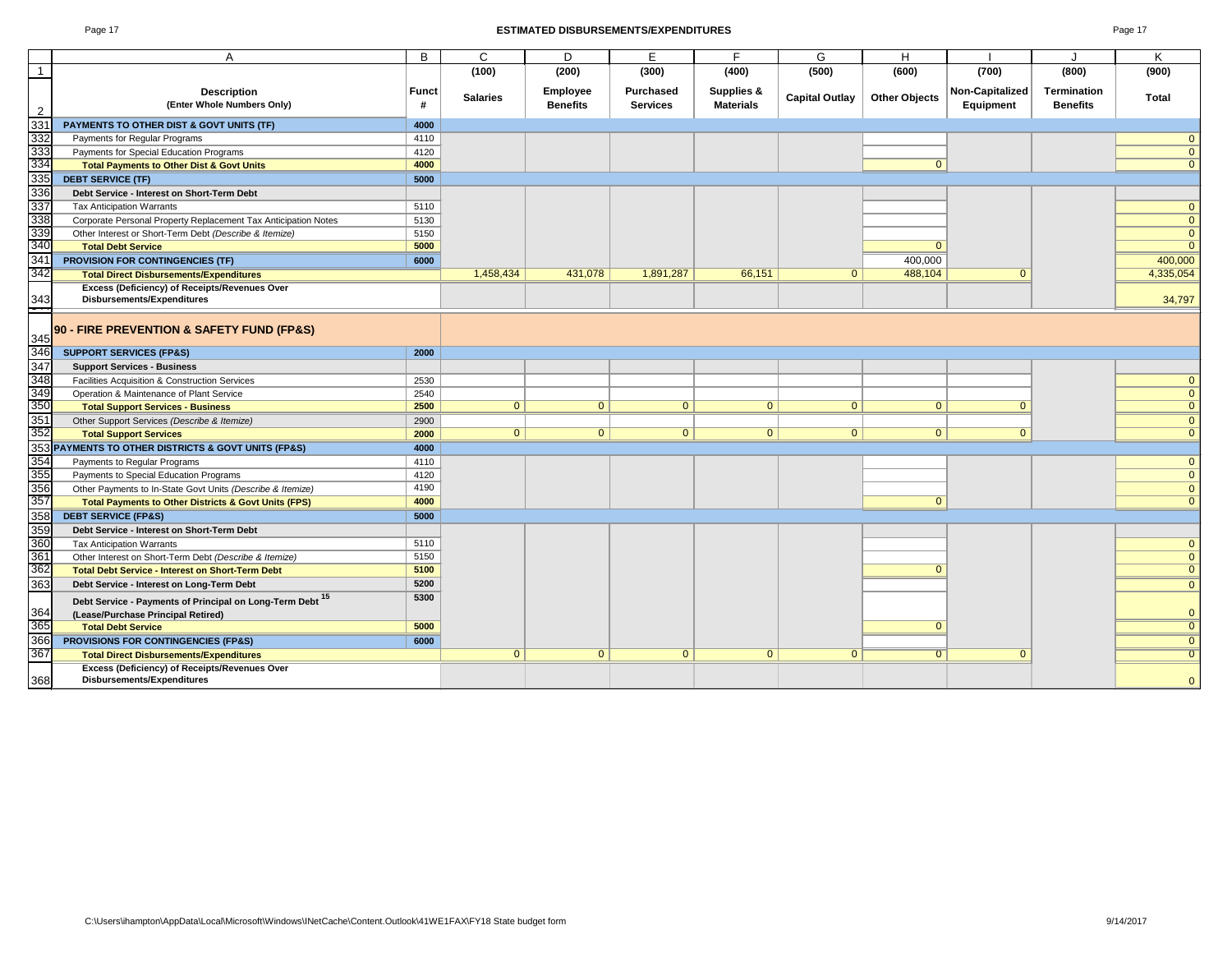## **This page is provided for detailed itemizations as requested within the body of the Report.**

1.

2.

3.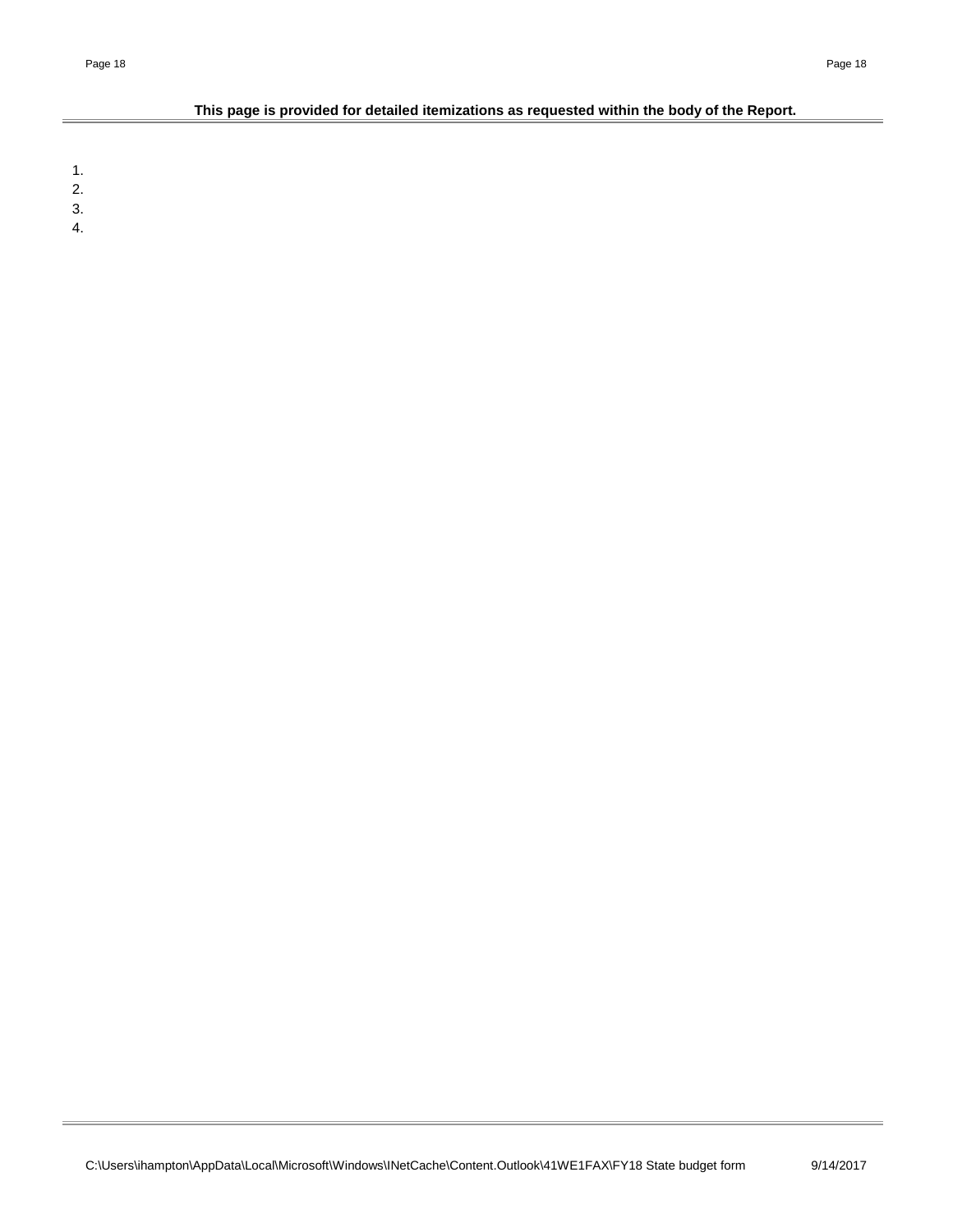|          | A                                                                                                                                                                                                                                                                                                                                                         | B                               | С                                                                | D                                         | Е                                | F            |  |  |  |  |  |  |  |
|----------|-----------------------------------------------------------------------------------------------------------------------------------------------------------------------------------------------------------------------------------------------------------------------------------------------------------------------------------------------------------|---------------------------------|------------------------------------------------------------------|-------------------------------------------|----------------------------------|--------------|--|--|--|--|--|--|--|
|          |                                                                                                                                                                                                                                                                                                                                                           |                                 | <b>DEFICIT BUDGET SUMMARY INFORMATION - Operating Funds Only</b> |                                           |                                  |              |  |  |  |  |  |  |  |
| 2        | <b>Description</b>                                                                                                                                                                                                                                                                                                                                        | <b>EDUCATIONAL FUND</b><br>(10) | <b>OPERATIONS &amp;</b><br><b>MAINTENANCE FUND</b><br>(20)       | <b>TRANSPORTATION</b><br><b>FUND (40)</b> | <b>WORKING CASH FUND</b><br>(70) | <b>TOTAL</b> |  |  |  |  |  |  |  |
| 3        | <b>Direct Revenues</b>                                                                                                                                                                                                                                                                                                                                    | 69,786,964                      | 8,728,019                                                        | 6,885,557                                 | 1,066,061                        | 86,466,601   |  |  |  |  |  |  |  |
| 4        | 85,641,621<br><b>Direct Expenditures</b><br>70,072,808<br>6,857,744<br>8,711,069                                                                                                                                                                                                                                                                          |                                 |                                                                  |                                           |                                  |              |  |  |  |  |  |  |  |
| 5        | (285, 844)<br>27,813<br>1,066,061<br>824,980<br><b>Difference</b><br>16,950                                                                                                                                                                                                                                                                               |                                 |                                                                  |                                           |                                  |              |  |  |  |  |  |  |  |
| 6        | Estimated Fund Balance - June 30, 2018                                                                                                                                                                                                                                                                                                                    | 23,721,168                      | 3,121,217                                                        | 7,924,524                                 | 15,939,045                       | 50,705,954   |  |  |  |  |  |  |  |
|          | Balanced budget, no deficit reduction plan is required.                                                                                                                                                                                                                                                                                                   |                                 |                                                                  |                                           |                                  |              |  |  |  |  |  |  |  |
| 10<br>┰┲ | A deficit reduction plan is required if the local board of education adopts (or amends) the 2017-18 school district budget in which the "operating funds"<br>listed above result in direct revenues (line 9) being less than direct expenditures (line 19) by an amount equal to or greater than one-third (1/3) of the<br>ending fund balance (line 81). |                                 |                                                                  |                                           |                                  |              |  |  |  |  |  |  |  |
| 12<br>ᠠᠣ | Note: The balance is determined using only the four funds listed above. That is, if the estimated ending fund balance is less than three times the<br>deficit spending, the district must adopt and file with ISBE a deficit reduction plan to balance the shortfall within three years.                                                                  |                                 |                                                                  |                                           |                                  |              |  |  |  |  |  |  |  |
| 14       | The School Code, Section 17-1 (105 ILCS 5/17-1) - If the 2016-2017 Annual Financial Report (AFR) reflects a deficit as defined above (page 36), then<br>the school district shall adopt and submit a deficit reduction plan (found here on page 20-24) to ISBE within 30 days after acceptance of the AFR.                                                |                                 |                                                                  |                                           |                                  |              |  |  |  |  |  |  |  |
| 15       | The deficit reduction plan, if required, is developed using ISBE guidelines and format.                                                                                                                                                                                                                                                                   |                                 |                                                                  |                                           |                                  |              |  |  |  |  |  |  |  |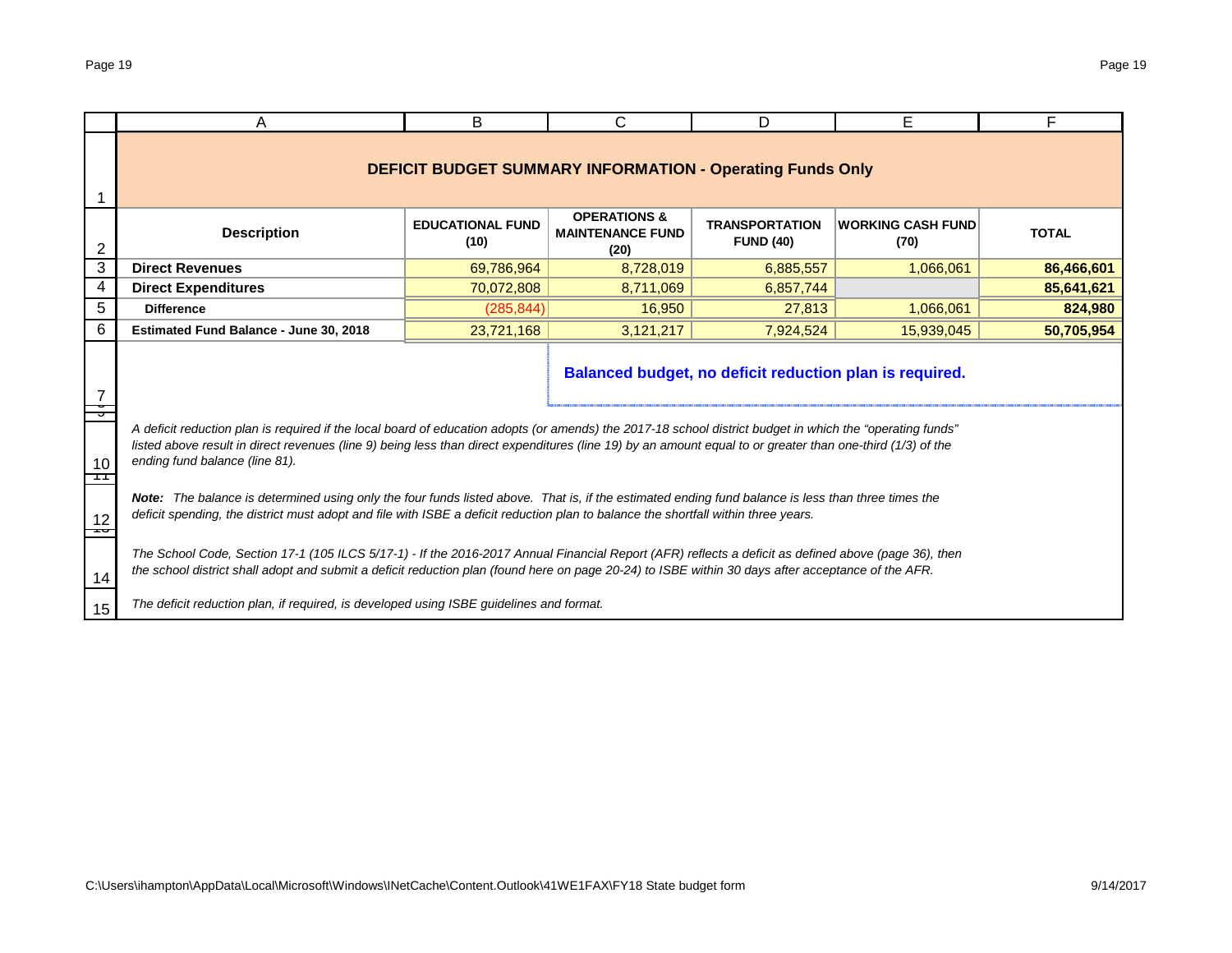### Page 20 **ILLINOIS STATE BOARD OF EDUCATION SCHOOL BUSINESS SERVICES DIVISION**

|                         | Α                                                                                 | B                 | C                       | D                                                  | E                                    | F                                  | G              |
|-------------------------|-----------------------------------------------------------------------------------|-------------------|-------------------------|----------------------------------------------------|--------------------------------------|------------------------------------|----------------|
| 1                       |                                                                                   |                   |                         |                                                    | <b>DEFICIT REDUCTION PLAN</b>        |                                    |                |
| $\overline{2}$          |                                                                                   |                   |                         |                                                    | <b>ESTIMATED BUDGET</b>              |                                    |                |
| 3                       | 56-099-2040-17                                                                    |                   |                         |                                                    | FY2017-2018                          |                                    |                |
| $\overline{\mathbf{4}}$ | <b>District Number</b>                                                            |                   |                         |                                                    |                                      |                                    |                |
| 5                       |                                                                                   |                   |                         |                                                    |                                      |                                    |                |
| 6                       |                                                                                   |                   | <b>Educational Fund</b> | <b>Operations &amp;</b><br><b>Maintenance Fund</b> | <b>Transportation</b><br><b>Fund</b> | <b>Working Cash</b><br><b>Fund</b> | <b>Total</b>   |
|                         | <b>ESTIMATED BEGINNING FUND BALANCE</b>                                           |                   |                         |                                                    |                                      |                                    |                |
| 7                       | (must equal prior Ending Fund Balance)                                            |                   | 24,007,012              | 3,104,267                                          | 7,896,711                            | 14,872,984                         | 49,880,974     |
| 8                       | <b>RECEIPTS/REVENUES</b>                                                          | Acct #            |                         |                                                    |                                      |                                    |                |
| 9                       | <b>LOCAL SOURCES</b>                                                              | 1000              | 50,622,739              | 8,728,019                                          | 4,585,557                            | 1,066,061                          | 65,002,376     |
|                         | <b>FLOW-THROUGH RECEIPTS/REVENUES FROM ONE</b><br>10 DISTRICT TO ANOTHER DISTRICT | 2000              | $\Omega$                | $\mathbf{0}$                                       | $\mathbf{0}$                         |                                    | $\Omega$       |
| 11                      | <b>STATE SOURCES</b>                                                              | 3000              | 12,961,071              | $\mathbf{0}$                                       | 2,300,000                            | $\mathbf{0}$                       | 15,261,071     |
| 12                      | <b>FEDERAL SOURCES</b>                                                            | 4000              | 6,203,154               | $\Omega$                                           | $\Omega$                             | $\Omega$                           | 6,203,154      |
| 13                      | <b>Total Receipts/Revenues</b>                                                    |                   | 69,786,964              | 8,728,019                                          | 6,885,557                            | 1,066,061                          | 86,466,601     |
| 14                      | <b>DISBURSEMENTS/EXPENDITURES</b>                                                 | <b>Funct</b><br># |                         |                                                    |                                      |                                    |                |
| 15                      | <b>INSTRUCTION</b>                                                                | 1000              | 48,531,602              |                                                    |                                      |                                    | 48,531,602     |
|                         | <b>16 SUPPORT SERVICES</b>                                                        | 2000              | 20,461,610              | 8,709,069                                          | 6,621,644                            |                                    | 35,792,323     |
| 17                      | <b>COMMUNITY SERVICES</b>                                                         | 3000              | 139,995                 | $\overline{0}$                                     | $\mathbf 0$                          |                                    | 139,995        |
| 18                      | <b>PAYMENTS TO OTHER DISTRICTS &amp; GOVT. UNITS</b>                              | 4000              | 385,000                 | $\mathbf{0}$                                       | $\mathbf{0}$                         |                                    | 385,000        |
| 19                      | <b>DEBT SERVICES</b>                                                              | 5000              | $\Omega$                | $\Omega$                                           | $\Omega$                             |                                    | $\Omega$       |
| 20<br>21                | <b>PROVISION FOR CONTINGENCIES</b>                                                | 6000              | 554,601                 | 2,000                                              | 236,100                              |                                    | 792,701        |
|                         | <b>Total Disbursements/Expenditures</b>                                           |                   | 70,072,808              | 8,711,069                                          | 6,857,744                            |                                    | 85,641,621     |
| 22                      | Excess of Receipts/Revenue Over/(Under) Disbursements/Expenditures                |                   | (285, 844)              | 16,950                                             | 27,813                               | 1,066,061                          | 824,980        |
| 23                      | <b>OTHER SOURCES/USES OF FUNDS</b>                                                |                   |                         |                                                    |                                      |                                    |                |
| 24                      | <b>OTHER SOURCES OF FUNDS (7000)</b>                                              |                   | $\pmb{0}$               | $\mathbf{0}$                                       | $\mathbf{0}$                         | $\mathbf{0}$                       | $\mathbf{0}$   |
| 25                      | <b>OTHER USES OF FUNDS (8000)</b>                                                 |                   | $\mathbf{0}$            | $\overline{0}$                                     | $\mathbf{0}$                         | $\mathbf{0}$                       | $\overline{0}$ |
| 26                      | <b>TOTAL OTHER SOURCES/USES OF FUNDS</b>                                          |                   | $\Omega$                | $\Omega$                                           | $\Omega$                             | $\Omega$                           | $\Omega$       |
| 27                      | <b>ESTIMATED ENDING FUND BALANCE</b>                                              |                   | 23,721,168              | 3,121,217                                          | 7,924,524                            | 15,939,045                         | 50,705,954     |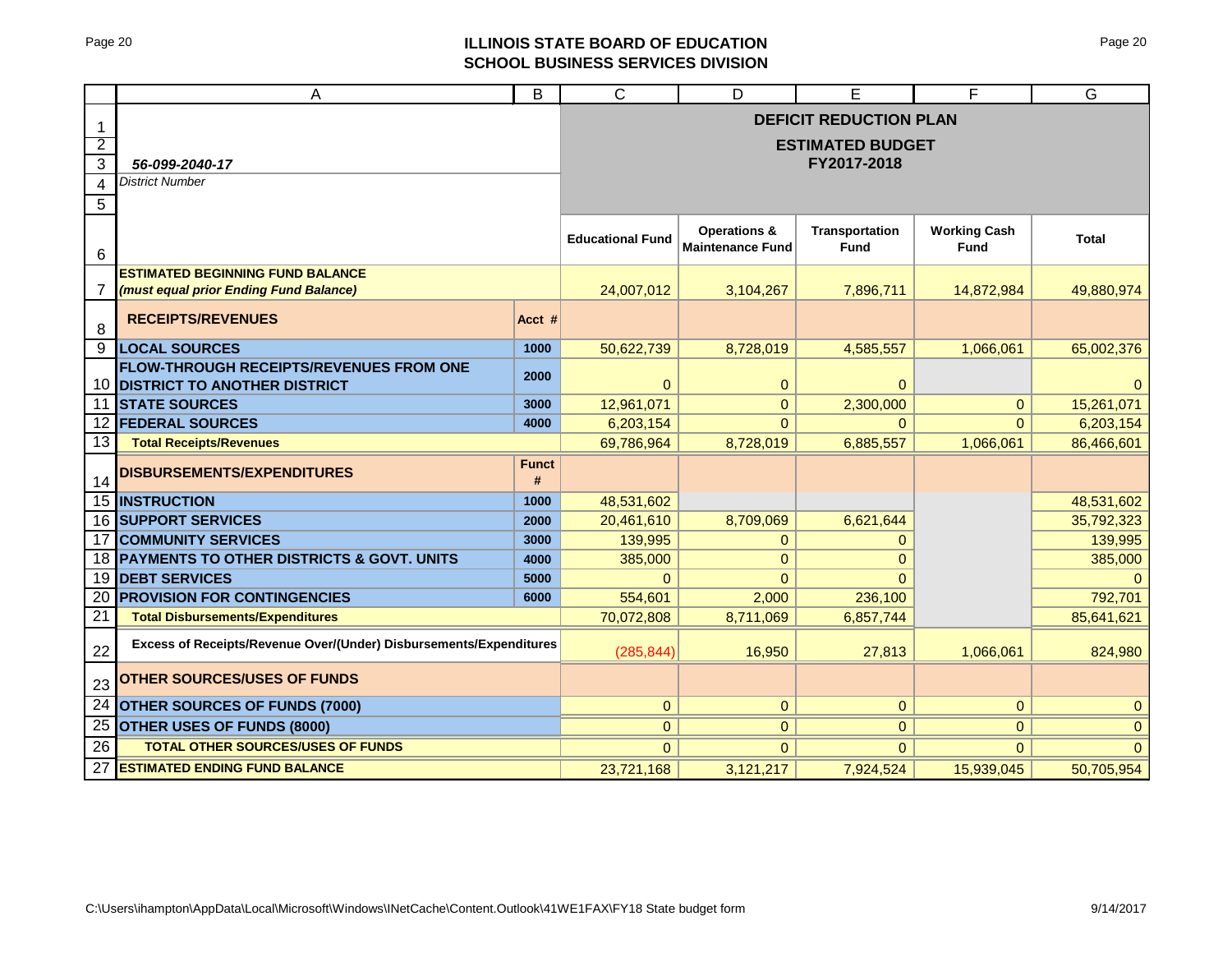### Page 21 **ILLINOIS STATE BOARD OF EDUCATION SCHOOL BUSINESS SERVICES DIVISION**

|                                                              | A                                                                                     | B                 | H                       |                                                    | J                                      | Κ                                  |                              |
|--------------------------------------------------------------|---------------------------------------------------------------------------------------|-------------------|-------------------------|----------------------------------------------------|----------------------------------------|------------------------------------|------------------------------|
| 1<br>$\overline{2}$<br>$\overline{3}$<br>4<br>$\overline{5}$ | 56-099-2040-17<br><b>District Number</b>                                              |                   |                         |                                                    | <b>ESTIMATED BUDGET</b><br>FY2018-2019 |                                    |                              |
| 6                                                            |                                                                                       |                   | <b>Educational Fund</b> | <b>Operations &amp;</b><br><b>Maintenance Fund</b> | <b>Transportation</b><br><b>Fund</b>   | <b>Working Cash</b><br><b>Fund</b> | <b>Total</b>                 |
| 7                                                            | <b>ESTIMATED BEGINNING FUND BALANCE</b><br>(must equal prior Ending Fund Balance)     |                   | 23,721,168              | 3,121,217                                          | 7,924,524                              | 15,939,045                         | 50,705,954                   |
| 8                                                            | <b>RECEIPTS/REVENUES</b>                                                              | Acct #            |                         |                                                    |                                        |                                    |                              |
| 9                                                            | <b>LOCAL SOURCES</b>                                                                  | 1000              |                         |                                                    |                                        |                                    | $\mathbf{0}$                 |
| 10                                                           | <b>FLOW-THROUGH RECEIPTS/REVENUES FROM ONE</b><br><b>DISTRICT TO ANOTHER DISTRICT</b> | 2000              |                         |                                                    |                                        |                                    | $\mathbf{0}$                 |
| 11                                                           | <b>STATE SOURCES</b>                                                                  | 3000              |                         |                                                    |                                        |                                    | $\mathbf{0}$                 |
| 12                                                           | <b>FEDERAL SOURCES</b>                                                                | 4000              |                         |                                                    |                                        |                                    | $\overline{0}$               |
| 13<br>14                                                     | <b>Total Receipts/Revenues</b><br>DISBURSEMENTS/EXPENDITURES                          | <b>Funct</b><br># | 0                       | $\pmb{0}$                                          | $\mathbf{0}$                           | $\mathbf{0}$                       | $\mathbf{0}$                 |
| 15                                                           | <b>INSTRUCTION</b>                                                                    | 1000              |                         |                                                    |                                        |                                    | $\mathbf{O}$                 |
| 16                                                           | <b>SUPPORT SERVICES</b>                                                               | 2000              |                         |                                                    |                                        |                                    | $\mathbf{0}$                 |
| 17                                                           | <b>COMMUNITY SERVICES</b>                                                             | 3000              |                         |                                                    |                                        |                                    | $\mathbf{0}$                 |
| 18                                                           | PAYMENTS TO OTHER DISTRICTS & GOVT. UNITS                                             | 4000              |                         |                                                    |                                        |                                    | $\mathbf{0}$                 |
| 19                                                           | <b>DEBT SERVICES</b>                                                                  | 5000              |                         |                                                    |                                        |                                    | $\mathbf{0}$                 |
| 20<br>21                                                     | <b>PROVISION FOR CONTINGENCIES</b><br><b>Total Disbursements/Expenditures</b>         | 6000              | $\mathbf{0}$            | $\mathbf{0}$                                       | $\mathbf 0$                            |                                    | $\mathbf{0}$<br>$\mathbf{0}$ |
| 22                                                           | Excess of Receipts/Revenue Over/(Under) Disbursements/Expenditures                    |                   | $\mathbf 0$             | $\pmb{0}$                                          | $\mathbf{0}$                           | $\overline{0}$                     | $\mathbf{0}$                 |
| 23                                                           | <b>OTHER SOURCES/USES OF FUNDS</b>                                                    |                   |                         |                                                    |                                        |                                    |                              |
| 24                                                           | <b>OTHER SOURCES OF FUNDS (7000)</b>                                                  |                   |                         |                                                    |                                        |                                    | $\overline{0}$               |
| 25                                                           | <b>OTHER USES OF FUNDS (8000)</b>                                                     |                   |                         |                                                    |                                        |                                    | 0                            |
| 26                                                           | <b>TOTAL OTHER SOURCES/USES OF FUNDS</b>                                              |                   | $\Omega$                | $\Omega$                                           | $\Omega$                               | $\Omega$                           | $\Omega$                     |
| 27                                                           | <b>ESTIMATED ENDING FUND BALANCE</b>                                                  |                   | 23,721,168              | 3,121,217                                          | 7,924,524                              | 15,939,045                         | 50,705,954                   |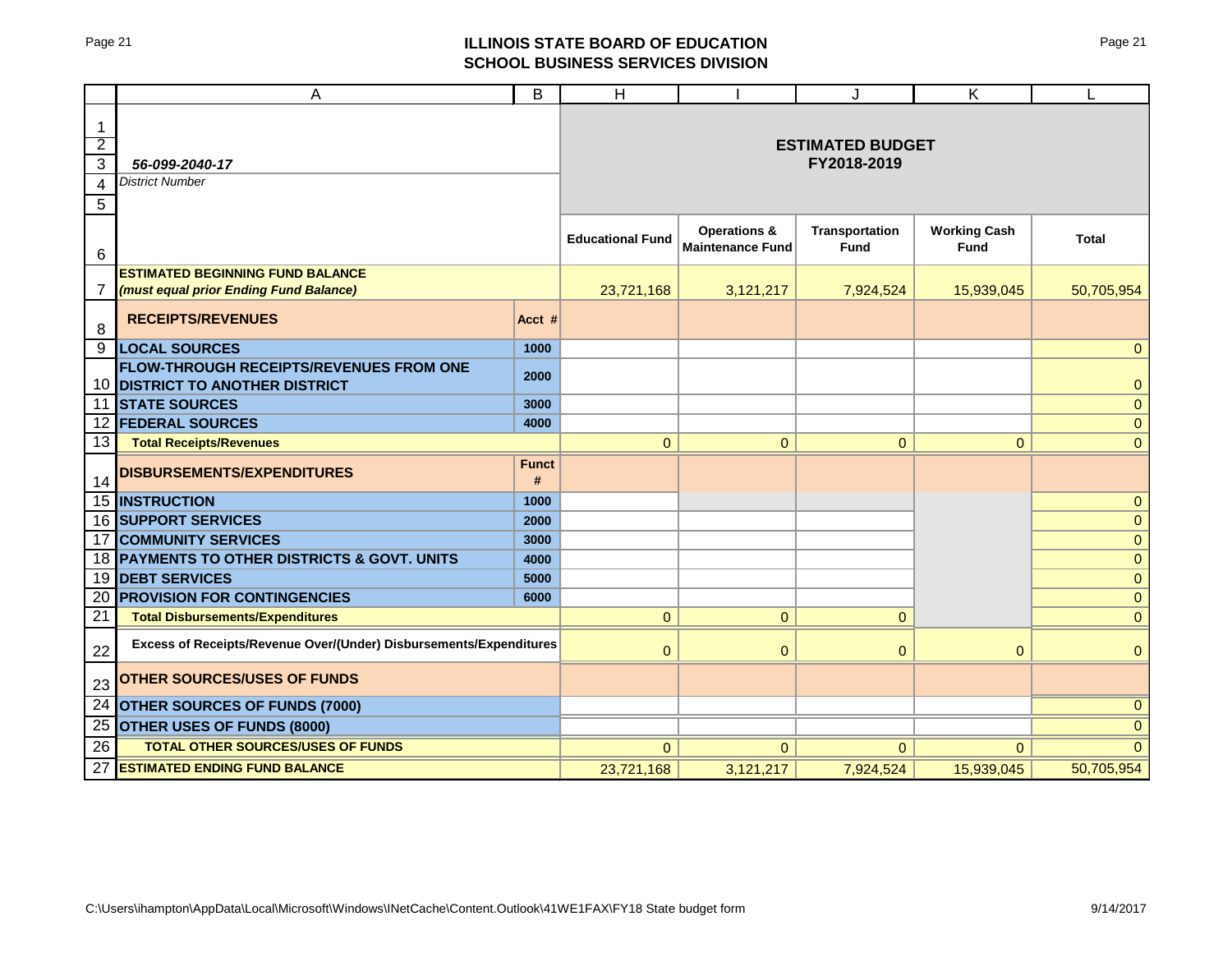### Page 22 **ILLINOIS STATE BOARD OF EDUCATION SCHOOL BUSINESS SERVICES DIVISION**

|                                              | A                                                                                 | B                 | M                       | N                                                  | O                                      | P                                  | Q                              |
|----------------------------------------------|-----------------------------------------------------------------------------------|-------------------|-------------------------|----------------------------------------------------|----------------------------------------|------------------------------------|--------------------------------|
| $\mathbf 1$<br>$\overline{2}$<br>3<br>4<br>5 | 56-099-2040-17<br><b>District Number</b>                                          |                   |                         |                                                    | <b>ESTIMATED BUDGET</b><br>FY2019-2020 |                                    |                                |
| 6                                            |                                                                                   |                   | <b>Educational Fund</b> | <b>Operations &amp;</b><br><b>Maintenance Fund</b> | Transportation<br><b>Fund</b>          | <b>Working Cash</b><br><b>Fund</b> | <b>Total</b>                   |
| 7                                            | <b>ESTIMATED BEGINNING FUND BALANCE</b><br>(must equal prior Ending Fund Balance) |                   | 23,721,168              | 3,121,217                                          | 7,924,524                              | 15,939,045                         | 50,705,954                     |
| 8                                            | <b>RECEIPTS/REVENUES</b>                                                          | Acct #            |                         |                                                    |                                        |                                    |                                |
| 9                                            | <b>LOCAL SOURCES</b>                                                              | 1000              |                         |                                                    |                                        |                                    | $\mathbf{0}$                   |
|                                              | <b>FLOW-THROUGH RECEIPTS/REVENUES FROM ONE</b><br>10 DISTRICT TO ANOTHER DISTRICT | 2000              |                         |                                                    |                                        |                                    | $\mathbf 0$                    |
| 11                                           | <b>STATE SOURCES</b>                                                              | 3000              |                         |                                                    |                                        |                                    | $\pmb{0}$                      |
| 12<br>13                                     | <b>FEDERAL SOURCES</b>                                                            | 4000              |                         |                                                    |                                        |                                    | $\pmb{0}$                      |
| 14                                           | <b>Total Receipts/Revenues</b><br><b>DISBURSEMENTS/EXPENDITURES</b>               | <b>Funct</b><br># | $\mathbf{0}$            | $\mathbf{0}$                                       | $\mathbf 0$                            | $\mathbf{0}$                       | $\mathbf{0}$                   |
|                                              | 15 INSTRUCTION                                                                    | 1000              |                         |                                                    |                                        |                                    | $\pmb{0}$                      |
|                                              | <b>16 SUPPORT SERVICES</b>                                                        | 2000              |                         |                                                    |                                        |                                    | $\mathbf{0}$                   |
| 17                                           | <b>COMMUNITY SERVICES</b>                                                         | 3000              |                         |                                                    |                                        |                                    | $\mathbf{0}$                   |
|                                              | 18 PAYMENTS TO OTHER DISTRICTS & GOVT. UNITS                                      | 4000              |                         |                                                    |                                        |                                    | $\mathbf{0}$                   |
| 19                                           | <b>DEBT SERVICES</b>                                                              | 5000              |                         |                                                    |                                        |                                    | $\mathbf{0}$                   |
| 20<br>$\overline{21}$                        | <b>PROVISION FOR CONTINGENCIES</b><br><b>Total Disbursements/Expenditures</b>     | 6000              | $\mathbf{0}$            | $\mathbf{0}$                                       | $\mathbf{0}$                           |                                    | $\mathbf{0}$<br>$\overline{0}$ |
| 22                                           | Excess of Receipts/Revenue Over/(Under) Disbursements/Expenditures                |                   | $\mathbf{0}$            | $\mathbf 0$                                        | $\mathbf 0$                            | $\mathbf 0$                        | $\mathbf{0}$                   |
| 23                                           | <b>OTHER SOURCES/USES OF FUNDS</b>                                                |                   |                         |                                                    |                                        |                                    |                                |
| 24                                           | <b>OTHER SOURCES OF FUNDS (7000)</b>                                              |                   |                         |                                                    |                                        |                                    | $\mathbf{0}$                   |
| 25                                           | <b>OTHER USES OF FUNDS (8000)</b>                                                 |                   |                         |                                                    |                                        |                                    | $\mathbf{0}$                   |
| 26                                           | <b>TOTAL OTHER SOURCES/USES OF FUNDS</b>                                          |                   | $\Omega$                | $\mathbf{0}$                                       | $\mathbf{0}$                           | $\Omega$                           | $\Omega$                       |
| 27                                           | <b>ESTIMATED ENDING FUND BALANCE</b>                                              |                   | 23,721,168              | 3,121,217                                          | 7,924,524                              | 15,939,045                         | 50,705,954                     |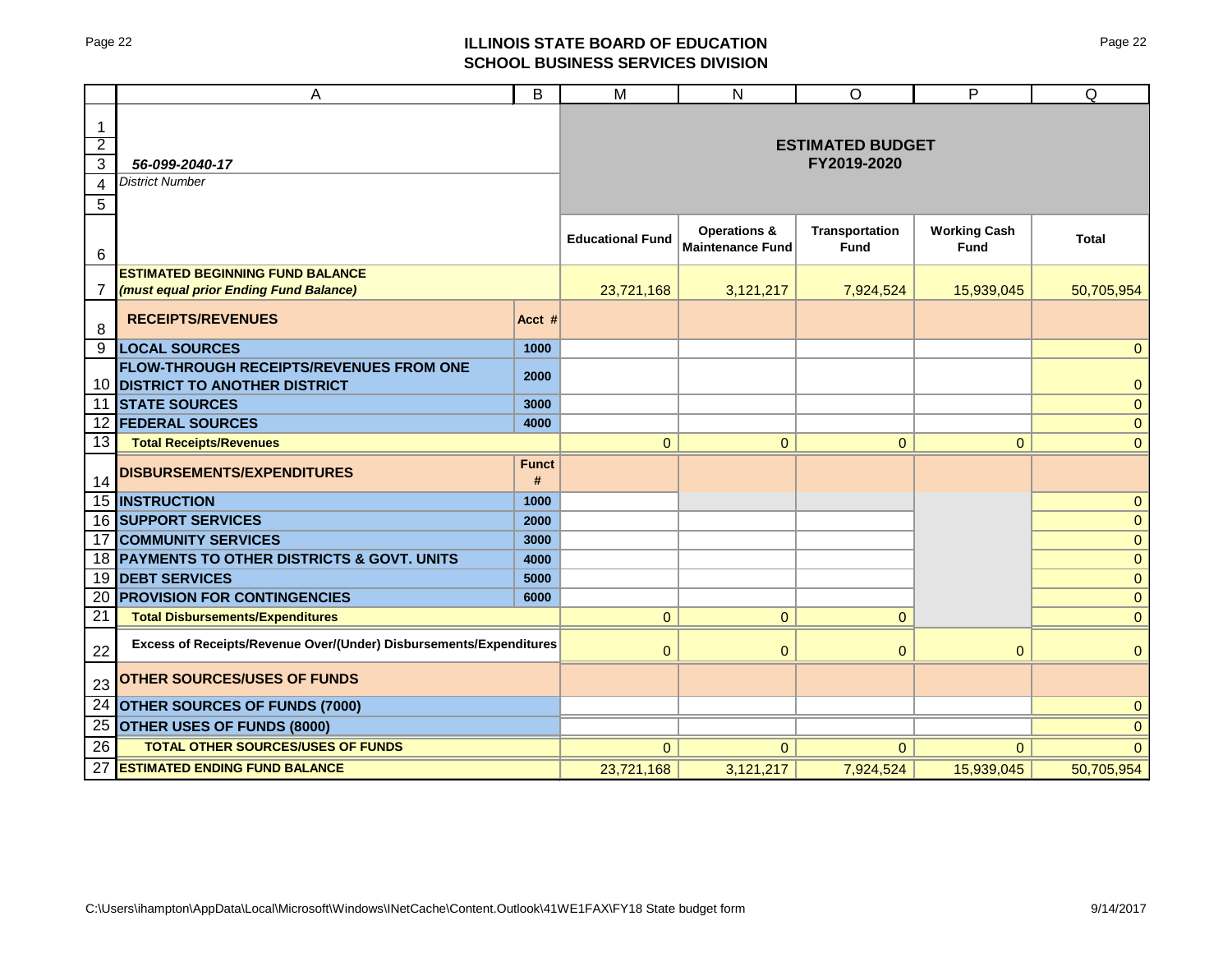### Page 23 **ILLINOIS STATE BOARD OF EDUCATION SCHOOL BUSINESS SERVICES DIVISION**

|                                                            | A                                                                                                         | B                 | $\mathsf{R}$            | S                                                  | т                                      | U                           | $\vee$                      |
|------------------------------------------------------------|-----------------------------------------------------------------------------------------------------------|-------------------|-------------------------|----------------------------------------------------|----------------------------------------|-----------------------------|-----------------------------|
| $\mathbf{1}$<br>$\overline{2}$<br>$\overline{3}$<br>4<br>5 | 56-099-2040-17<br><b>District Number</b>                                                                  |                   |                         |                                                    | <b>ESTIMATED BUDGET</b><br>FY2020-2021 |                             |                             |
| 6                                                          |                                                                                                           |                   | <b>Educational Fund</b> | <b>Operations &amp;</b><br><b>Maintenance Fund</b> | <b>Transportation</b><br><b>Fund</b>   | <b>Working Cash</b><br>Fund | <b>Total</b>                |
| 7                                                          | <b>ESTIMATED BEGINNING FUND BALANCE</b><br>(must equal prior Ending Fund Balance)                         |                   | 23,721,168              | 3,121,217                                          | 7,924,524                              | 15,939,045                  | 50,705,954                  |
| 8                                                          | <b>RECEIPTS/REVENUES</b>                                                                                  | Acct #            |                         |                                                    |                                        |                             |                             |
| 9                                                          | <b>LOCAL SOURCES</b><br><b>FLOW-THROUGH RECEIPTS/REVENUES FROM ONE</b><br>10 DISTRICT TO ANOTHER DISTRICT | 1000<br>2000      |                         |                                                    |                                        |                             | $\mathbf{0}$                |
| 11                                                         | <b>STATE SOURCES</b>                                                                                      | 3000              |                         |                                                    |                                        |                             | $\mathbf 0$<br>$\mathbf{0}$ |
| 12 <sup>2</sup>                                            | <b>FEDERAL SOURCES</b>                                                                                    | 4000              |                         |                                                    |                                        |                             | $\mathbf{0}$                |
| 13<br>14                                                   | <b>Total Receipts/Revenues</b><br>DISBURSEMENTS/EXPENDITURES                                              | <b>Funct</b><br># | $\mathbf{0}$            | $\pmb{0}$                                          | $\pmb{0}$                              | $\mathbf{0}$                | $\mathbf{0}$                |
|                                                            | 15 INSTRUCTION                                                                                            | 1000              |                         |                                                    |                                        |                             | $\pmb{0}$                   |
|                                                            | <b>16 SUPPORT SERVICES</b>                                                                                | 2000              |                         |                                                    |                                        |                             | $\mathbf{0}$                |
| 17                                                         | <b>COMMUNITY SERVICES</b>                                                                                 | 3000              |                         |                                                    |                                        |                             | $\mathbf{0}$                |
|                                                            | 18 PAYMENTS TO OTHER DISTRICTS & GOVT. UNITS                                                              | 4000              |                         |                                                    |                                        |                             | $\mathbf{0}$                |
| 20                                                         | 19 DEBT SERVICES<br><b>PROVISION FOR CONTINGENCIES</b>                                                    | 5000<br>6000      |                         |                                                    |                                        |                             | $\mathbf 0$<br>$\mathbf{0}$ |
| $\overline{21}$                                            | <b>Total Disbursements/Expenditures</b>                                                                   |                   | $\mathbf{0}$            | $\overline{0}$                                     | $\mathbf{0}$                           |                             | $\mathbf{0}$                |
| 22                                                         | Excess of Receipts/Revenue Over/(Under) Disbursements/Expenditures                                        |                   | $\mathbf 0$             | 0                                                  | $\mathbf{0}$                           | $\mathbf{0}$                | $\mathbf{0}$                |
| 23                                                         | <b>OTHER SOURCES/USES OF FUNDS</b>                                                                        |                   |                         |                                                    |                                        |                             |                             |
| 24                                                         | <b>OTHER SOURCES OF FUNDS (7000)</b>                                                                      |                   |                         |                                                    |                                        |                             | 0                           |
| 25                                                         | <b>OTHER USES OF FUNDS (8000)</b>                                                                         |                   |                         |                                                    |                                        |                             | $\mathbf{0}$                |
| 26                                                         | <b>TOTAL OTHER SOURCES/USES OF FUNDS</b>                                                                  |                   | $\Omega$                | $\mathbf{0}$                                       | $\mathbf{0}$                           | $\mathbf{0}$                | $\Omega$                    |
|                                                            | 27 ESTIMATED ENDING FUND BALANCE                                                                          |                   | 23,721,168              | 3,121,217                                          | 7,924,524                              | 15,939,045                  | 50,705,954                  |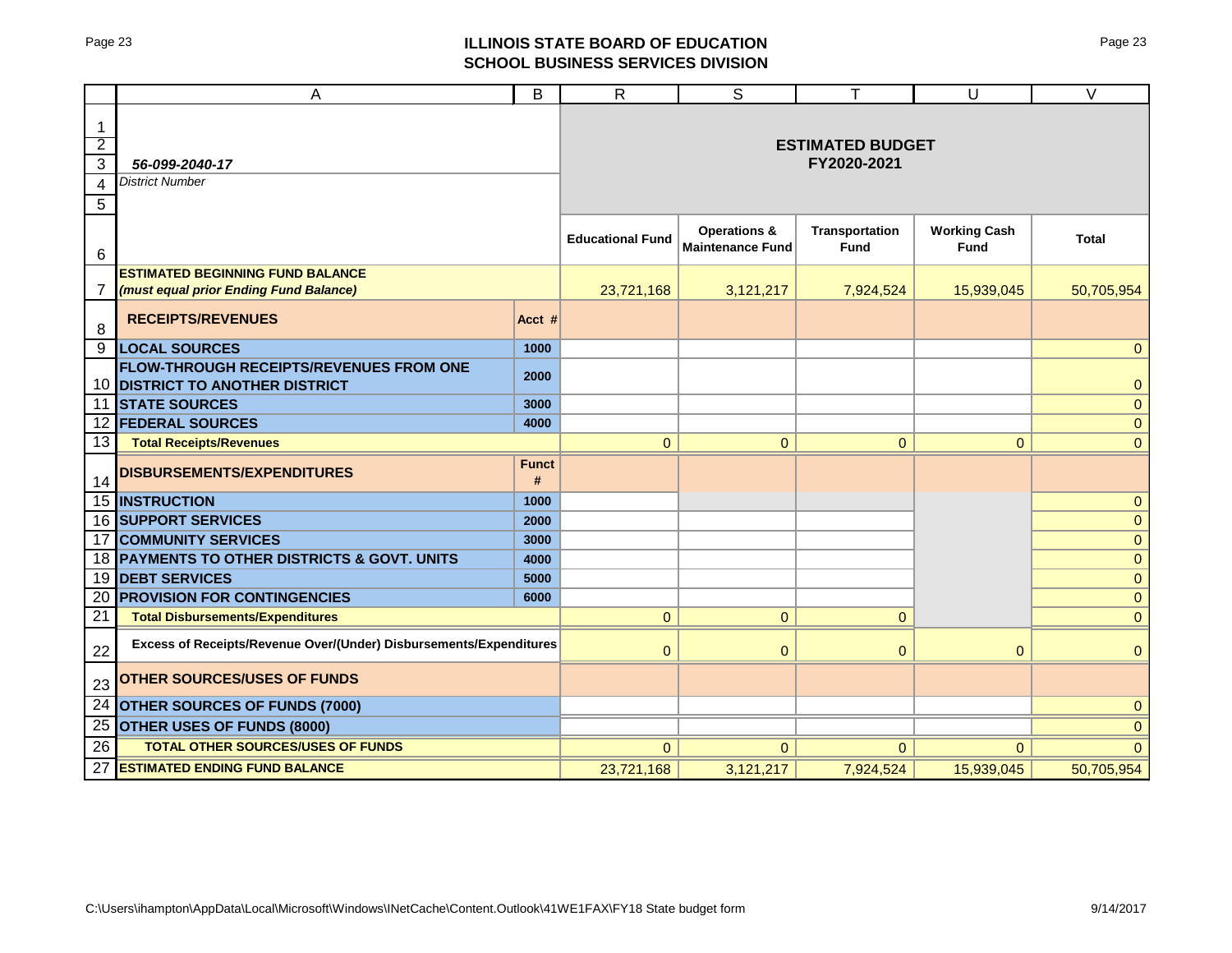## Page 24 **ILLINOIS STATE BOARD OF EDUCATION SCHOOL BUSINESS SERVICES DIVISION**

|    | A                                                                                     |                     | W                 | X              | Y                                                                          | $\overline{Z}$ |  |  |
|----|---------------------------------------------------------------------------------------|---------------------|-------------------|----------------|----------------------------------------------------------------------------|----------------|--|--|
| 1  |                                                                                       | <b>SUMMARY</b>      |                   |                |                                                                            |                |  |  |
| 2  |                                                                                       |                     |                   |                | <b>BUDGET ADDENDUM - DEFICIT REDUCTION PLAN</b><br><b>ESTIMATED BUDGET</b> |                |  |  |
| 3  | 56-099-2040-17                                                                        |                     |                   |                |                                                                            |                |  |  |
| 4  | <b>District Number</b>                                                                |                     | Date of Adoption: |                |                                                                            |                |  |  |
| 5  |                                                                                       | (Enter as MM/DD/YY) |                   |                |                                                                            |                |  |  |
| 6  |                                                                                       |                     | FY2017-2018       | FY2018-2019    | FY2019-2020                                                                | FY2020-2021    |  |  |
|    | <b>ESTIMATED BEGINNING FUND BALANCE</b>                                               |                     |                   |                |                                                                            |                |  |  |
| 7  | (must equal prior Ending Fund Balance)                                                |                     | 49,880,974        | 50,705,954     | 50,705,954                                                                 | 50,705,954     |  |  |
| 8  | <b>RECEIPTS/REVENUES</b>                                                              | Acct #              |                   |                |                                                                            |                |  |  |
| 9  | <b>LOCAL SOURCES</b>                                                                  | 1000                | 65,002,376        | $\mathbf{0}$   | $\mathbf{0}$                                                               | $\mathbf{0}$   |  |  |
| 10 | <b>FLOW-THROUGH RECEIPTS/REVENUES FROM ONE</b><br><b>DISTRICT TO ANOTHER DISTRICT</b> | 2000                | $\overline{0}$    | $\pmb{0}$      | $\mathbf{0}$                                                               | $\mathbf 0$    |  |  |
| 11 | <b>STATE SOURCES</b>                                                                  | 3000                | 15,261,071        | $\overline{0}$ | 0                                                                          | $\pmb{0}$      |  |  |
| 12 | <b>FEDERAL SOURCES</b>                                                                | 4000                | 6,203,154         | $\overline{0}$ | $\overline{0}$                                                             | $\pmb{0}$      |  |  |
| 13 | <b>Total Receipts/Revenues</b>                                                        |                     | 86,466,601        | $\overline{0}$ | $\overline{0}$                                                             | $\mathbf{0}$   |  |  |
| 14 | <b>DISBURSEMENTS/EXPENDITURES</b>                                                     | <b>Funct</b><br>#   |                   |                |                                                                            |                |  |  |
| 15 | <b>INSTRUCTION</b>                                                                    | 1000                | 48,531,602        | $\mathbf{0}$   | $\mathbf{0}$                                                               | $\bf{0}$       |  |  |
|    | <b>16 SUPPORT SERVICES</b>                                                            | 2000                | 35,792,323        | $\overline{0}$ | $\overline{0}$                                                             | $\pmb{0}$      |  |  |
| 17 | <b>COMMUNITY SERVICES</b>                                                             | 3000                | 139,995           | $\overline{0}$ | $\mathbf 0$                                                                | $\pmb{0}$      |  |  |
| 18 | <b>PAYMENTS TO OTHER DISTRICTS &amp; GOVT. UNITS</b>                                  | 4000                | 385,000           | $\mathbf{0}$   | $\mathbf{0}$                                                               | $\bf{0}$       |  |  |
| 19 | <b>DEBT SERVICES</b>                                                                  | 5000                | $\Omega$          | $\pmb{0}$      | 0                                                                          | $\pmb{0}$      |  |  |
| 20 | <b>PROVISION FOR CONTINGENCIES</b>                                                    | 6000                | 792,701           | $\mathbf{0}$   | $\mathbf{0}$                                                               | $\mathbf 0$    |  |  |
| 21 | <b>Total Disbursements/Expenditures</b>                                               | 85,641,621          | $\overline{0}$    | 0              | $\pmb{0}$                                                                  |                |  |  |
| 22 | Excess of Receipts/Revenue Over/(Under) Disbursements/Expenditures                    | 824,980             | $\overline{0}$    | $\mathbf{0}$   | $\bf 0$                                                                    |                |  |  |
| 23 | <b>OTHER SOURCES/USES OF FUNDS</b>                                                    |                     |                   |                |                                                                            |                |  |  |
| 24 | <b>OTHER SOURCES OF FUNDS (7000)</b>                                                  |                     | $\overline{0}$    | $\mathbf 0$    | 0                                                                          | $\mathbf 0$    |  |  |
| 25 | OTHER USES OF FUNDS (8000)                                                            |                     | $\overline{0}$    | $\overline{0}$ | $\mathbf{0}$                                                               | $\mathbf{0}$   |  |  |
| 26 | <b>TOTAL OTHER SOURCES/USES OF FUNDS</b>                                              |                     | $\overline{0}$    | $\Omega$       | $\Omega$                                                                   | $\Omega$       |  |  |
| 27 | <b>ESTIMATED ENDING FUND BALANCE</b>                                                  | 50.705.954          | 50,705,954        | 50,705,954     | 50,705,954                                                                 |                |  |  |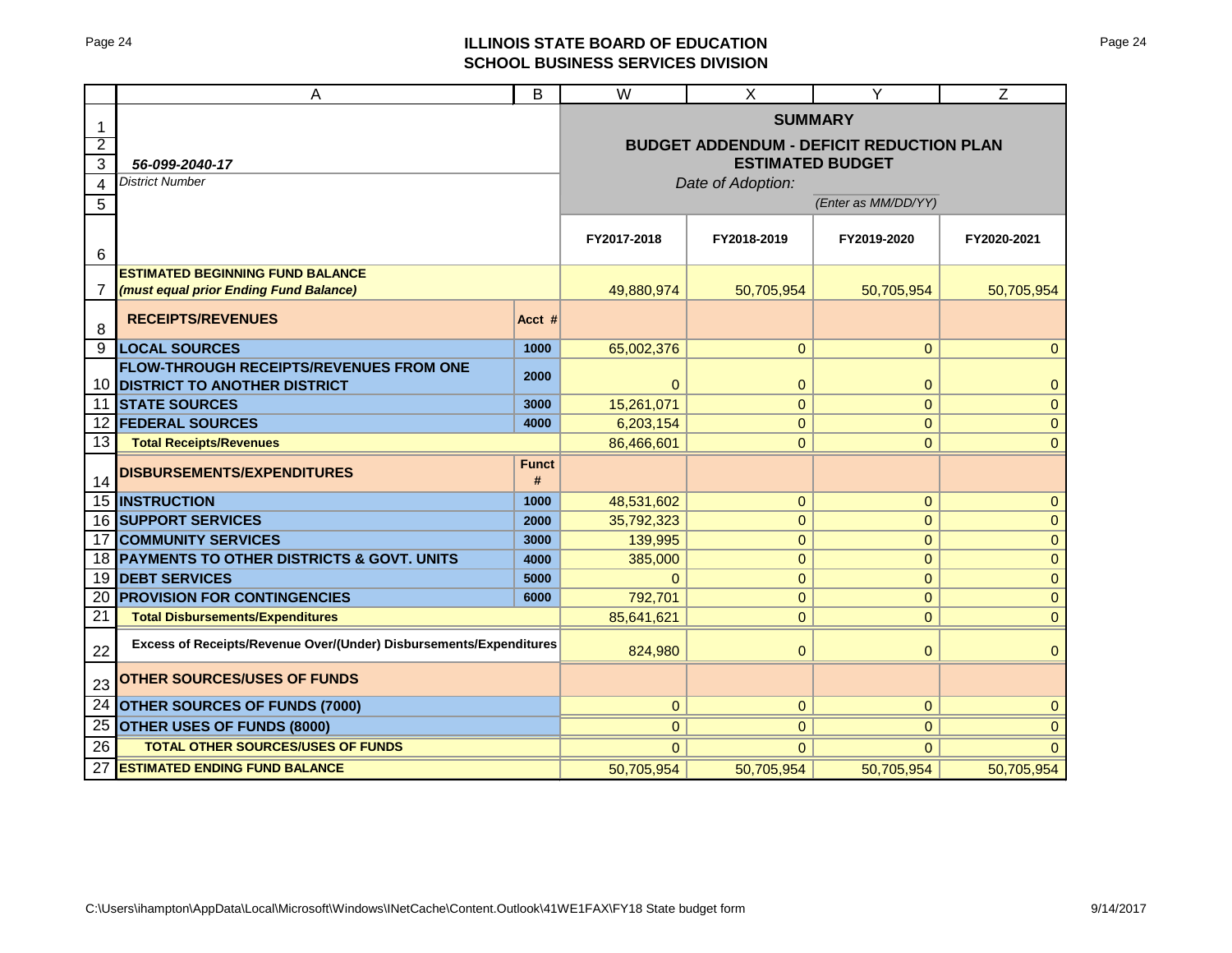# *Deficit Reduction Plan-Background/Assumptions Fiscal Year 2017-2018 through Fiscal Year 2020-2021*

*Joliet Township High School District 204 56-099-2040-17*

Please complete the following schedule and include a brief description to identify any areas of the budget that will be impacted from one year to the *next. If the deficit reduction plan relies upon new local revenues, identify contingencies for further budget reductions which will be enacted in the event those new revenues are not available.* 

#### **1. Background and Narrative of Budget Reductions:**

- **2. Assumptions Used in the Deficit Reduction Plan:**
	- **Foundation Levels for General State Aid:**
	- **Equal Assessed Valuation and Tax Rates:**

**- Employee Salaries and Benefits:**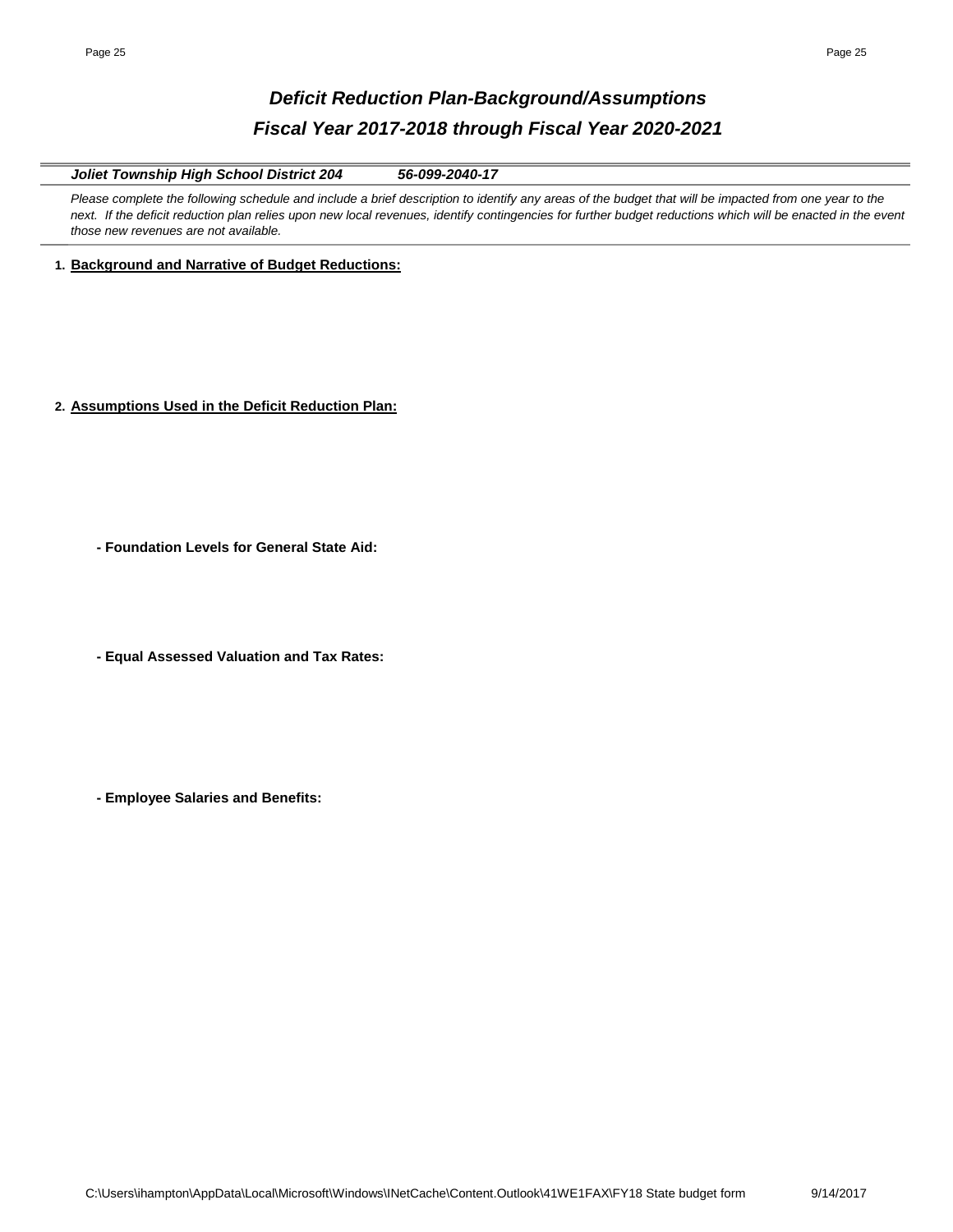#### **- Short and Long Term Borrowing:**

**- Educational Impact:**

**- Other Assumptions:**

**- Has the district considered shared services or outsourcing (Ex: Transportation, Insurance) If yes please explain:**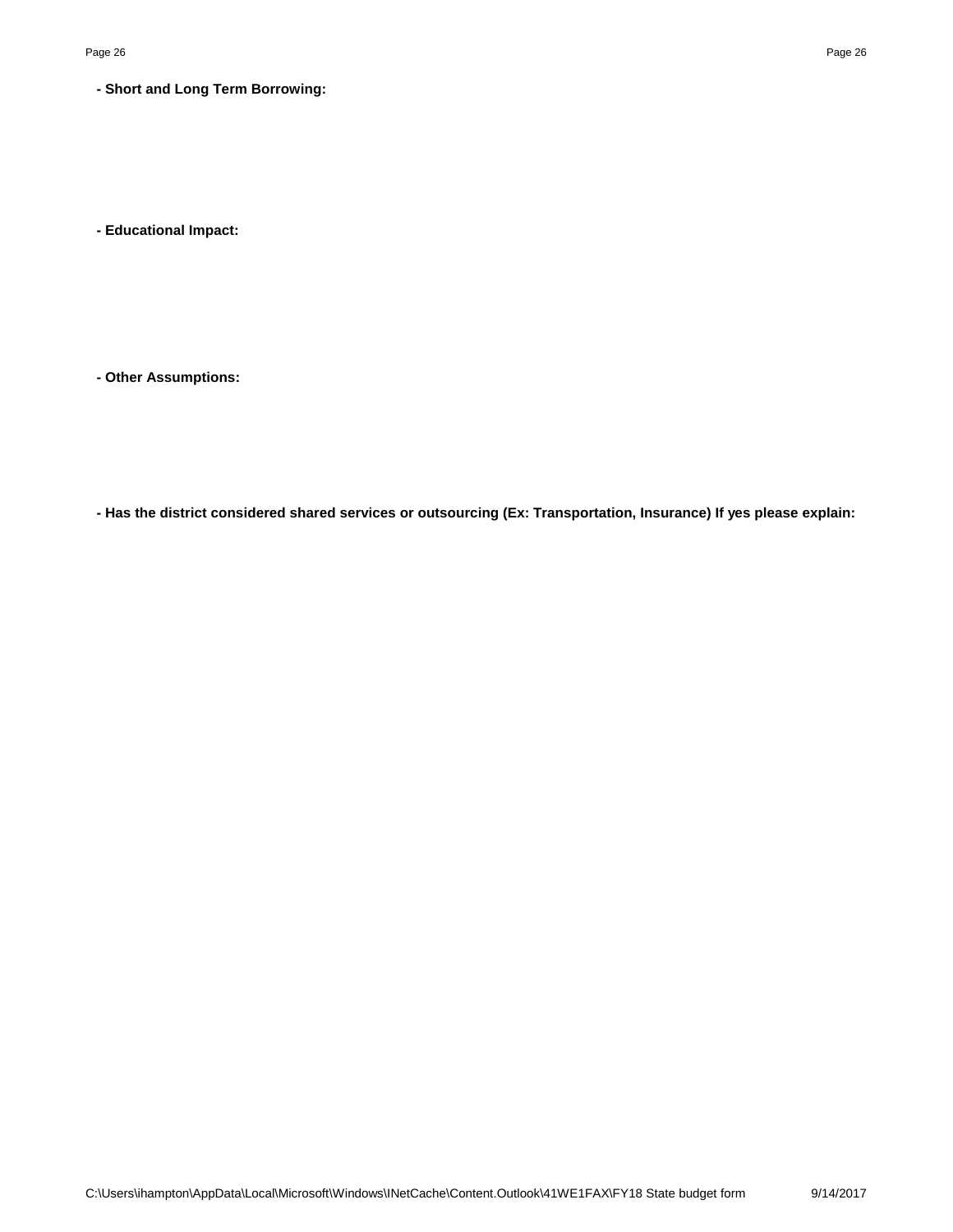# **ESTIMATED LIMITATION OF ADMINISTRATIVE COSTS**

*(For Local Use Only)*

#### *This is an estimated Limitation of Administrative Costs Worksheet only and will not be accepted for Official Submission of the Limitation of Administrative Costs Worksheet .*

*The worksheet is intended for use during the budgeting process to estimate the district's percent increase of FY2018 budgeted expenditures over FY2017 actual expenditures. Budget information is copied to this page. Insert the prior year estimated actual expenditures to compute the estimated percentage increase (decrease).*

*The official Limitation of Administrative Costs Worksheet is attached to the end of the Annual An official Limitation of Administrative Costs Worksheet can Financial Report (ISBE Form 50-35) and may be submitted in conjunction with that report. also be found on the ISBE website at:*

[Limitation of Administrative Costs](http://www.isbe.net/sfms/AdminCaps/AdminCaps.htm)

| <b>ESTIMATED LIMITATION OF ADMINISTRATIVE COSTS</b>                                                  | <b>School District Name:</b><br>Joliet Township High School District 204 |                                   |                                                              |                               |                                   |                                                              |              |
|------------------------------------------------------------------------------------------------------|--------------------------------------------------------------------------|-----------------------------------|--------------------------------------------------------------|-------------------------------|-----------------------------------|--------------------------------------------------------------|--------------|
| <b>WORKSHEET</b>                                                                                     | <b>RCDT Number:</b><br>56-099-2040-17                                    |                                   |                                                              |                               |                                   |                                                              |              |
| (Section 17-1.5 of the School Code)                                                                  |                                                                          |                                   |                                                              |                               |                                   |                                                              |              |
|                                                                                                      | <b>Estimated Actual Expenditures,</b>                                    |                                   |                                                              | <b>Budgeted Expenditures,</b> |                                   |                                                              |              |
|                                                                                                      |                                                                          | <b>Fiscal Year 2017</b>           |                                                              | <b>Fiscal Year 2018</b>       |                                   |                                                              |              |
|                                                                                                      |                                                                          | (10)                              | (20)                                                         |                               | (10)                              | (20)                                                         |              |
| <b>Description</b><br>(Enter Whole Numbers Only)                                                     | <b>Funct</b><br>#                                                        | <b>Educational</b><br><b>Fund</b> | <b>Operations &amp;</b><br><b>Maintenance</b><br><b>Fund</b> | Total                         | <b>Educational</b><br><b>Fund</b> | <b>Operations &amp;</b><br><b>Maintenance</b><br><b>Fund</b> | Total        |
| 1. Executive Administration Services                                                                 | 2320                                                                     | 405,587                           |                                                              | 405,587                       | 411,637                           |                                                              | 411,637      |
| 2. Special Area Administration Services                                                              | 2330                                                                     | 390                               |                                                              | 390                           | 3,000                             |                                                              | 3,000        |
| З.<br>Other Support Services - School Administration                                                 | 2490                                                                     |                                   |                                                              | $\Omega$                      |                                   |                                                              | $\Omega$     |
| 4. Direction of Business Support Services                                                            | 2510                                                                     | 231,311                           |                                                              | 231,311                       | 239,862                           | $\Omega$                                                     | 239,862      |
| 5. Internal Services                                                                                 | 2570                                                                     |                                   |                                                              | $\Omega$                      | 0                                 |                                                              | $\mathbf{0}$ |
| 6. Direction of Central Support Services                                                             | 2610                                                                     |                                   |                                                              | $\Omega$                      | $\Omega$                          |                                                              | $\mathbf{0}$ |
| 7. Deduct - Early Retirement or other pension obligations<br>required by state law and include above |                                                                          |                                   |                                                              | $\mathbf 0$                   |                                   |                                                              | $\Omega$     |
| <b>Totals</b><br>8.                                                                                  |                                                                          | 637,288                           | $\mathbf{0}$                                                 | 637,288                       | 654,499                           | $\overline{0}$                                               | 654,499      |
| 9. Estimated Percent Increase (Decrease) for FY2018<br>(Budgeted) over FY2017 (Actual)               |                                                                          |                                   |                                                              |                               |                                   |                                                              | 3%           |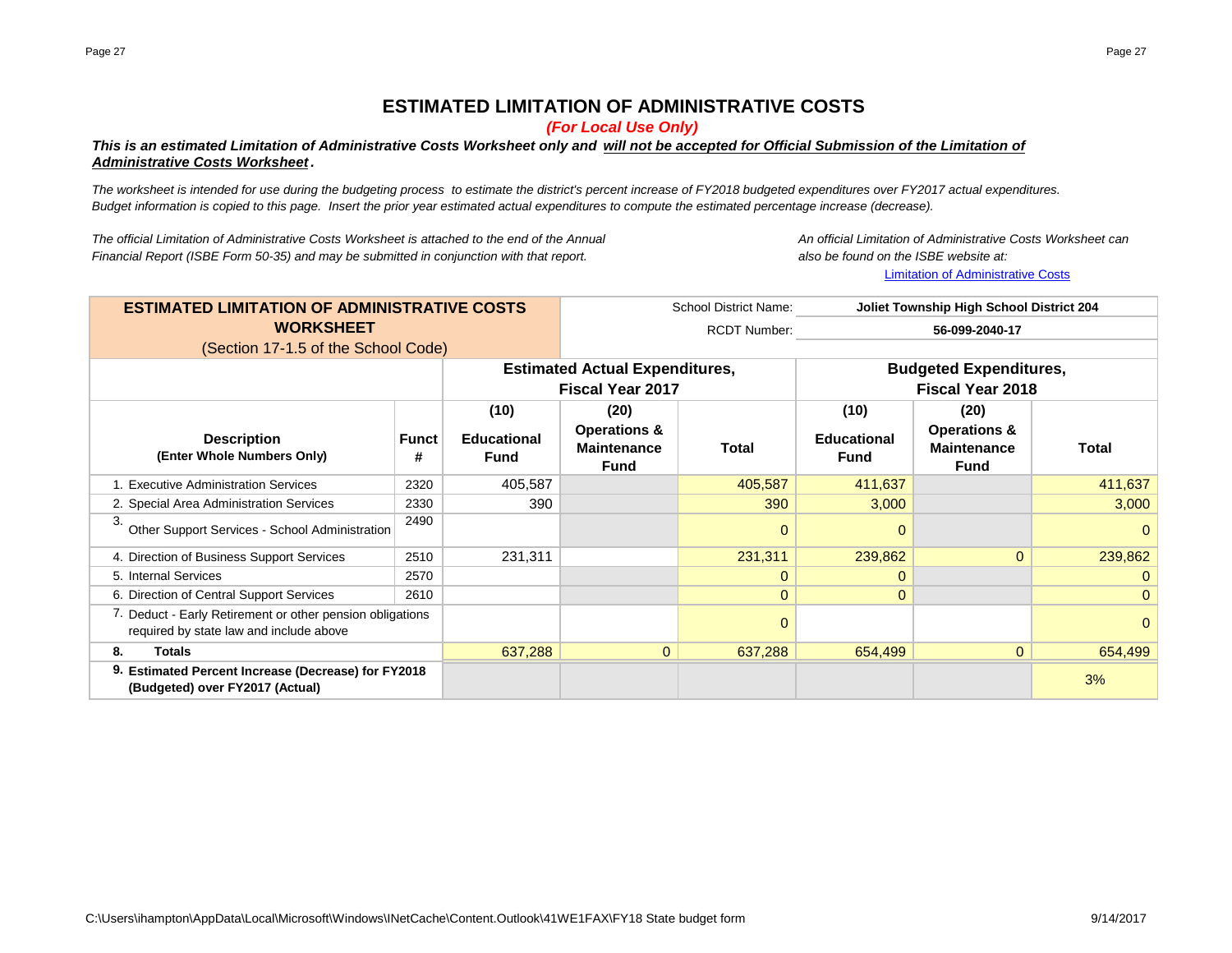# **REPORTING OF PUBLIC VENDOR CONTRACTS OF \$1,000 OR MORE**

In accordance with the School Code, Section 10-20.21, all school districts are required to file a report listing 'vendor contracts' as an attachment to their budget. In this context, the term "vendor *contracts" refers to "all contracts and agreements that pertain to goods and services that were intended to generate additional revenue and other remunerations for the school district in excess of*   $$1,000$ , including without limitation vending machine contracts, sports and other attire, class rings, and photographic services. The report is to list information regarding such contracts for the fiscal *year immediately preceding the fiscal year of the budget. All such contracts executed on or after July 1, 2007 must be approved by the school board.*

 *[See: School Code, Section 10-20.21 - Contracts](http://www.ilga.gov/legislation/ilcs/ilcs4.asp?DocName=010500050HArt%2E+10&ActID=1005&ChapAct=105%26nbsp%3BILCS%26nbsp%3B5%2F&ChapterID=17&ChapterName=SCHOOLS&SectionID=48899&SeqStart=53200000&SeqEnd=74800000&ActName=School+Code%2E)*

*(Sheet is unprotected and can be re-formatted as needed, but must be used for submission)*

|                      | <b>Product or Service</b>  | <b>Net Revenue</b>   | <b>Non-Monetary</b><br>Remuneration |                            | <b>Distribution Method and Recipient of</b> |  |
|----------------------|----------------------------|----------------------|-------------------------------------|----------------------------|---------------------------------------------|--|
| Name of Vendor       |                            |                      |                                     | <b>Purpose of Proceeds</b> | <b>Non-Monetary Remunerations</b>           |  |
|                      | <b>Provided</b>            |                      |                                     |                            | <b>Distributed</b>                          |  |
| Pepsi Bottling Group | Sports drinsk, water & pop | Approx. \$4,000 None |                                     | Commission                 | Revenue received as electronic transfer     |  |
|                      |                            |                      |                                     |                            |                                             |  |
| Victory Vending      | Snacks                     | Approx. \$3,500 None |                                     | Commission                 | Revenue received as a check                 |  |
|                      |                            |                      |                                     |                            |                                             |  |
|                      |                            |                      |                                     |                            |                                             |  |
|                      |                            |                      |                                     |                            |                                             |  |
|                      |                            |                      |                                     |                            |                                             |  |
|                      |                            |                      |                                     |                            |                                             |  |
|                      |                            |                      |                                     |                            |                                             |  |
|                      |                            |                      |                                     |                            |                                             |  |
|                      |                            |                      |                                     |                            |                                             |  |
|                      |                            |                      |                                     |                            |                                             |  |
|                      |                            |                      |                                     |                            |                                             |  |
|                      |                            |                      |                                     |                            |                                             |  |
|                      |                            |                      |                                     |                            |                                             |  |
|                      |                            |                      |                                     |                            |                                             |  |
|                      |                            |                      |                                     |                            |                                             |  |
|                      |                            |                      |                                     |                            |                                             |  |
|                      |                            |                      |                                     |                            |                                             |  |
|                      |                            |                      |                                     |                            |                                             |  |
|                      |                            |                      |                                     |                            |                                             |  |
|                      |                            |                      |                                     |                            |                                             |  |
|                      |                            |                      |                                     |                            |                                             |  |
|                      |                            |                      |                                     |                            |                                             |  |
|                      |                            |                      |                                     |                            |                                             |  |
|                      |                            |                      |                                     |                            |                                             |  |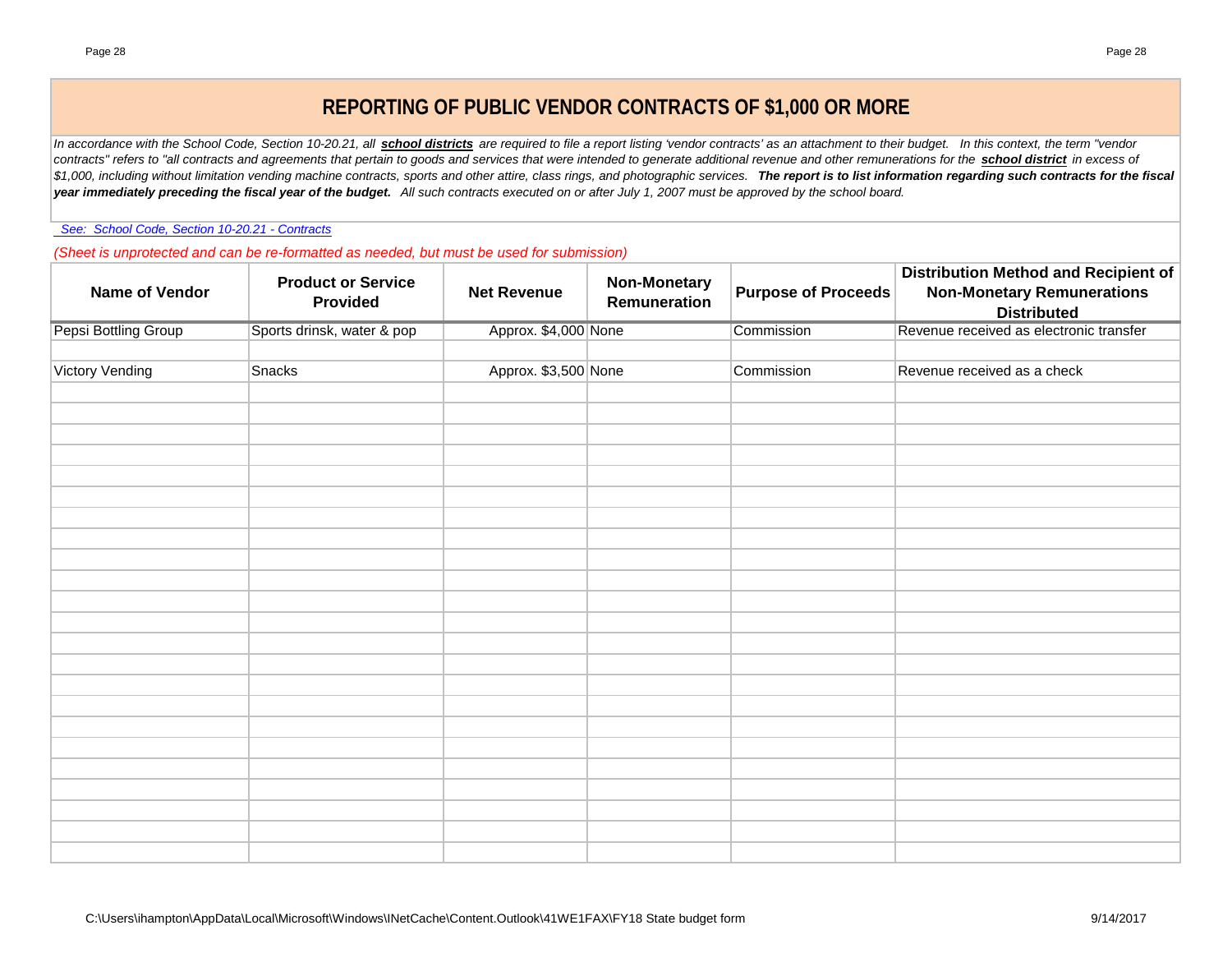#### Page 29 REFERENCE PAGE Page 29

#### **Reference Description**

- 1 Each fund balance should correspond to the fund balance reflected on the books as of June 30th Balance Sheet Accounts #720 and #730 (audit figures, if available).
- 2 Accounting and Financial Reporting for Certain Grants and Other Financial Assistance. The "On-Behalf" Payments should only be reflected on this page (Budget Summary, Lines 10 and 20).
- 3 Requires the secretary of the school board to notify the county clerk (within 30 days of the transfer approval) to abate an equal amount of taxes to be next extended. See Sec. 10-22.14 & 17-2.11.
- 3a Requires notification to the county clerk to abate an equal amount from taxes next extended. See section 10-22.14

#### <sup>4</sup> Principal on Bonds Sold:

- (1) Funding Bonds are to be entered in the fund or funds in which the liability occurs.
- (2) Refunding Bonds can be entered in the Debt Services Fund only.
- (3) Building Bonds can be entered in the Capital Projects Fund only.
- (4) Fire Prevention and Safety Bonds can be entered in the Fire Prevention & Safety Fund only.
- $5$  The proceeds from the sale of school sites, buildings, or other real estate shall be used first to pay the principal and interest on any outstanding bonds on the property being sold, and after all such bonds have been retired, the remaining proceeds from the sale next shall be used by the school board to meet any urgent district needs as determined under Sections 2-3.12 and 17-2.11 of the School Code. Once these issues have been addressed, any remaining proceeds may be used for any other authorized purpose and for deposit into any district fund.
- 6 The School Code, Section 10-22.44 prohibits the transfer of interest earned on the investment of "any funds for purposes of Illinois Municipal Retirement under the Pension Code." This prohibition does not include funds for Social Security and Medicare-only purposes. For additional requirements on interest earnings, see 23 Illinois Administrative Code, Part 100, Section 100.50.
- **7** Cash plus investments must be greater than or equal to zero.
- **8** For cash basis budgets, this total will equal the Budget Summary Total Direct Receipts/Revenues (Line 9) plus Total Other Sources of Funds (Line 46).
- **9** For cash basis budgets, this total will equal the Budget Summary Total Direct Disbursements/Expenditures (Line 19) plus Total Other Uses of Funds (Line 79).

 $10$  Working Cash Fund loans may be made to any district fund for which taxes are levied (Section 20-5 of the School Code).

<sup>11</sup> Include revenue accounts 1110 through 1115, 1117,1118 & 1120.

- 12 The School Code Section 17-2.2c. Tax for leasing educational facilities or computer technology or both, and for temporary relocation expense purposes.
- 13 Corporate personal property replacement tax revenue must be first applied to the Municipal Retirement/Social Security Fund to replace tax revenue lost due to the abolition of the corporate personal property tax (30 ILCS 115/12). This provision does not apply to taxes levied for Medicare-Only purposes.
- $14$

Only tuition payments made to private facilities. See Functions 4200 or 4400 for estimated public facility disbursements/expenditures.

- 15 Payment towards the retirement of lease/purchase agreements or bonded/other indebtedness (principal only) otherwise reported within the fund - e.g.: alternate revenue bonds. (Describe & Itemize)
- 16 Only abolishment of Working Cash Fund must transfer its funds directly to the Educational Fund upon adoption of a resolution and at the close of the current school Year (see 105 ILCS 5/20-8 for further explanation)

Only abatement of working cash fund can transfer its funds to any fund in most need of money (see 105 ILCS 5/20-10 for further explanation)